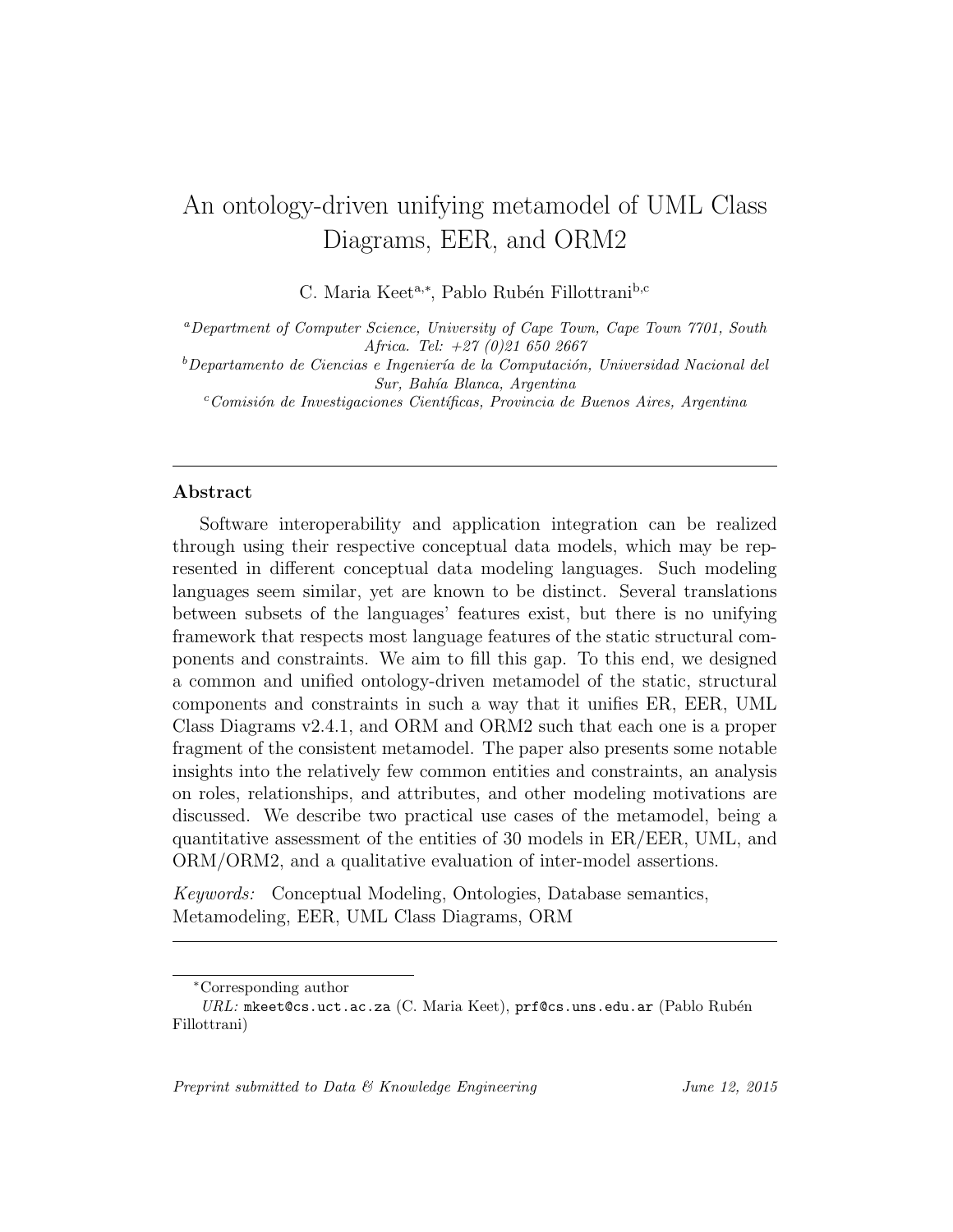## 1. Introduction

Recent upscaling scientific collaboration in the life sciences [1] and pharmacology<sup>1</sup>, launching and monitoring of e-government initiatives [2, 3], company mergers [4], integration frameworks [5], and a broader adoption of Semantic Web technologies require complex software system development and information integration from heterogeneous sources. While at the implementation and data level, markup languages and standards help interoperability  $(e.g., SBML [6], BEL [7], GML [8], RDF [9]),$  the design of such systems typically involves a data analysis stage with the design and linking or integration of conceptual models for the implementation-independent representation of the data requirements. The various extant conceptual data modeling (CDM) languages, such as UML [10], EER [11], ORM [12], MADS [13], and Telos [14], each have their strengths and typically multiple models represented in different languages are used for one system. Therefore, establishing connections between these conceptual models has become an important task. A motivating use case to illustrate this is described in the following example, which describes one of the problems.

Example 1. Consider the interoperability scenario between an EER diagram and a UML class diagram where both are to be maintained as far as possible, which is depicted in Figure 1. The EER diagram depicts a rudimentary model for a database of a generic termbank, which assumes it to be valid for all 11 official languages in South Africa. The UML diagram focuses on specific aspects of isiZulu terms for an isiZulu termbank that also requires some application layer processing due to its agglutinative characteristics. These diagrams are stylized and simplified from the actual model that is being developed for the isiZulu termbank at the University of KwaZulu-Natal [15], so as to illustrate the case rather than present models that span a few pages. For instance, to record umuntu (person/human) in the termbank, linguists need to have separated out the stem  $(ntu)$ , the root  $(nt)$ , suffix  $(u)$ , prefix  $(umu)$  and pre-prefix  $(u)$ , and besides grammatical number (singular/plural/mass) also the noun class (there are 17—umuntu belongs to class 1). This enables posing queries such as "retrieve all terms with root 'nt' " or "retrieve all nouns of class 1a", and computing various combinations in the business layer, as normally isiZulu terms are ordered alphabetical by stem,

<sup>1</sup>See for example http://www.tipharma.com and http://www.phuse.eu.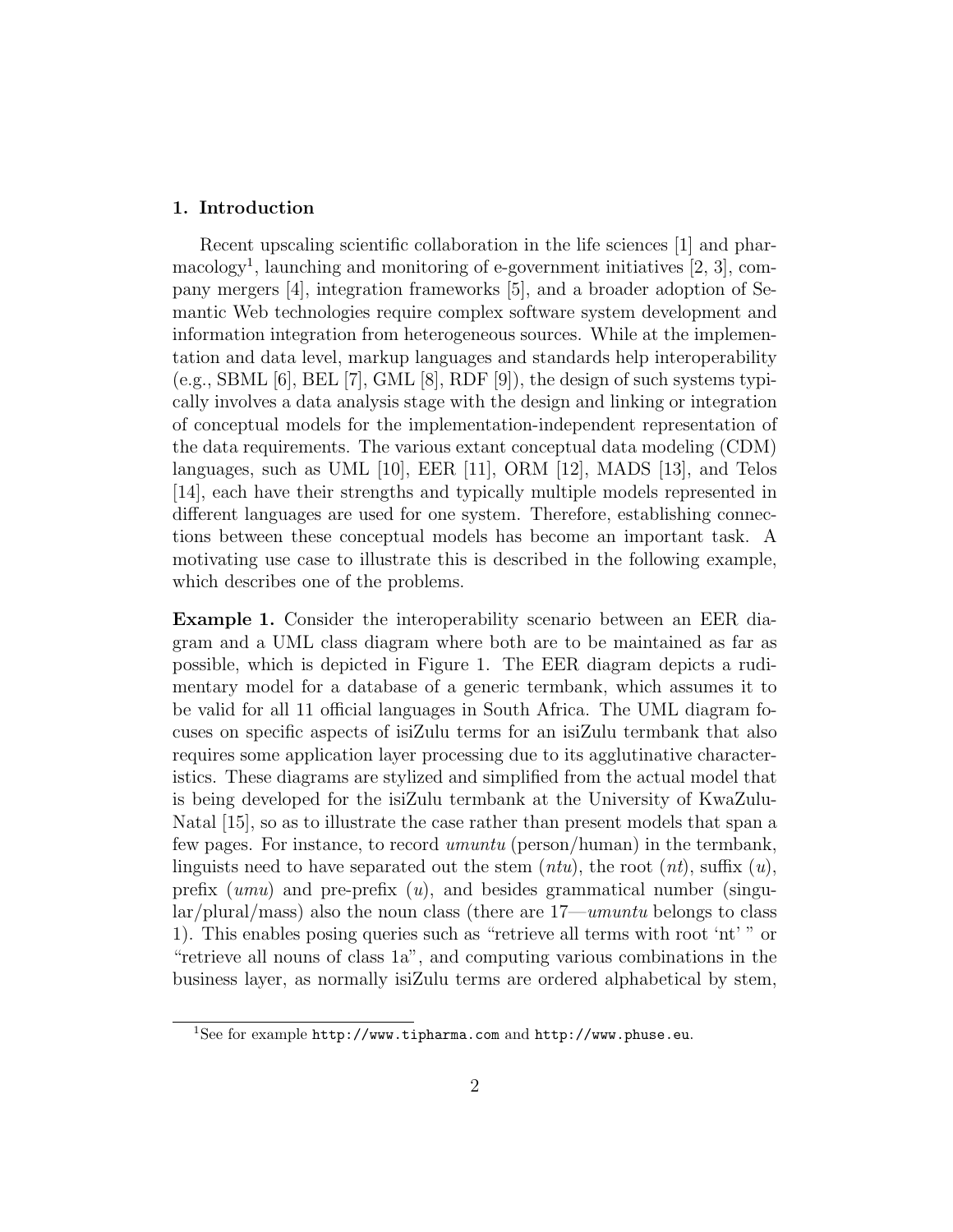

Figure 1: Example of an integration scenario with two diagrams in different languages (names for the two left-most associations omitted due to width limitations).

not full term, where the full term is computed using the affixes of the noun class.

Going by terms in the two models, there clearly are similarities, but it is unclear how to link them such that the overall model and their associated data remains consistent. We return to this problem in Section 4.2, where the linking is assessed and resolved.  $\diamondsuit$ 

'Traditional' information systems development and management exhibit the capability of linking models represented in different languages only at the physical schema layer [16] or only for conceptual models represented in the same CDM language [17, 18]. Some results are available on transformations between CDM languages (e.g., [19, 20, 21]), but they cover only a subset of all the languages' features, as subtle representational and expressive differences in the languages make this task very difficult. Consequently, current tools offer only very limited functionality in linking or importing models represented in one language into one represented in another language.For example, mandatory and disjointness is catered for, but weak entity types, identification, or attributes are not [16, 20, 22].

Any differences between the main CDM languages—UML Class Diagrams, ER, EER, ORM, and ORM2—may seem merely terminological, but it is known not to be the case either from a metamodeling viewpoint [23] nor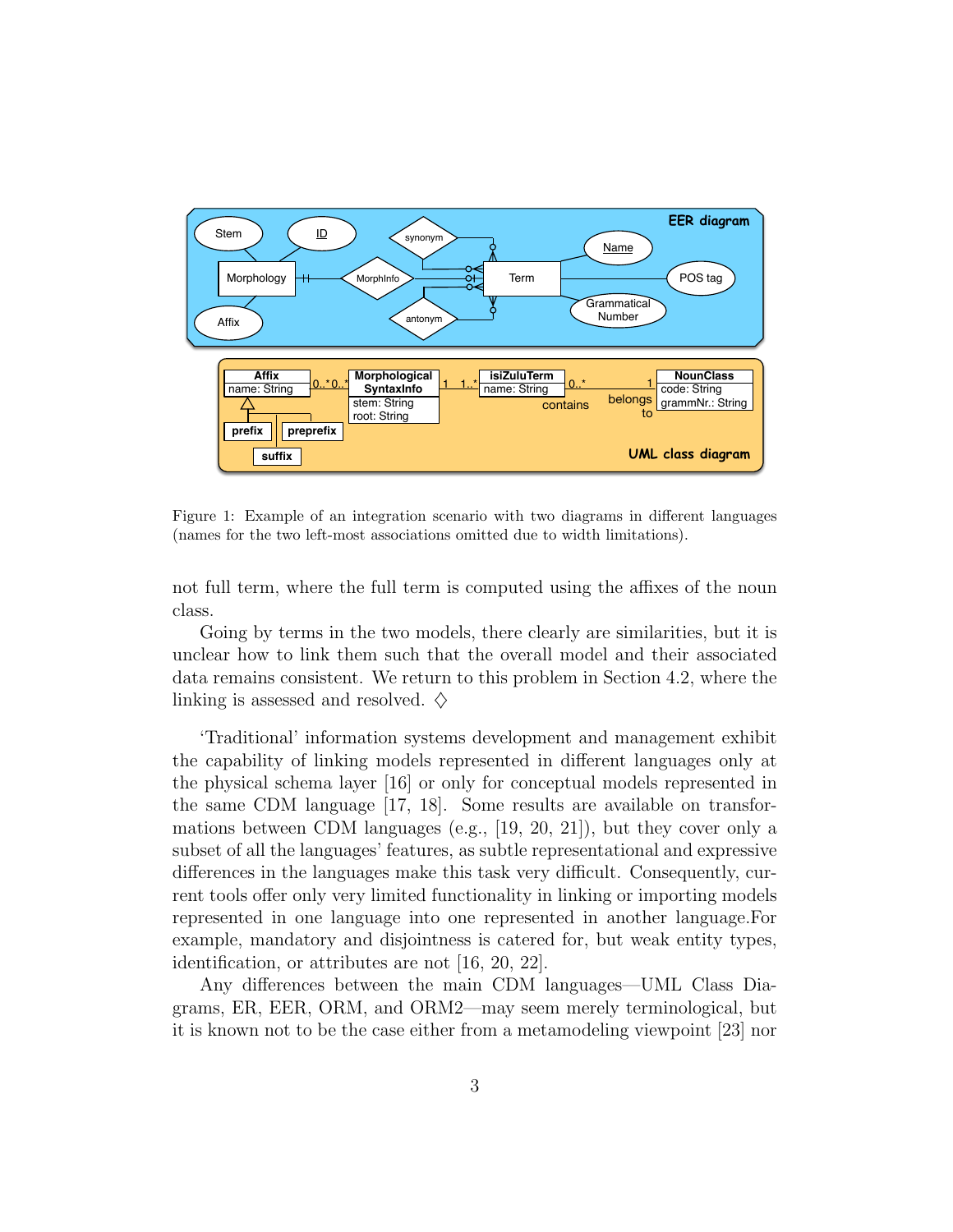even within the same family of languages [24]. Also, what may seem very different at first glance may actually be the same, or at least share part of their meaning. This concerns possible agreements or differences in ontological foundation or commitment among the CDM languages. However, the state of the art in this area has focused primarily on a single CDM language and only for UML and ORM (e.g., [24, 25]), and across languages only at the level of a few illustrations [26]. Put differently, it is unknown to what extent the languages agree on their underlying principles for modeling information. This is an obstacle for mapping and transformation algorithms in CASE tools to let one work in parallel on conceptual data models represented in different languages that otherwise could be highly useful in information integration and complex system development. In addition, from a cognitive viewpoint, a more precise insight in the commonalities and differences in the underlying modeling principles will contribute to the understanding of the extent to which the language features affects modeling information to tools, methods, and methodologies for CDM development and maintenance.

An approach toward solving these issues is to devise a comprehensive formalization of the languages so as to manage their interaction. To be able to do so, however, it first should be clear what entities and constraints exist in each language, how they can be used in the language, and how the differences can be reconciled without changing the languages. Put differently, not a comparison of the respective metamodels, but a *single integrated* metamodel inclusive of all language features is needed, so that one can unify the CDM languages and design transformation algorithms at the conceptual layer in software and database development. We designed such a unifying metamodel for the static, structural components and constraints of UML 2.4.1 class diagrams, EER, and ORM2/FBM, which is, to the best of our knowledge, the first of its kind. The metamodel is ontology-driven in the sense that our arguments and modeling decisions use motivations taken from the philosophical concept of Ontology, and ontologies in Computer and Information Sciences. At this stage, we are not concerned with the argument of convenience to fit with an a priori chosen logic language.

The unification makes clear the differences between and commonalities of the selected CDM languages. Notably regarding the entities in the languages, they agree only on Relationship (association) and Subsumption, Role (/association end/relationship component), and Object type (/class/entity type) and they all adhere to the positionalist ontological commitment for the meaning of relationship. They have different approaches or 'incomplete' coverage of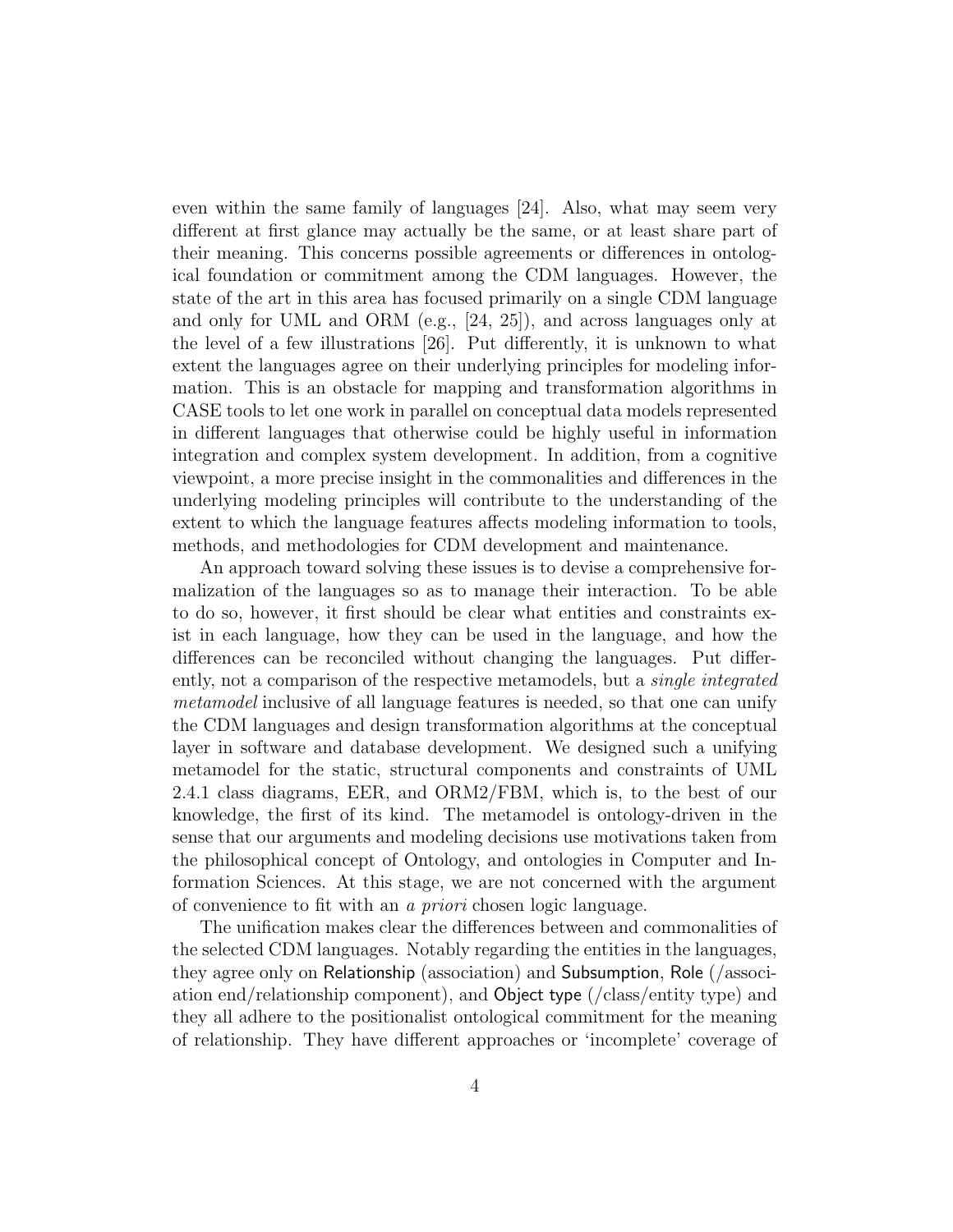certain other features, however, such as attributes and weak entity types. Also for constraints there is a small intersection of shared language features out of the 49 constraints, being Mandatory, Cardinality, Single identification, Disjointness and Completeness, and Subset constraints. Two use cases illustrate concrete usefulness of the metamodel: one focuses on the classification of entities of 30 conceptual models into metamodel entities and the second one reconsiders the two conceptual models from Example 1 and examines their possible inter-model assertions, given the fine-grained semantics of the metamodel.

The main contributions of the paper can be summarized as follows:

- The unifying metamodel of the three main language 'families', being UML Class Diagrams, ER and EER, and ORM and ORM2;
- The insight in the language features thanks to the ontology-driven approach of the analysis;
- The demonstration that there is, in fact, little overlap in actual language features across the language families;
- Taken together, they constitute a solid theoretical foundation for CASE tool development that supports all three language families, notably facilitating inter-model assertions across models represented in different languages and for converting a model in one language into another.

We discuss related work in Section 2, describe the metamodel in Section 3, and demonstrate a selection of its use and usefulness in Section 4. We discuss it in Section 5 and conclude in Section 6.

## 2. Related Work

There are different strands of research in different subfields that focus on multiple CDM languages. We discuss systems-directed approaches, knowledge representation ones, and compare it with our approach.

## 2.1. Systems-directed Approaches

A useful step before unifying CDM languages is a comparison of the languages through their metamodels (in ORM) that highlights their differences [23]. In this section, however, we focus on the research on linking and unifying models.

A partial unification was designed by Venable and Grundy [21] and implemented in MViews [27] and Pounamu [28]. They developed the metamodel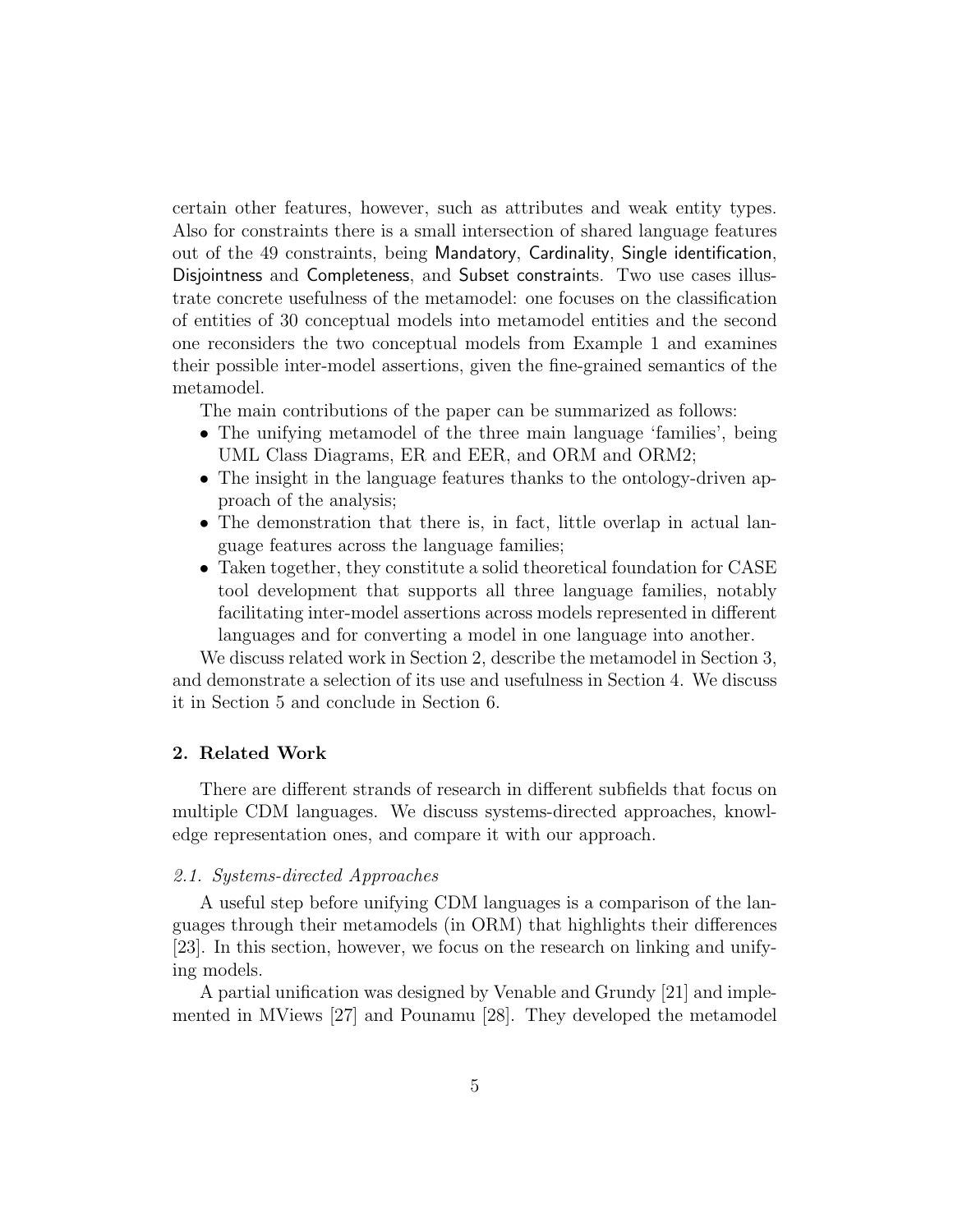in the CoCoA graphical language and it covers a fragment of ER and a fragment of NIAM (which is a precursor to ORM), as they omitted, mainly, value types, nested entity types, and composite attributes. In addition, NIAM is forced to have the attributes as in ER in the 'integrated' metamodel, even though attributes are treated differently in NIAM (for a discussion, see Section 3.3). Consequently, Venable and Grundy's "dynamic" ad hoc mappings are limited.

Bowers and Delcambre [16] introduce a framework for representing schema and data originating from several data models, being mainly relational, XML and RDF. Its principal feature is a flat representation of schema and data, and the possibility of establishing different levels of conformance between them. However, its representation language ULD does not cover all language features of UML, EER, and ORM, for it includes only ordinal, set and union class constructs, and cardinality constraints.

Boyd and McBrien [20] developed the Hypergraph Data Model to relate models represented in ER, relational, UML, and ORM, and they present transformation rules between them. The advantage of using graphs as intermediate representation is that it has a simple irreducible form for schemas that can be used to prove schema (model) equivalence. Assessing the features that are covered, we note that the representational language includes inclusion, exclusion and union class constructs, and mandatory, unique and reflexive constraints. The combination of these types of constraints gives a language to express basic cardinality constraints and arbitrary keys, but it omits roles, aggregation, and weak entity types and several constraints, such as value comparison constraints, general frequency constraints, and most ring constraints.

Atzeni et al. [17, 19] describe an automatic approach for translating a model from one language to another, considering ER, UML and physical schema languages. They achieve this by, first, specifying a "supermodel" that is a dictionary of constructs, and those "metaconstructs" are used to characterize different models, which are entities (called "abstracts"), attributes (called "lexicals"), relationships, generalization, foreign keys, and complex attributes, covering nine constructs overall. Subsequently, automatic translations between schemas are produced in the Datalog language, but translations from a rich representational language, if possible, may require a sequence of such basic translations.

There are other works that, based upon title and abstract, may seem relevant, but upon closer inspection addresses a different problem than the one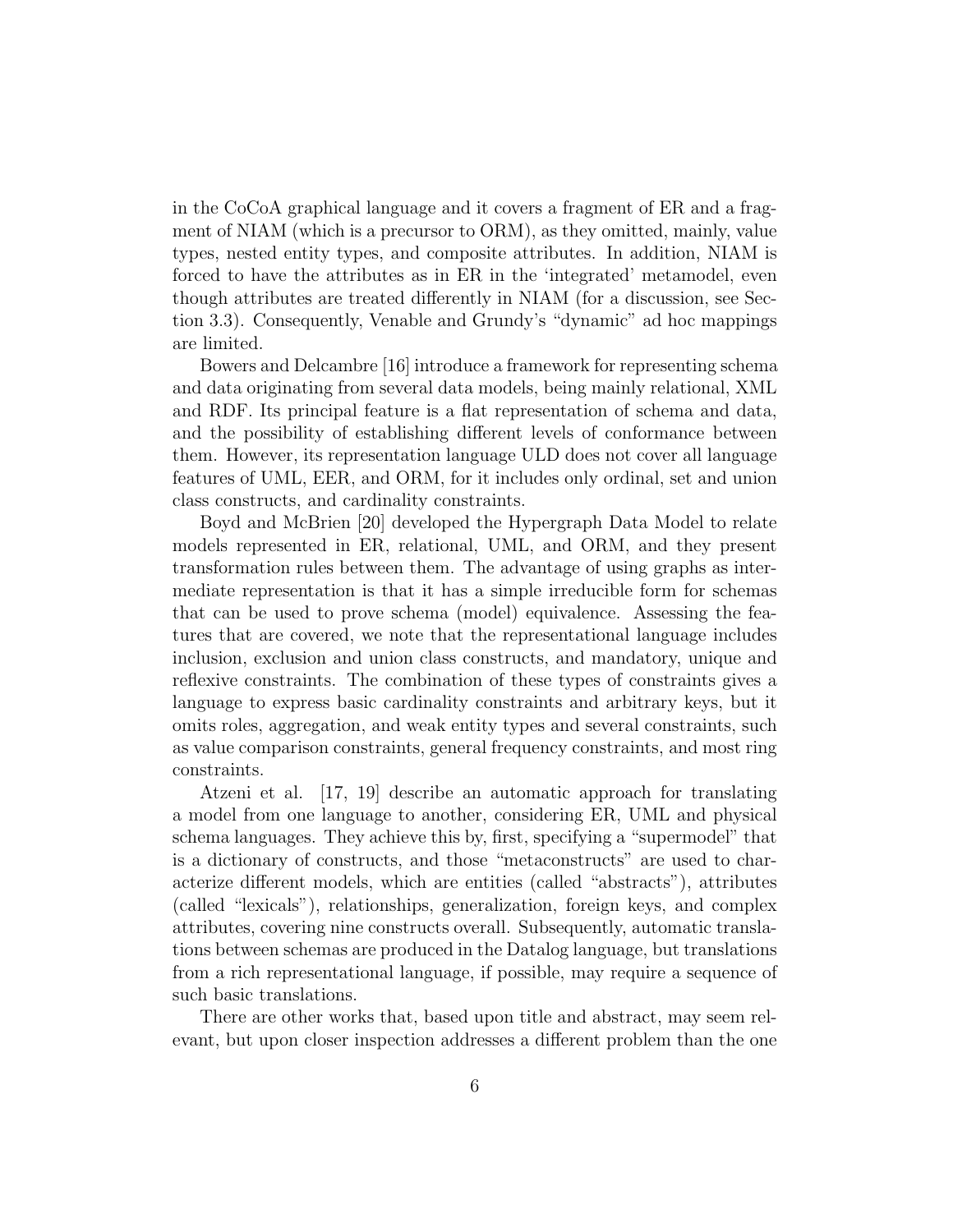we are aiming to solve. For instance, consider the framework developed by Thalheim [29] for modeling layered databases, possibly integrating databases in different paradigms, such as OLAP systems and streaming databases: we focus only on standard databases and object-oriented applications described with CDM languages, hence, this type of database modeling is out of scope.

## 2.2. Knowledge Representation Approaches

There are several research projects to solve the issues from a knowledge representation viewpoint, which typically have as ultimate aim automated reasoning over conceptual data models. This can be divided into efforts in logic-based reconstructions of conceptual models and reasoning [30, 31, 32, 33, 34, 35], which can be considered as a prerequisite for unification, and comparisons and unifications [22, 36]. The typical approach is to choose a logic based on a broader research program or desired expressiveness and computational complexity, and then to show it captures 'sufficiently' one or more of the CDM languages. Due to these varying motivations, different logics have been used for different CDM languages and even for one CDM language, therewith still not providing the sought-after interoperability for either of the languages or among each other. For instance, the Description Logic (DL) language  $ALUNI$  was chosen as basis for a partial unification some time ago [22], but other languages are used for the formalization, such as DL-Lite and  $D\mathcal{LR}_{\text{ifd}}$  [30, 31], which are also incomplete regarding the features they support. Complicating matters is that ORM has features that render the language undecidable [37], so various FOL [32, 33], DL [38, 39], and system-oriented logic-based reconstructions [40] are available. This being the case, it is not possible to simply link them and implement it—some of the languages used are not even implemented yet at all (e.g.,  $\mathcal{DLR}_{\textit{ild}}$  and  $ALUNI$ . Once a comprehensive metamodel with all existing features is available, they could be either formalized in one logic, or possibly the different logics (if implemented) could be orchestrated by means of the Distributed Ontology Language [41] and system that is in the process of standardization (http://ontoiop.org).

#### 2.3. Our approach

We take a different approach toward unification compared to the related works, notably regarding scope and methodology. First, we aim to capture all constructs of the languages under consideration and generalize in an ontologydriven way so that the integrated metamodel subsumes the structural, static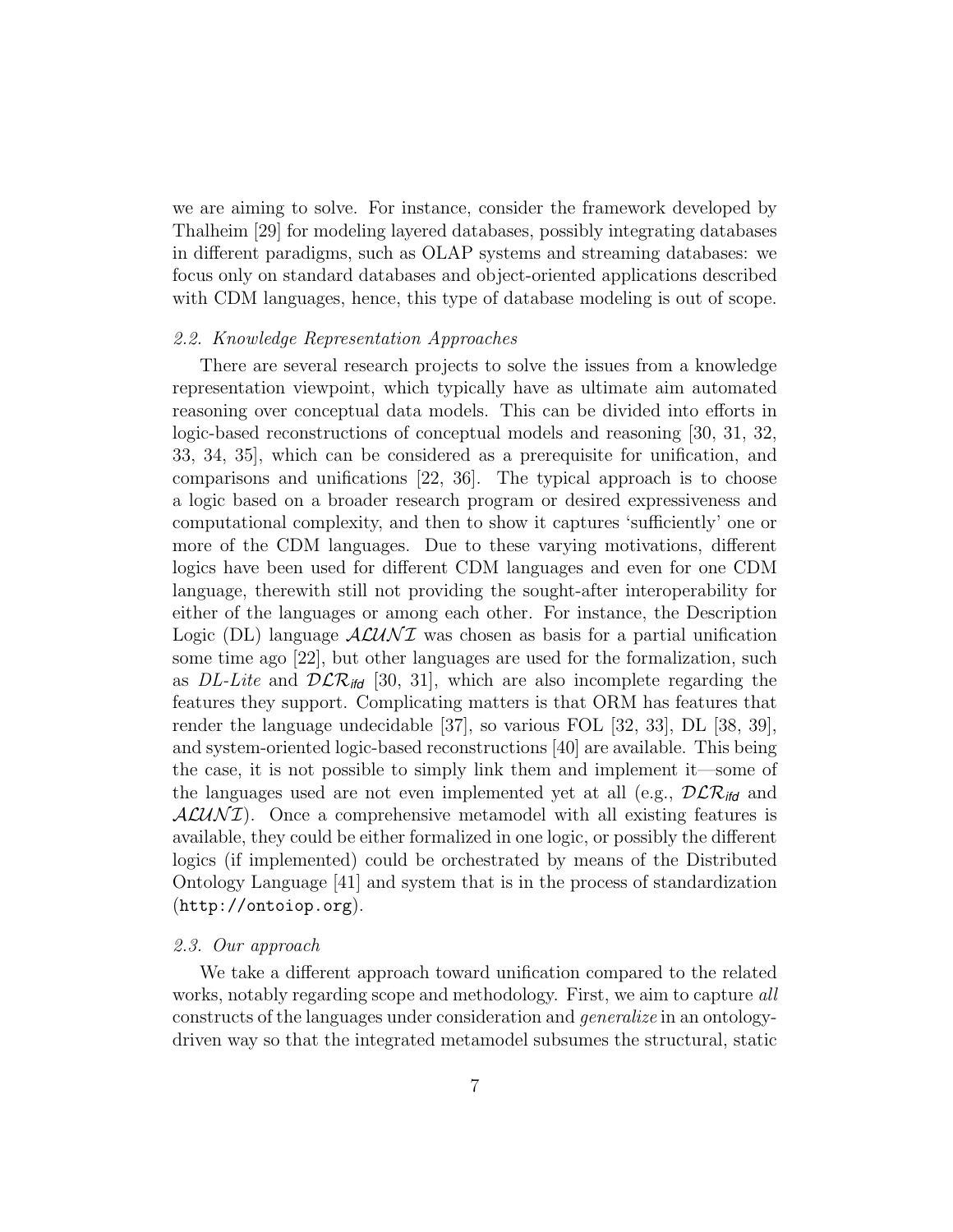elements of EER, UML Class Diagrams v2.4.1, and ORM2. Thus, such an integrated metamodel has as fragments the respective metamodels of EER, UML Class Diagrams v2.4.1, and ORM2, therewith leaving the base languages intact. We include entities, objects, roles, relationships, attributes in their various forms, data types, value types, and several class constructs, and the constraints. This very broad variety of elements covers nearly all of the elements in UML, EER and ORM, as shown in the Appendix; it omits temporal aspects (a frozen attribute) and derived constraints. None of the related works includes roles, aggregation, and relationship constraints, thus only limited subsets of UML or ORM are covered. In underlying idea, it may seem the same as the supermodel dictionary of Atzeni et al. [19], so one could try to extend their MIDSTool. However, we not only include more constructs and ORM, but also model the relations and constraints between them—i.e., a real 'super'/metamodel, not a list of constructs. The main advantage is the richer, finer-grained semantics to determine real equivalence and de facto approximations. Other advantages are that part of what otherwise would have to be encoded in various algorithms is now accessible in one place, and that the metamodel can also be used to check whether the models that are linked or transformed were adhering to the right syntax.

Methodologically, the metamodel we propose in this paper is ontological rather than formal, which is in contrast to all other known works that present first a formal common language for translations that leave aside important particular aspects of each language. Concerning this ontology-driven approach, ontology-driven conceptual modeling can refer to i) logic-enhanced and reasoner-enhanced conceptual modeling, ii) using a (section of a) domain ontology in one's model, iii) adapting a domain ontology into a conceptual model for a specific application scenario, and iv) using insights from Ontology and ontologies to enhance the quality of a conceptual data model. For the metamodel we propose, we use principally the latter aspect of the ontology-driven approach. This comprises understanding better the modeling language and to improve the modeling of some particular aspect of a universe of discourse [42, 43, 44, 45]. For instance, using the Unifying Foundational Ontology (UFO) to analyze and extend the UML 2.0 metamodel Sortal Class in [25, 46], refining shared and composite aggregation in [47], and looking into the nature of relationships in [24, 48]. Furthermore, with respect to a specific domain, it can be used to model DNA [49] and catalytic reactions [36]. We use such insights to analyze the underlying commonalities and differences between the chosen CDMs as well as to enhance the quality of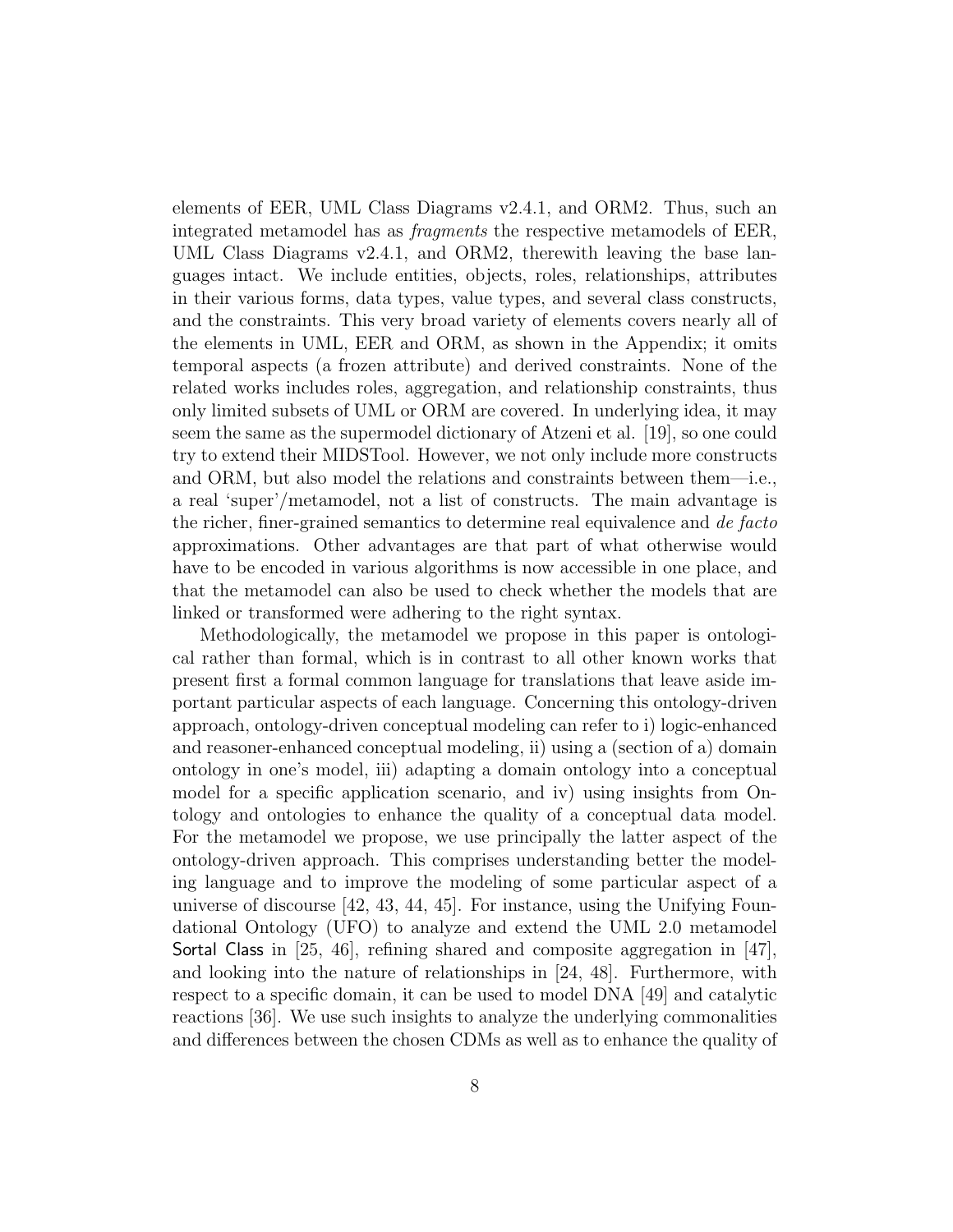the metamodel. Only after having developed a conceptual model of all possible entities, constraints, and their relations in the selected languages, we devised a comprehensive formalization in FOL [50] that is to be used for their translations. The main benefit of this methodological approach is that it allows one to have a comprehension of the scope and the meaning(s) of each entity in each language whilst coping with the larger amount of elements. Such an overview is an essential step towards achieving the full potential of information sharing through their respective conceptual models.

#### 3. Metamodel

In the strict sense, what we present here is an integrated conceptual model about the entities and constraints in the selected modeling languages, in the literature referred to typically as a metamodel. This metamodel covers all their native features and is consistent. At this stage, it is not the purpose to examine whether a particular language feature is a good one or how one can make it better by using some ontological principles; we aim at representing in a unified way what is present in the language. In order to achieve this, we use several notions from Ontology (philosophy) and ontologies (artificial intelligence) so as to increase understanding of the language features, to reconcile or unify perceived differences, and to improve the quality of the metamodel. Note that this does not turn the metamodel into an ontology, for its scope is still just the selected modeling languages, not a logic-based representation about all CDM languages past, present, and future.

The entities (in the general sense) are shown hierarchically in Figure 2 and the constraints in Figure 3 in UML Class Diagram notation. A white fill of a class icon means that that entity is not present in either of the languages, a light grey fill means that it is present in one language, dark grey that it is present in two, and a black fill that it is present in all three families of languages (EER, UML v2.4.1, ORM2). The constraints included are only those that are explicitly available in the language as graphical or textual constraint in the diagram. Naming conventions and terminological differences and similarities of the entities are listed in the Appendix.

We describe several salient aspects of the metamodel and explain and motivate its contents for object types (Section 3.1), roles and relationships (Section 3.2), attributes and value types (Section 3.3), and constraints (Section 3.4).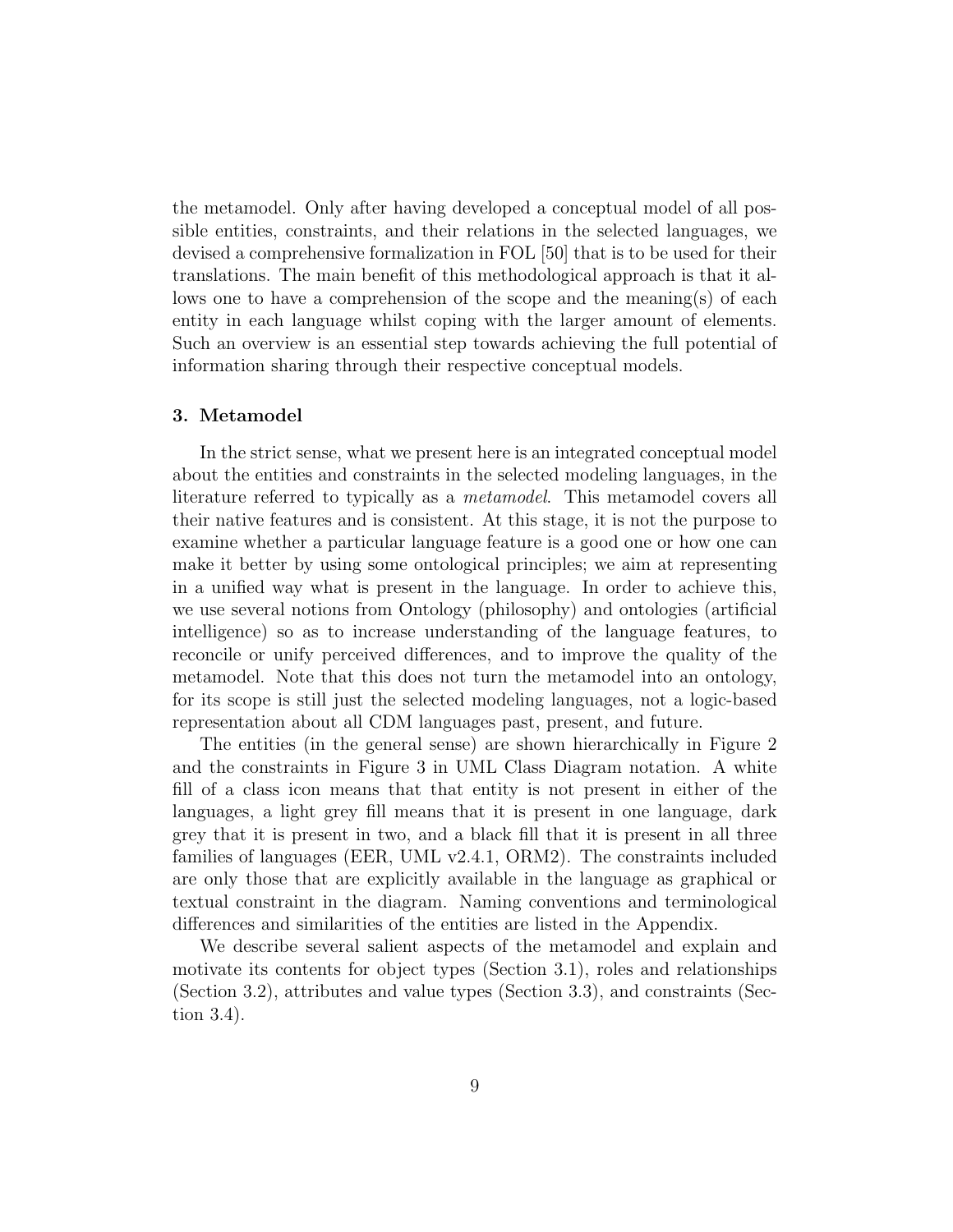

Figure 2: Principal static entities of the metamodel.

## 3.1. Object Types

One of the principal entities is what we call Object type. The CDMs refer to this as entity type, object type, and class, and, informally, also concept. Philosophically, they may be referring to the same kind of thing even though clear distinctions are made between classes, concepts, properties, and universals in Ontology, and types and unary predicates in the field of mathematics. Class concerns set theory and its extension (a set of actual objects as members), and two distinct classes must have different extensions. Concept generally refers to a mind-dependent entity that may, or may not, have individuals instantiating it [51]. Properties are "also called 'attributes,' 'qualities,' 'features,' " [52], which can be relational, e.g., the property of being married, or unary, e.g., a color or a shape. Universal generally refers to a mind-independent entity that has at least one instance and it also uses the instantiation relation [53]. *Entity* can mean whatever can be inferred from the context in which the term is used, though in any case, that thing it refers to is a discrete unit; hence, 'entity' can refer to an instance or object, or to a universal, concept, or class. For some refinements specifically tailored to CDM, see, e.g., [45]. Applying these notions to the relevant elements in UML, EER, and ORM, the following can be observed. Class with its set-orientation focuses on the extensional aspect and grouping similar things together, whereas concepts and universals focus on the intension. Informally, the latter are the descriptions, or a combination of properties, that those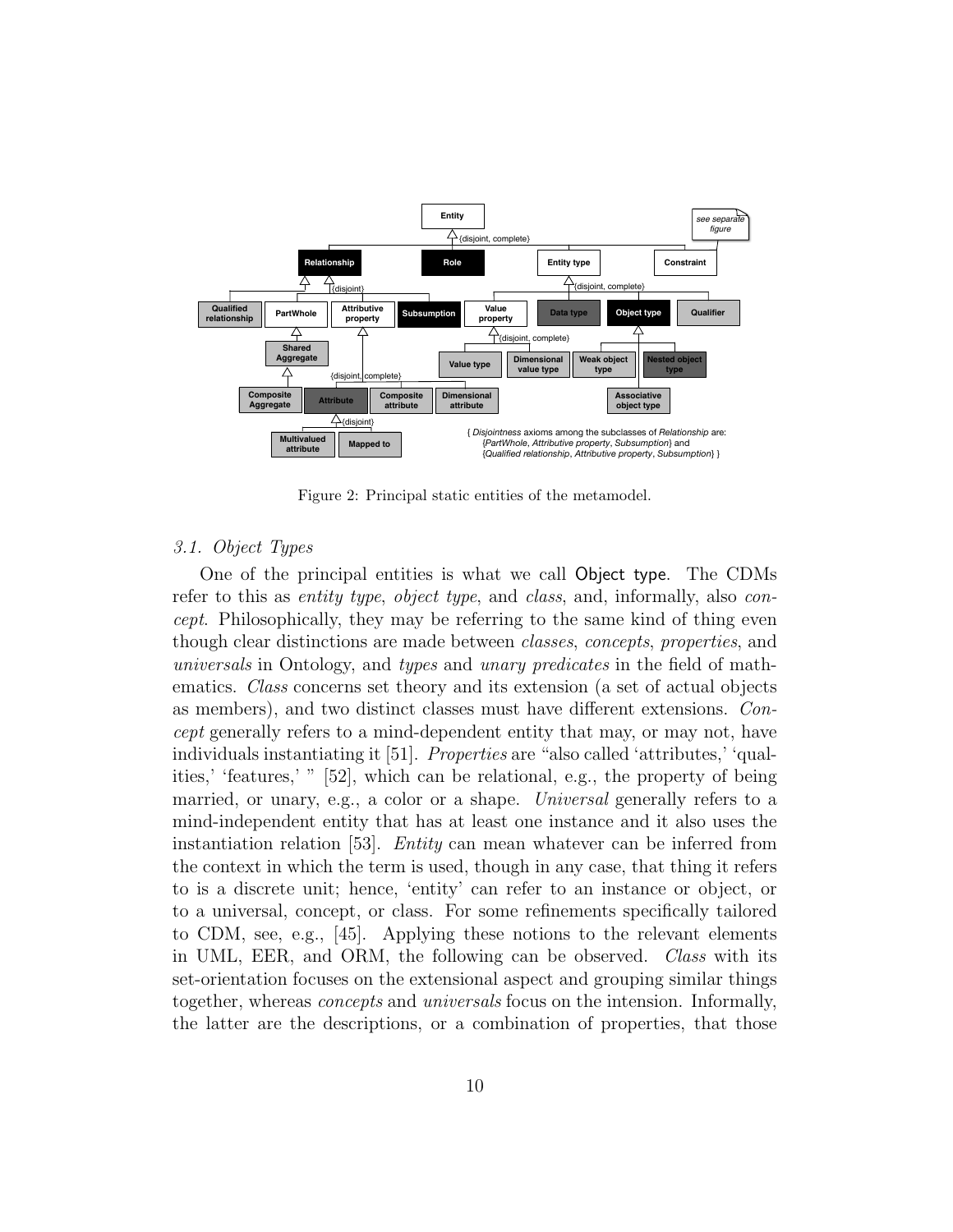

Figure 3: Unified hierarchy of constraints in the metamodel.

entities that instantiate them have; e.g., Orange is a fruit that has a Shape that is spherical and has a Color that is green or orange.

With respect to ORM, EER, and UML, it could be that because these CDM language use different terminology, they may have different ontological commitments. The descriptions in the literature [10, 11, 54, 55] are varied. For instance, the UML standard assumes the intensional notion, despite calling it class: "The purpose of a class is to specify a classification of objects and to *specify the features* that characterize the structure and behavior of those objects." (p. 49) (emphasis added) [10], whereas ORM has mixed descriptions. While the original ER model uses *entity sets*, "we know that it has the properties common to the other entities in the entity set"  $(p.11)$  [55] and, more clearly in [11]: "Entity types conceptualize structuring of things of reality through attributes.". Despite some differences in formulation, it does not make a real difference in the model: each one is used to denote a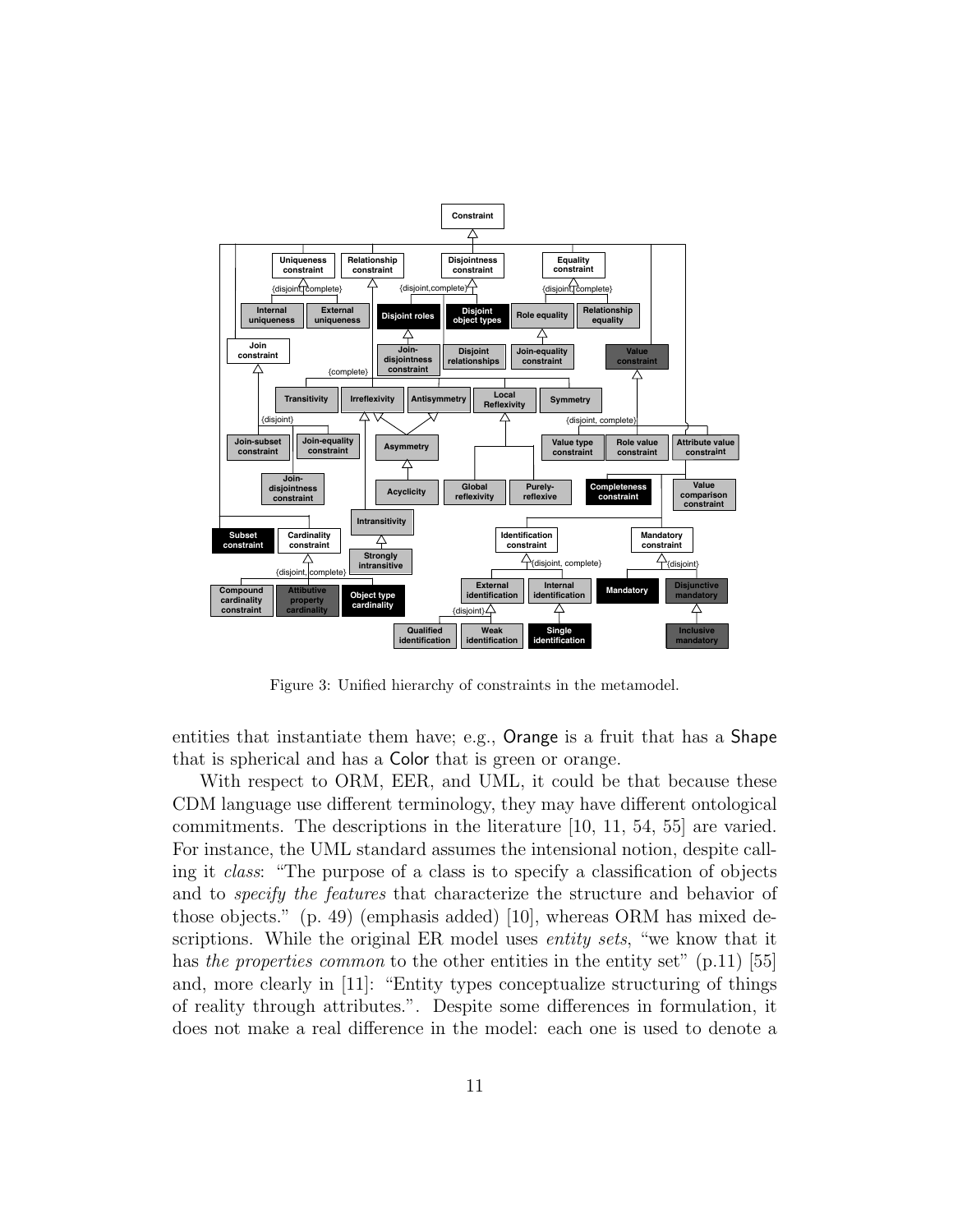kind of thing where the relevant features are described, i.e., the intension, and it will have an extension in the software as objects in object-oriented software or tuples in a database table. Each of those objects is assumed to represent an instance in reality, although one could design a database about mind-dependent deities in the Stone Age. From an Ontology viewpoint, we thus can postulate that the CDM's entity type or class is mostly a universal, and occasionally may be a concept, and the term we use henceforth for those entities in CDMs that describe the intension is Object type, which does not clash in intention with terminology in Ontology.

Object type has two subtypes: Weak object type and Nested object type. Weak object type represents ER and EER's weak entity type (see also Section 3.4). Its ontological status may not be fully clear [25, 56], but it is certainly an object type. This might seem less clear for Nested object type, or association class, associative entity, or objectified fact type. Literature on CDM languages discusses the idea of a "duality" of a nested object type as being both a relationship and an object type, and therewith suggesting a multiple inheritance of Nested object type to two supertypes, Relationship and Object type  $(e.g., [46])$ . This is not correct, for it is 'composed of' a relationship or at least the outcome of a reification of a relationship, which is distinct from being a relationship. Therefore, the metamodel relates them through a normal association (see Figure 4). The constraints for nested object types are very basic so as to reflect the flexibility concerning reification/objectification in UML and ORM: the UML standard does not mention any restrictions for objectifying an association into an association class [10], and earlier restrictions for objectification in ORM [12] have been lifted [57].

Example 2. Casting the elements of Figure 1 in terms of the metamodel introduced so far, Morphology and Term in the EER diagram, and Affix, Morphological SyntaxInfo, isiZuluTerm, and NounClass in the UML Class Diagram are all categorized as Object type. There are no Weak object types and Nested object types in the two models.  $\diamondsuit$ 

## 3.2. Relationships

As Figure 2 shows, there are four main types of relationship: subsumption, part-whole relations, attributive properties, and qualified relationships, with their carefully crafted disjointness axioms. Much can be discussed about relationships, but we restrict ourselves to their nature and definition (not the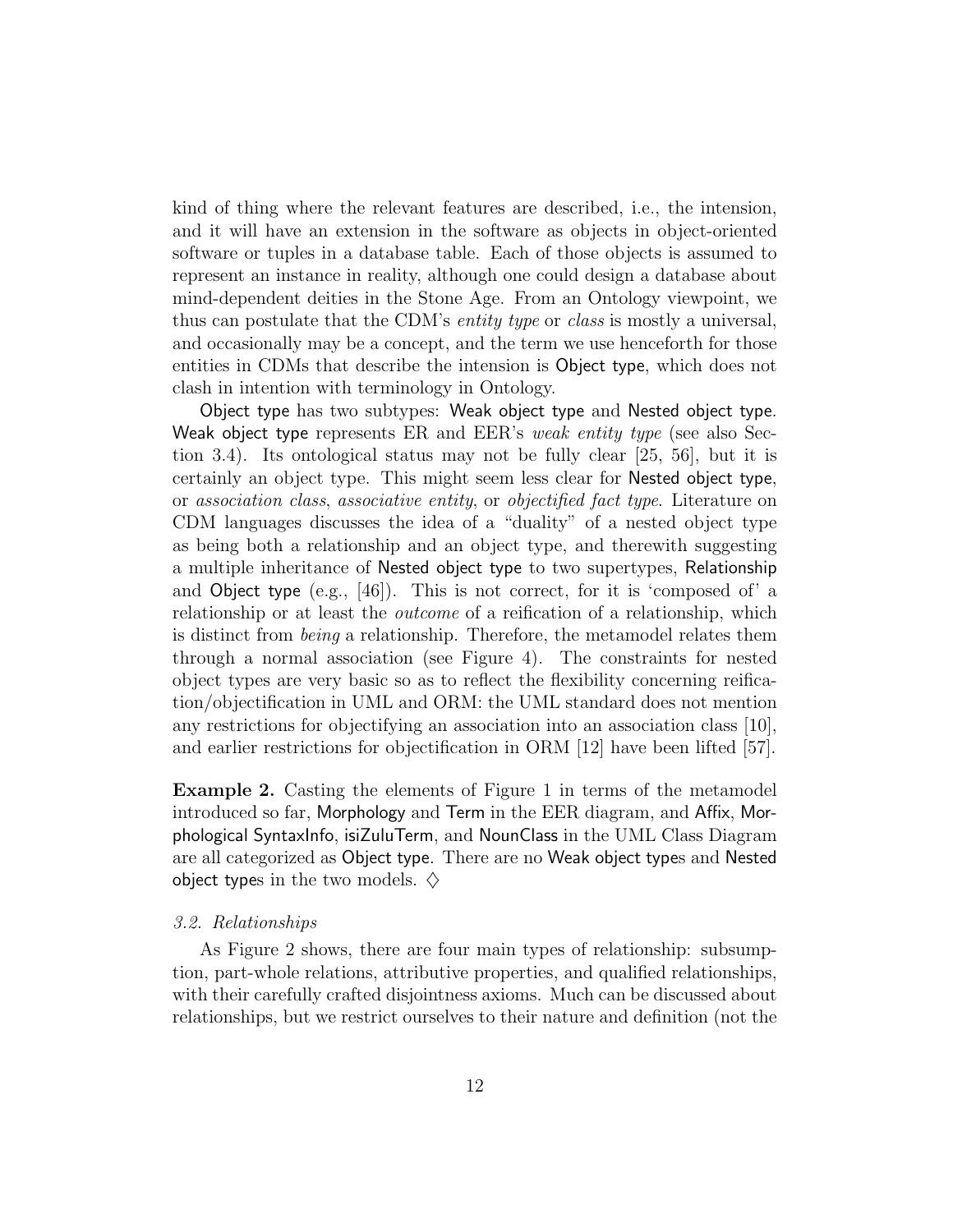

Figure 4: Relationships between Relationship, Role, and Entity type; see text for details.

possible types, as in [48]), and differences among them and with an object type. We discuss separately afterwards qualified relationships and attributes.

A relationship, also called a relational property in Ontology [52], is an entity that relates entities and thus it requires at least two entities to participate in it. This is in contrast to an entity type that is a thing on its own, be it independent or dependent on another entity. From this basic distinction, it follows that there are no unary relationships. The second difference between relationship and entity type is due to the existence of, and their relation to, roles, which are called association ends or member ends in UML [10], roles in ORM and fact-based modeling [12, 32, 54], and components of a relationship in EER [11, 55] (although on a quick reading, Chen's ER might seem to permit both). An object plays a role in a relationship and, thus, a relationship is composed of at least two roles. This forms part of the characterization of what Relationship is, and it assumes a commitment to the positionalist stance as to the nature of relations and relationships (see [58] for a good overview, which has been applied to ORM in [24]). All three CDM languages have roles, which, from an information modeling viewpoint at least, means that they form a part of the so-called 'fundamental furniture of the universe'. Thus, roles are ontologically distinct from both entity types and relationships. Therefore, they appear in the metamodel as separate entities (recall Figure 2), and Relationship, Role, and Entity Type are disjoint. The interaction between them is depicted in Figure 4. It follows also that roles will have to be first-class citizens in a formalization.

There are three points that deserve some attention still, of which we discuss two here. First, the relationship between Role and Relationship in the metamodel is a composite aggregation association, but ontologically this may be an underspecification, for one perhaps could argue that a relationship is even *defined* by its role-parts. Second, there is a ternary role playing between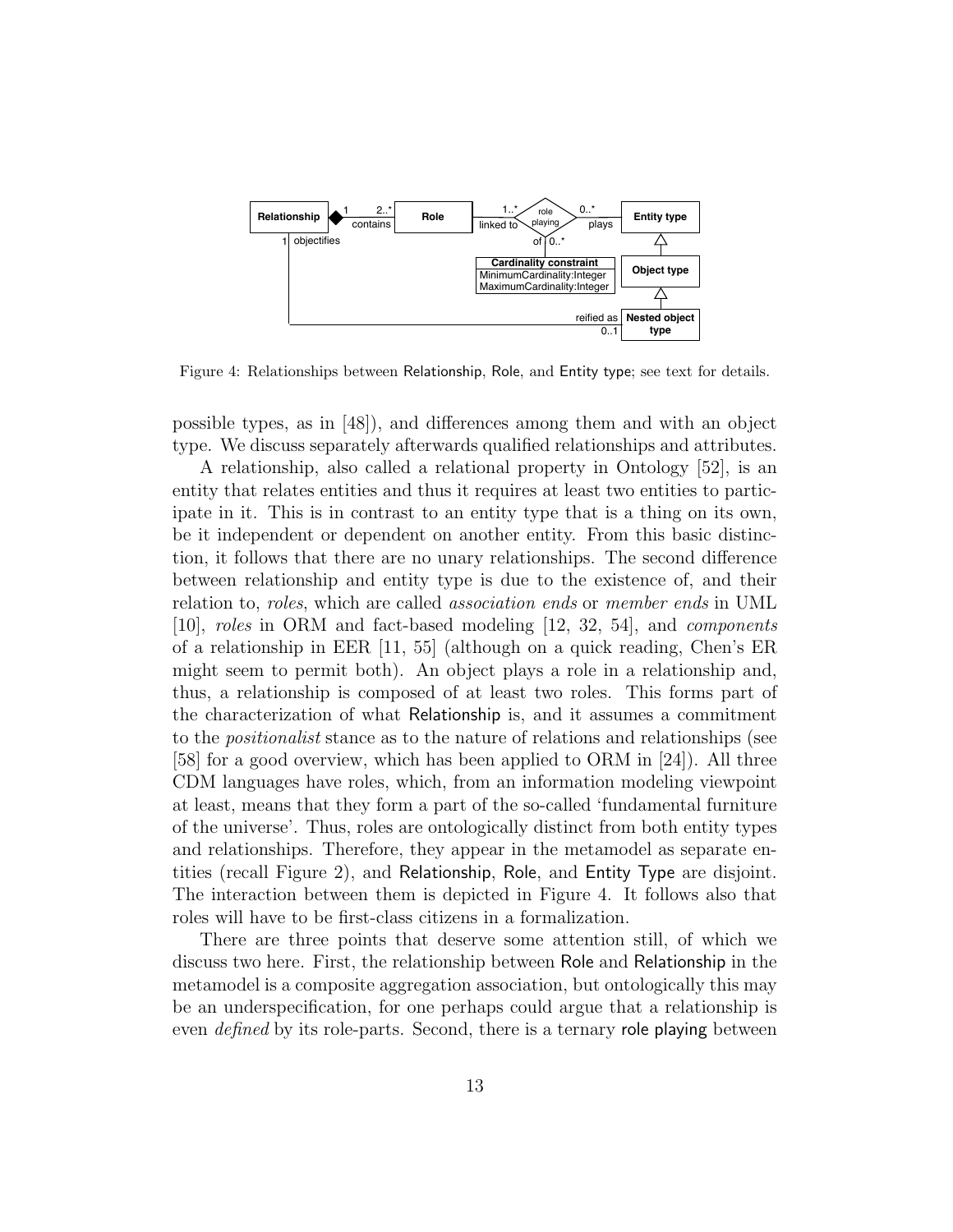

{ The two *Entities* participating in a *sub* and *super* in a *Subsumption* must be compatible (of the same category). } { *Shared aggregate* must participate at least once in a *part* and at least once in a *whole*. } Entity- *Entity* excluding its subtypes *Qualified relationship*, *Attributive property*, *Subsumption*, *Qualifier*, and *Constraint*.

Figure 5: Subsumption and aggregation.

Role, Entity type, and Cardinality constraint, which captures that each role must have exactly one entity type with at most one cardinality constraint, and each entity type may play zero or more roles with or without declared cardinality constraint. The third issue has to do with predicates and is deferred to the discussion in Section 5.

Example 3. Casting the elements of Figure 1 in terms of the metamodel introduced so far, MorphInfo, Antonym, and Synonym in the EER diagram are categorized as Relationship. The association ends in the UML Class Diagram for the associations between Affix and Morphological SyntaxInfo and between Morphological SyntaxInfo and isiZuluTerm are omitted (due to width limitations in drawing), whereas the association ends contains and belongs to are categorized as Role in terms of the metamodel.  $\diamondsuit$ 

#### 3.2.1. Subsumption Relationships

Regarding types of relationships, we have to address subsetting and subtyping of relationships, and aggregation.

Unconstrained subsumption of object types is included in all CDM languages except ER. There are some arguments against multiple inheritance [59, 60], but this is driven by limitations of the OBO-language and/or that subtypes must always be disjoint (an Aristotelian left-over). Neither holds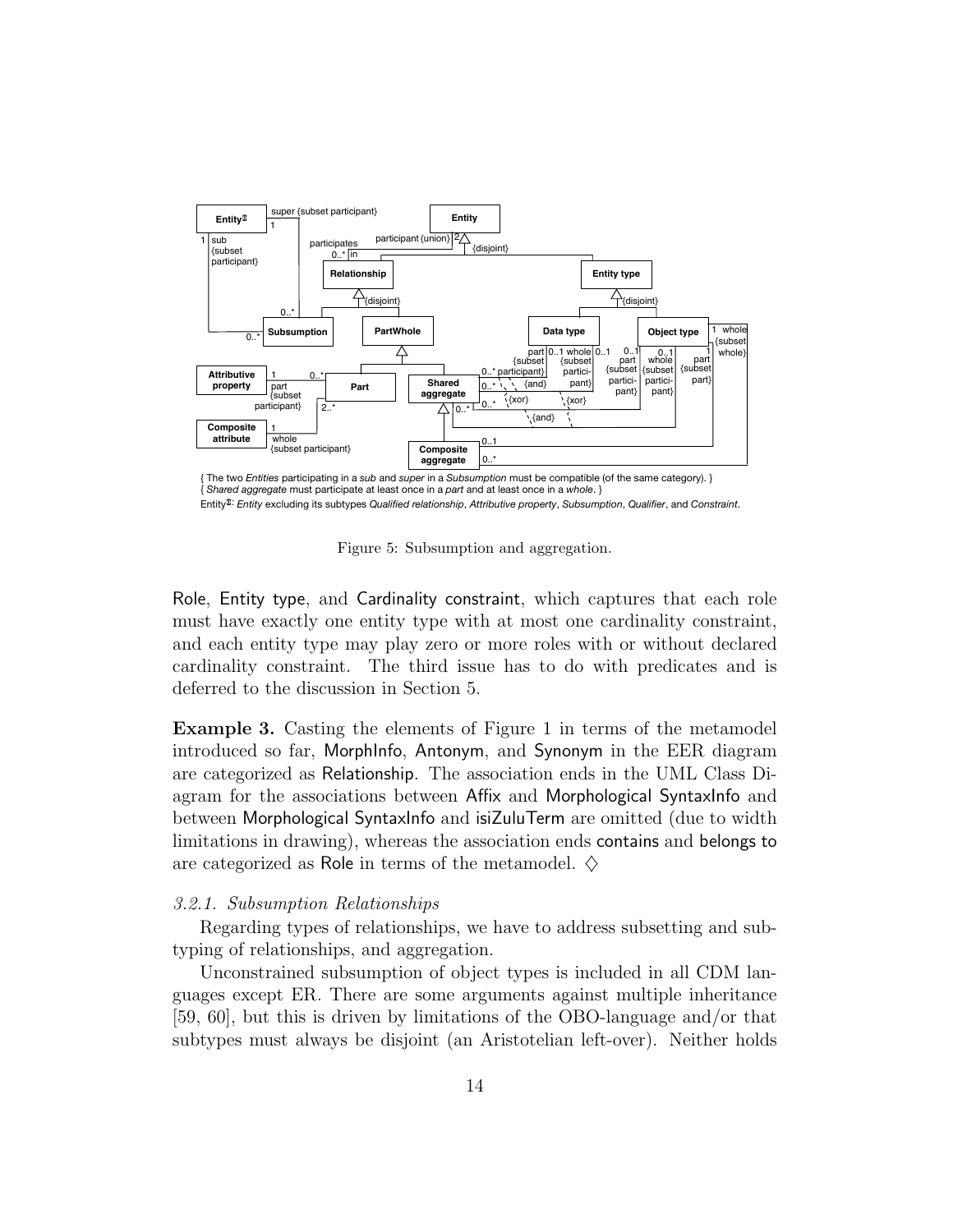necessarily for an arbitrary subject domain and, moreover, CDM languages permit it; therefore, the constraints in the metamodel reflect this. Furthermore, because, say, a role subsuming an entity type results in an inconsistency due to the disjointness, it makes sense to add a constraint "For each sub participating in a Subsumption, there must be a matching super and its participating Entity is of the same category as the Entity participating in the sub". However, this exclusion or type compatibility is not specified for the languages, and therefore is not in the metamodel.

There is more to say about subsumption for relationships and roles. The UML 2.4.1 standard distinguishes between *subsetting* where the association ends and/or participating classes are sub-ends/sub-classes of those participating in the super-association or indirectly through an association's attributes, and specialization of associations [10]. This specialization is not set-oriented, due to the differences in intension of the association [10], although the UML standard does not describe how that is supposed to work. The only option to change an association's intension is to restrict the relational properties of an association, in analogy to intensional subsumption in ontologies [61]. For instance, each relationship that is asymmetric is also irreflexive. There are only a few such subsumptions, which are depicted in Figure 3 based on the latest hierarchy [62], and little is known about its practicality other than the experiments reported in [61] for ontologies. Nevertheless, it may become relevant in the near future, and therefore this subsumption is covered with Subsumption as well. Finally, both UML and ORM include subsumption of roles, so that the participating entities for Subsumption are Entity.

## 3.2.2. Aggregation Relationships

A lot of literature is available on UML's shared and composite aggregation (among many, [25, 47, 63]), yet the UML standard still does not offer clarity on what they really are. Shared aggregation is generally matched to parthood and composite aggregation to proper parthood, but aggregation is also used for meronymic associations in UML Class Diagrams, such as member-of (see [47] for an overview). Therefore, there is no subsumption relation between the aggregations and parthood in the metamodel and there is no disjointness axiom on the subtypes of PartWhole. The UML standard's description of aggregation also includes behavioral characteristics or lifecycle semantics of the part and whole, which is not included in the metamodel because it is beyond the scope of the static components that we focus on here.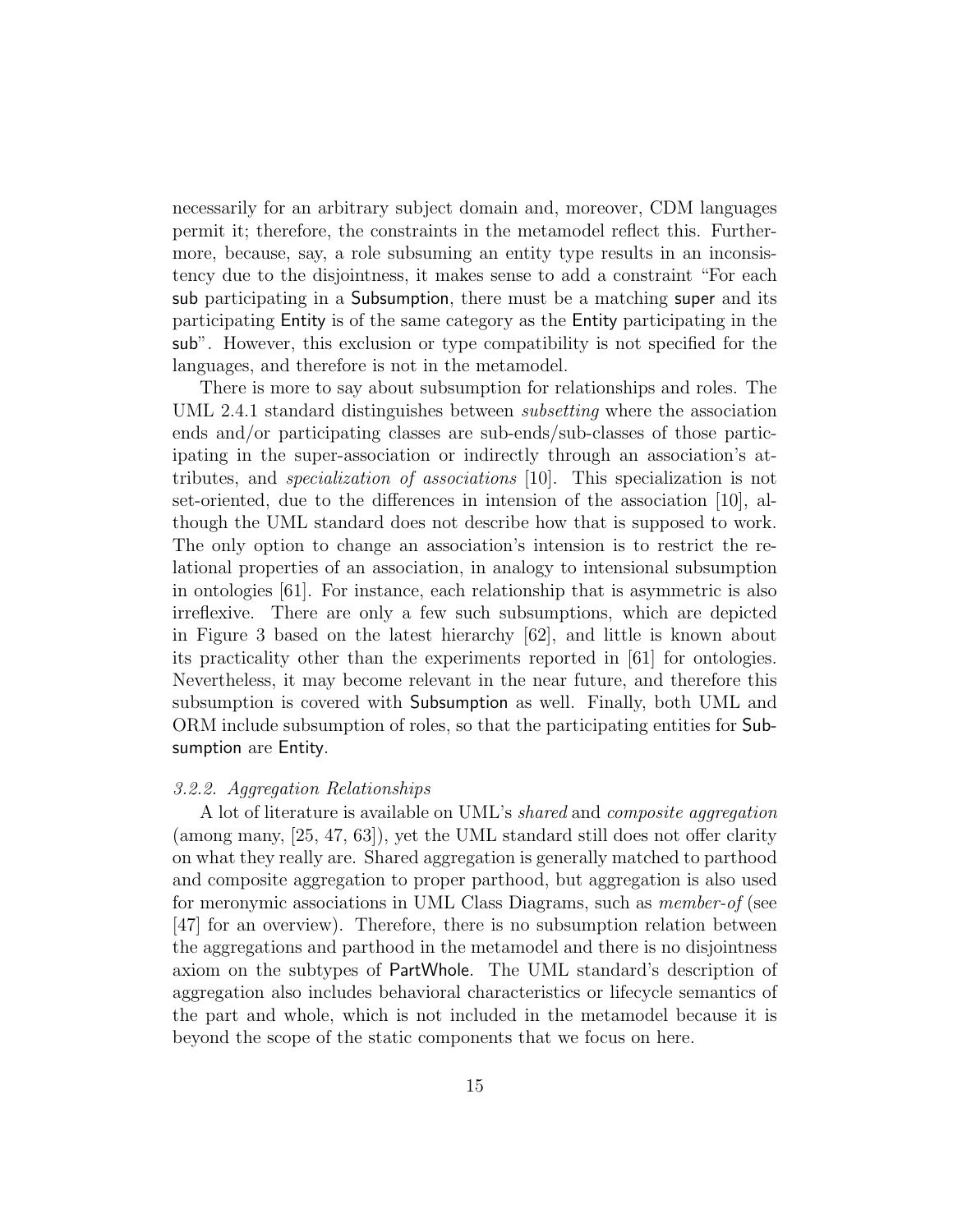In addition to the *shared aggregation* and the stricter cardinality constraint for composite aggregation, we use a part-whole relation for ER/EER's Composite attribute, which has as part (but not proper part) Attributive property. The cardinality constraints are obvious from the whole-side—it is only composite if there is more than one attribute part of it—whereas from the part-side, we carry through the sharability of an attribute (see also next section), hence, the  $0.*$ .

Example 4. Casting the elements of Figure 1 in terms of the metamodel introduced so far, the EER diagram does not have any subsumption, whereas the UML Class Diagram has three subclasses of Affix, being Subsumption relationships (in terms of the metamodel) with prefix, suffix, and preprefix. There is no Shared aggregate and no Composite aggregate.  $\diamondsuit$ 

## 3.3. Attributes and Value types

From a logic-based perspective, the definition of an attribute is clear, as given in Definition 1; e.g., an attribute hasColor that relates an object type to a string: hasColor  $\mapsto$  Flower  $\times$  String.

**Definition 1.** An attribute  $(A)$  is a binary relationship between a Relationship or Object type  $(R \cup E)$  and a Data type  $(D)$ , i.e.,  $A \mapsto R \cup E \times D$ .

However, this is not straightforward for CDM languages, and ontologists have various theoretical frameworks to deal with them (albeit only partially; see [64, 65]). We describe what Ontology and ontologies have to say about their counterpart to attributes, how it is included in UML, EER, and ORM, the notion of an optional dimension of an attribute value, and how attributes are represented in the metamodel and why.

## 3.3.1. Attributions in Ontology and ontologies

Object type, Value type, and Attributive property are disjoint either directly or through their parent (Figure 2), which not only reflects their meaning in the CDM languages but also can be motivated by Ontology and ontologies. Provided one accepts the existence of properties, which the CDM languages do, Ontology distinguishes between multiple types of properties [52]. Ontology's sortal property, or 'sortal' for short, refers to those things where one distinguishes, classifies, and identifies objects and they can exist on their own; e.g., Apple and Person. Ontology's attribution or attributive property, also called *quality*, such as the Color of an apple or its **Shape**, require a bearer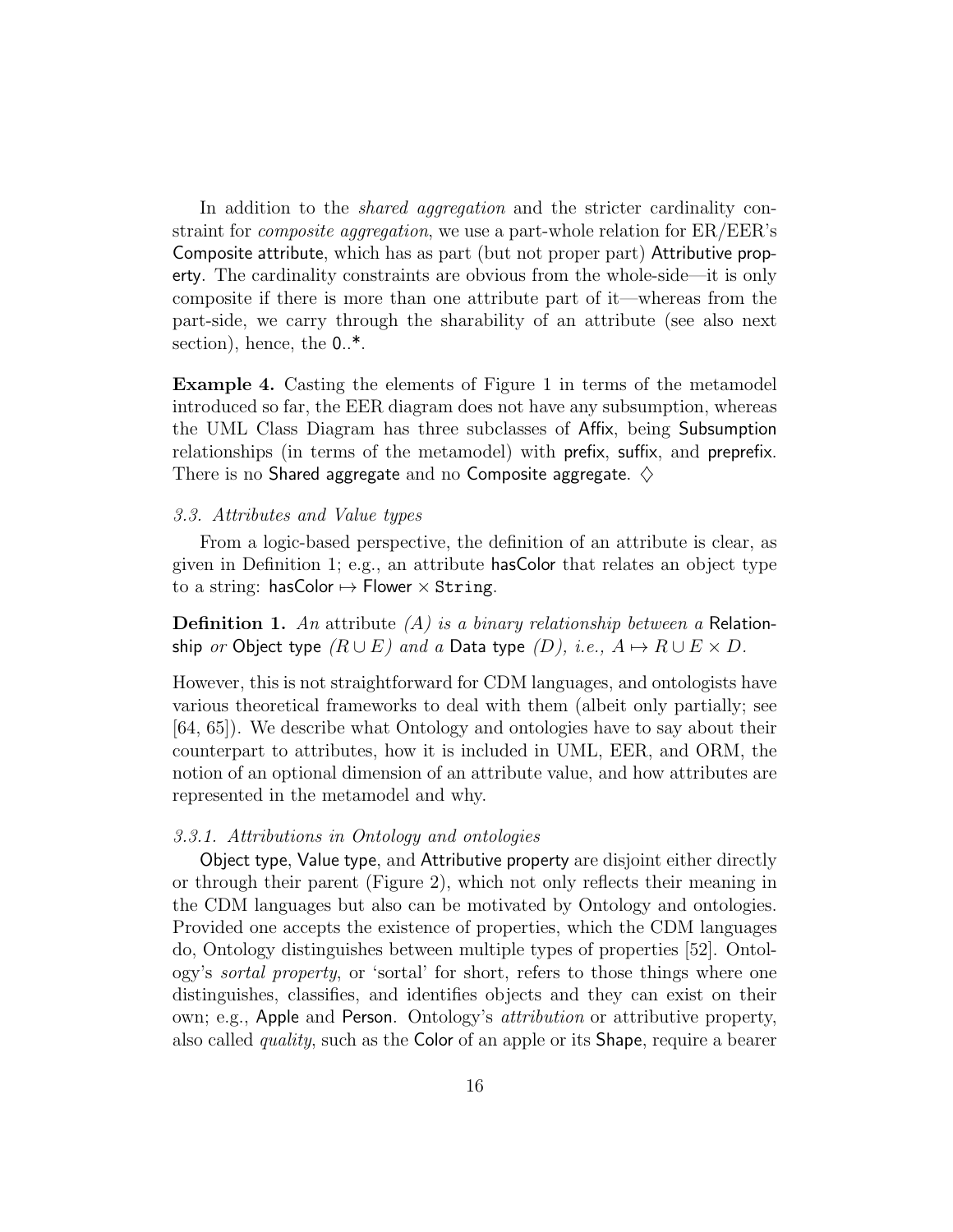to exist in which they inhere. A characteristic that makes them distinct from other types of properties is that one cannot sort the objects by their attribution and know what those objects are (other than, e.g., 'red objects' or 'square objects'). An attribution is also formalized as a unary predicate instead of as binary attribute like in Definition 1. Thus, attributions differ from sortals, and philosophers agree on this matter. Philosophers do have several theories for certain details of attributions, however, with a notable distinction between whether they are universals or tropes or a combination thereof, where a 'trope' inheres in a single individual so that they are grouped by indistinguishability and make up an equivalence class rather than instantiating a universal [64, 66]. Such differences are relevant for linking the metamodel to a foundational ontology, but for the metamodel itself, there is no requirement to commit to either one of them and therefore we leave this option open.

That object types and attributive properties are distinct type of entities is also reflected in extant foundational ontologies. For instance, DOLCE distinguishes at the top-level between Quality (the attribution) and Endurant/Perdurant (the object) [64]. GFO not only includes this ontological distinction (differently from DOLCE, though), but also distinguishes between dimensional versus other attributes and atomic versus non-atomic attributes [65], where a non-atomic attribute is like EER's composite attribute.

## 3.3.2. Attributions in UML, EER, ORM

Let us first illustrate a sample of different notational variations in the CDM languages, as Figure 6 shows. UML class diagrams use the meaning of attribute as given in Definition 1 and it is typically represented 'inside' a class icon, like the color:string in Figure 6, but the attribute may be drawn also as an association with a class icon at the far end for the data type using the  $\ll$  datatype  $\gg$  stereotype [10]. ER and EER diagrams let one declare an attribute only partially with the ER/EER entity type and the attribute name but not the data type—assigning a datatype is carried out at the physical design stage of database development. This may give the impression that an ER/EER attribute is a unary entity, but the understanding reflected in the formal foundation of ER and EER [11, 55], is that the attribute is as in Definition 1. ER and EER also have composite and multivalued attributes, which have been included in the metamodel (see Figure 2) because they are in the languages, but, formally, there is no real addition, given that they can be remodeled as basic attributes.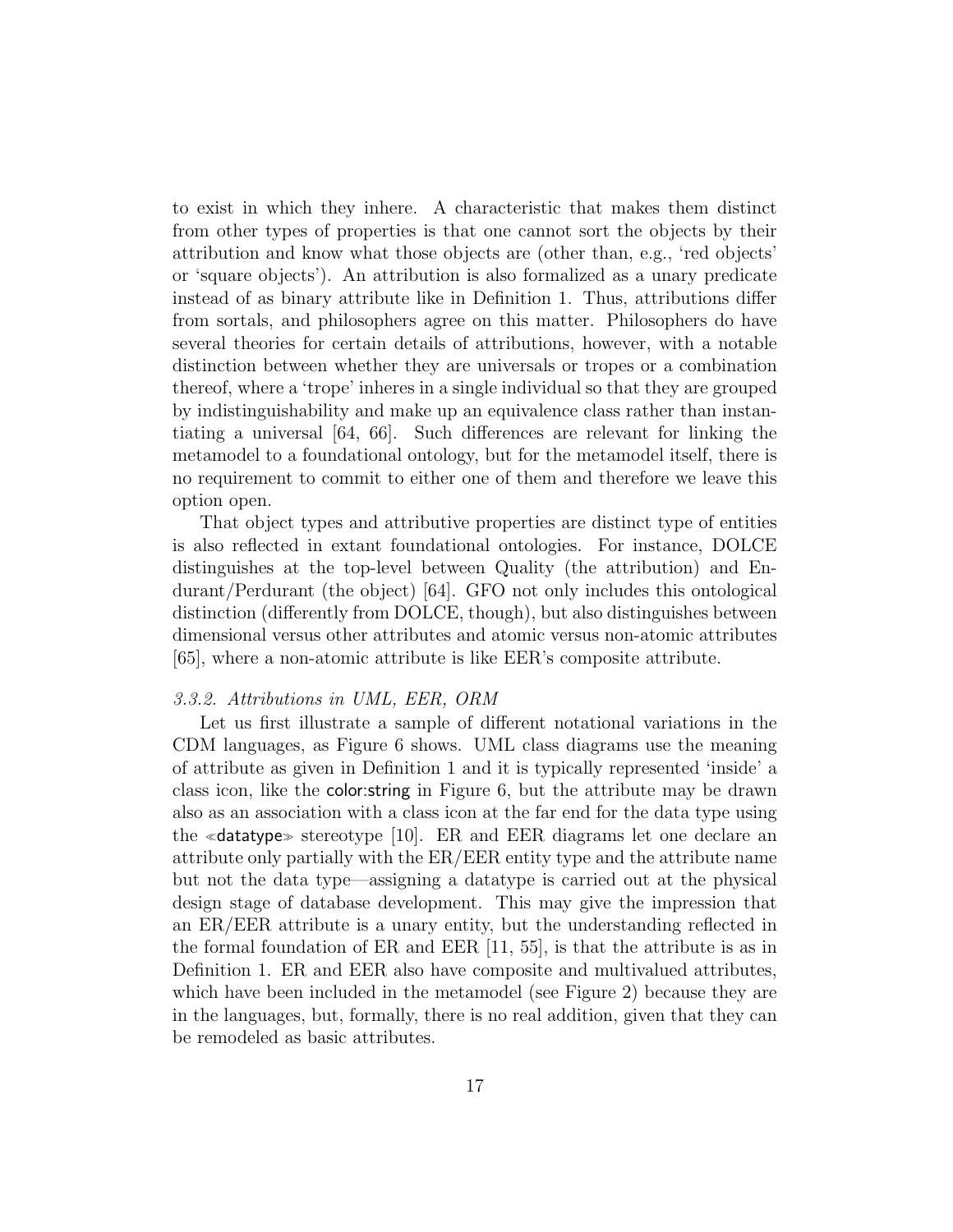

Figure 6: Examples of attributes in different CDM languages, with different notations.



Figure 7: Metamodel fragment for value properties and simple attributes; Dimensional attribute is a reified version of the ternary relation dimensional attribution, and likewise for Dimensional value type and dimensional value typing.

ORM is said to be an "attribute-free" language [12], but in the strict sense of the meaning of attribute, they actually do have attributes in the language, albeit hidden. Indeed, ORM does not have attributes 'inside' the entity type like UML. UML's binary attribute, such as the color of the car, can be represented in ORM as a unary *value type* Color that can be related to more than one entity type through a user-defined relationship (ORM fact type). However, a data type has to be specified for each value type in an ORM diagram and these two are related through an attribute. More precisely, an ORM value type's unique feature that distinguishes it from an ORM entity type (in our metamodel, Object type), is that it has a mapped to relationship to the datatype [54], i.e., mapped\_to  $\mapsto$  ValueType  $\times$  DataType, which is generated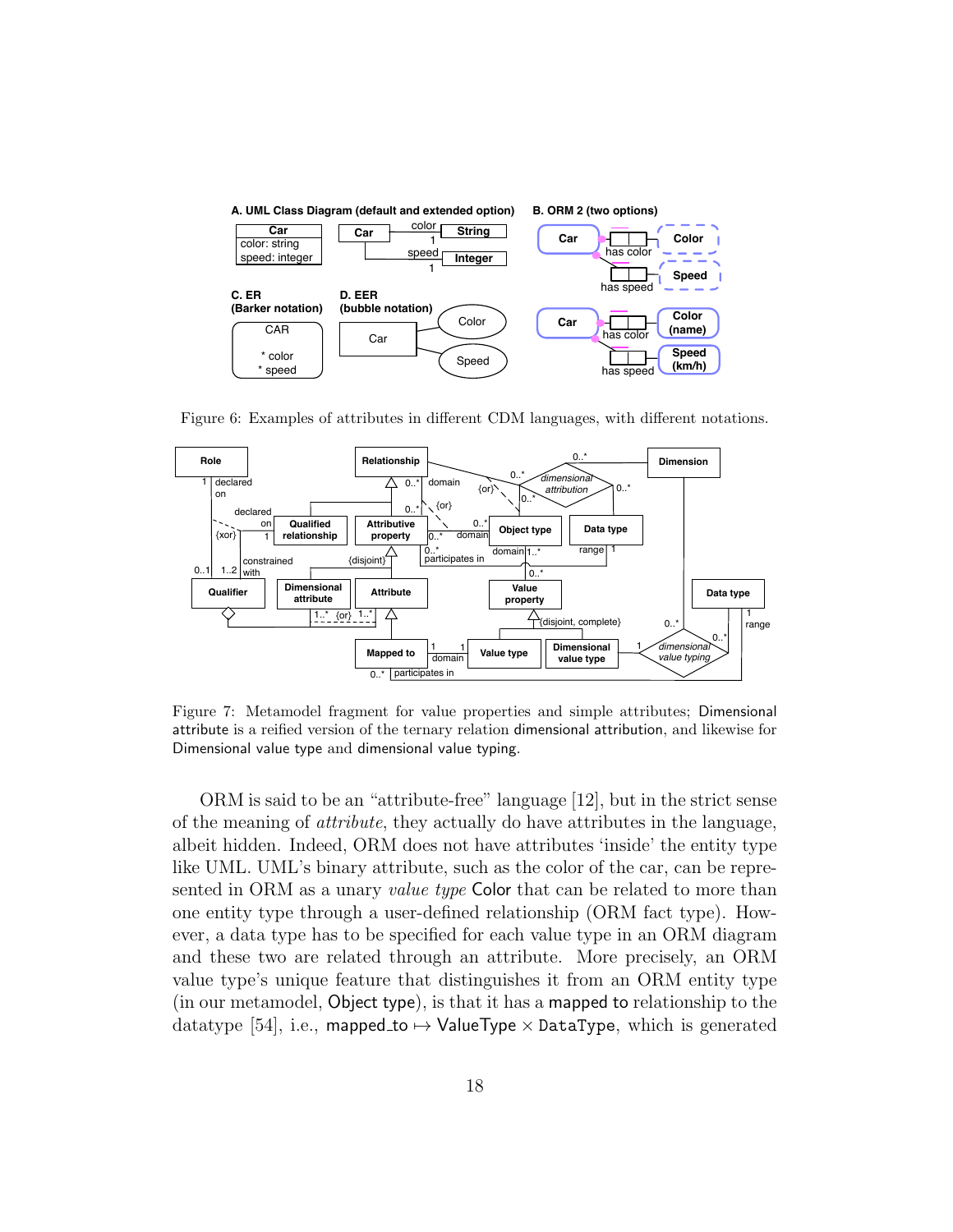by the CASE tool once a value type and its data type have been declared. In our example with the car's color, the assertion mapped to  $\rightarrow$  Color  $\times$  String is added to the model, which is in addition to a binary relationship called, say, hasColor that is asserted between Car (the object type) and Color (the value type). Thus, ORM does have attributes in the strict sense of the meaning. Practically from a modeling viewpoint, the principal difference between how UML and ORM deal with attributions, is that ORM uses three entities with two binary relationships where one of them is an attribute, whereas UML collapses it all into one binary relationship.

Having settled on the meaning and inclusion of attributive properties in the languages, we have to address one aspect of its inclusion in the metamodel. According to the constraints in Figure 7, an attribute can be of a relationship, of an object type, or both. That it may be of both may be contentious, because one could assume that an attribute drawn in one Object type or Relationship is different from an attribute with the same name and data type that occurs in another Object type or Relationship, due to the fact that the participating domain is different. Practically, UML and ER/EER tools request from a modeler to add again any subsequent occurrence of an attribute. However, theoretically as well as technically, there is no reason not to keep a separate list of attributes for the whole model, and upon reuse, select an earlier-defined one; e.g., declaring hasColor:Integer once, and using it for both Table and Chair. This is common practice for OWL's data properties [67] in ontology editors, which also still leaves open the option to add another color attribute, say, hasColor:String when one has to make that distinction for another object type (e.g., Paint colors of the Pantone system). Alternatively, one can allocate a unique identifier to each attribute and add a constraint that it must have exactly one domain declaration that is either an object type or a relationship, i.e, an  $\{x \in \mathbb{R}^n\}$  instead of an  $\{ \sigma \}$  in Figure 7. Practically, such a stricter constraint still can be implemented in the tools and does not violate the metamodel. Notwithstanding, we keep the less constrained, more flexible way of permitting attribute reuse in the metamodel just in case in the near future such more efficient and consistent attribute management is implemented in the UML and EER CASE tools.

#### 3.3.3. Attributive properties with a Dimension

It is possible to add a *dimension* of the value, such as cm, kg, or day to an attribute or value type; i.e., there is an implicit meaning in the values that has to do with measurements. For instance, when one needs to record the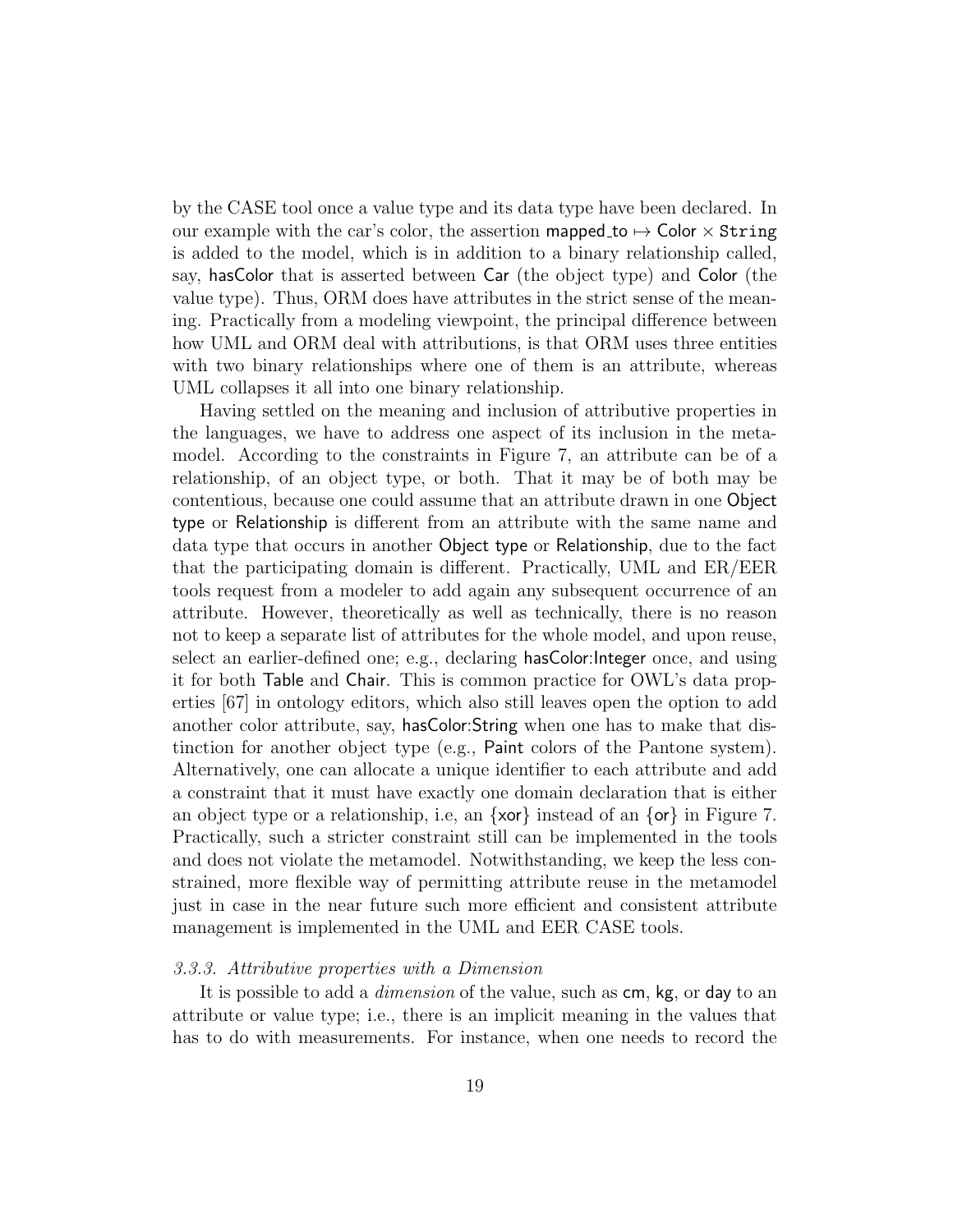speed limit of a car, the measured value is not a mere integer or real, but it refers to a value with respect to the measurement system (say, SI Units) and we measure it in km/h. An attribute—e.g., has Speed  $\mapsto$  Car  $\times$  Integer does not contain any of that information, yet it ought to be included in the specification of the attribute or value type, even if just to facilitate data integration. ORM's CASE tools allow for this specification in the graphical interface, even though there is no formal characterization of it yet. The ORM diagram serialization in the NORMA CASE tool (v. VS2010 2013-05CTP) actually does not store the dimension separately, but it is merged in the name of the value type.

There are two options to capture dimension of an attributive property's value more precisely and transparently: as a ternary, e.g.,

hasSpeed  $\mapsto$  Car  $\times$  Integer  $\times$  km/h,

or with three relations:

```
hasSpeed \mapsto Car \times Speed
```
mapped\_to  $\mapsto$  Speed  $\times$  Integer

hasDimension  $\mapsto$  Integer  $\times$  km/h.

Although there are many interesting aspects about measurements and dimensions, and also different models for how to represent a whole system of recording measurement data for a specific scenario (e.g.,  $[68]$ ), within the scope of unification representing the notion that there is a dimension suffices. Therefore, we chose for the more precise ternary relation dimensional value typing in our metamodel, as Figure 7 shows, with a mandatory data type and a dimension. The dimensional attribute is modeled in a similar way (see Figure 7), although the UML standard does not mention anything about dimensions explicitly. A ternary relationship does complicate the formal apparatus, but we prefer this option because unification is the aim, and therewith essentially permitting an extension of UML's metamodel.

## 3.3.4. Qualifiers

Having established that UML has attributes, and that role and relationship are distinct entities, we now can consider the Qualifier of a Qualified relationship. A qualifier has one or more attributes, partitioning the objects in the relationship. There are two main issues to consider. First, a qualifier itself is also a property, somehow, and thus a property of another property. It is not clear whether that other property is a UML association or association end [10]. In addition, the UML standard has statements such as "If the list is empty, then the Association is not qualified"  $([10]$ , p. 126) and "qualifier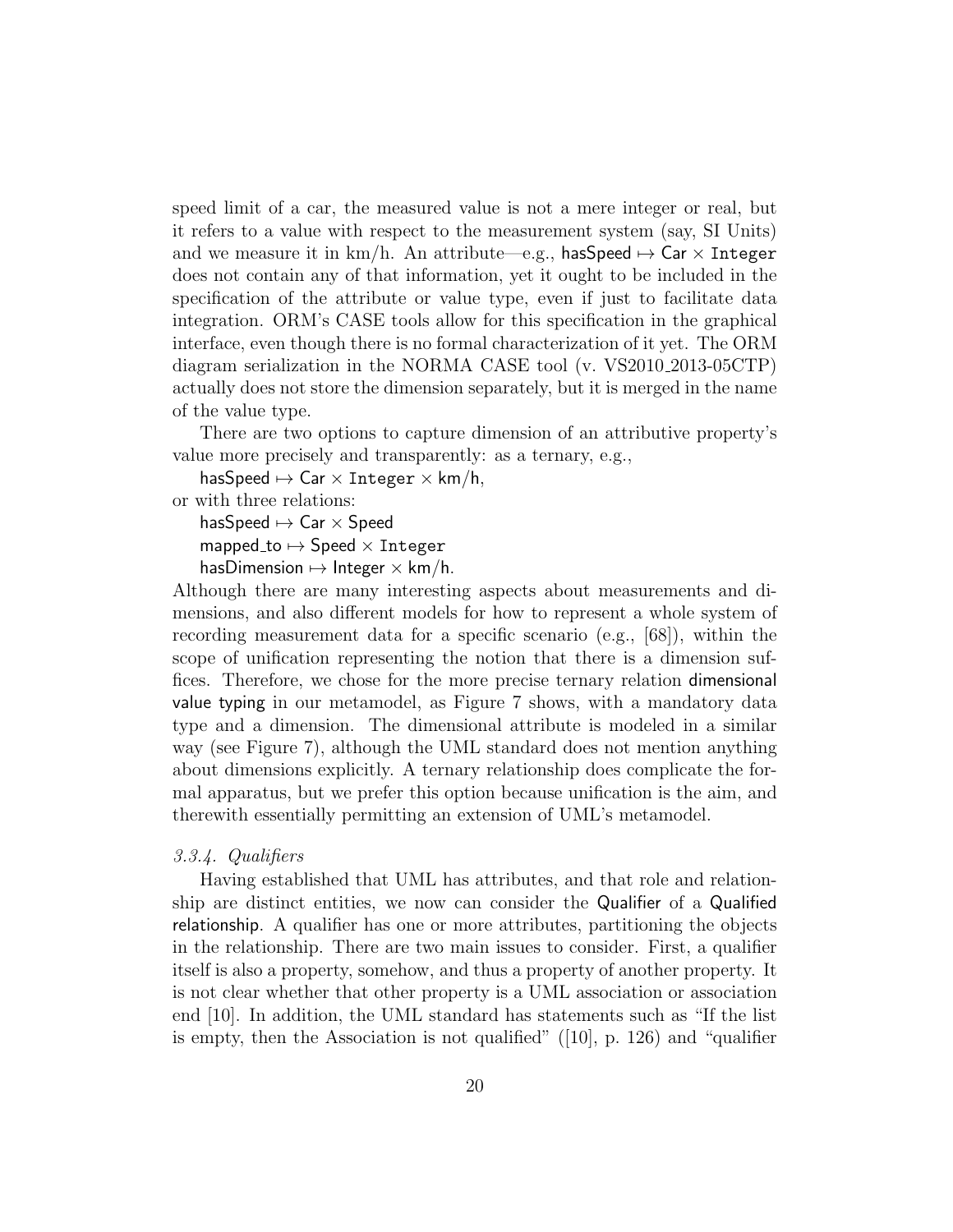rectangle is part of the association path" ([10], p. 130) versus "Designates the optional association end that owns a qualifier attribute"  $([10]$ , p. 126). This may be settled at a later date, so for the time being, our metamodel allows one or the other (see Figure 7, top-left). The second issue is the status as to what a qualifier is. The Superstructure Specification mentions that "A property may have other properties (attributes) that serve as qualifiers"  $([10], p. 125,$  emphasis added)—as if an attribute plays a certain role in a particular context—yet elsewhere that qualifier is "An optional list of ordered qualifier attributes for the end" ([10], p. 126). UML Qualifier appears neither in its metamodel in the Superstructure Specification nor in the ODM to disambiguate its nature (qualifier does not even appear in the ODM). The latter statement combined with the graphical icon lets us lean toward a unary property like a UML class, so therefore Qualifier has been added as a subclass of Entity Type; Figure 7 shows additional relations and constraints.

Example 5. Casting the elements of Figure 1 in terms of the metamodel introduced so far, the EER diagram has six attributes that are classified as Attribute in the metamodel: ID, Stem, Affix, Name, Grammatical Number, and POS tag. The UML Class Diagram also has six attributes of type Attribute, being: name (of the affix), stem, root, name (of the isiZulu term), code, and grammNr. There is no Qualifier.  $\diamondsuit$ 

#### 3.4. Constraints

In this section, we consider constraints explicitly available in the language as graphical or textual constraints in the diagram. Observe that, strictly speaking, this does not include the Object Constraint Language (OCL) because OCL is an OMG standard separate from the UML standard. Figure 3 depicts the unified hierarchy of constraints, and individual details are shown in Figures 8-17, which we motivate and discuss in the remainder of this section. Note also that for this part of the metamodel, UML is not expressive enough to represent the full details in the graphical representation, and, where applicable, more precise/additional constraints holding for a particular constraint are added to the figures as structured textual constraints.

#### 3.4.1. Basic Constraints: Mandatory and Uniqueness

The most basic constraints common to all CDM languages are mandatory and functional/uniqueness constraints (see Figures 8 and 9). Besides the basic Mandatory constraint—i.e., 'at least one', 1.., a solid blob or line,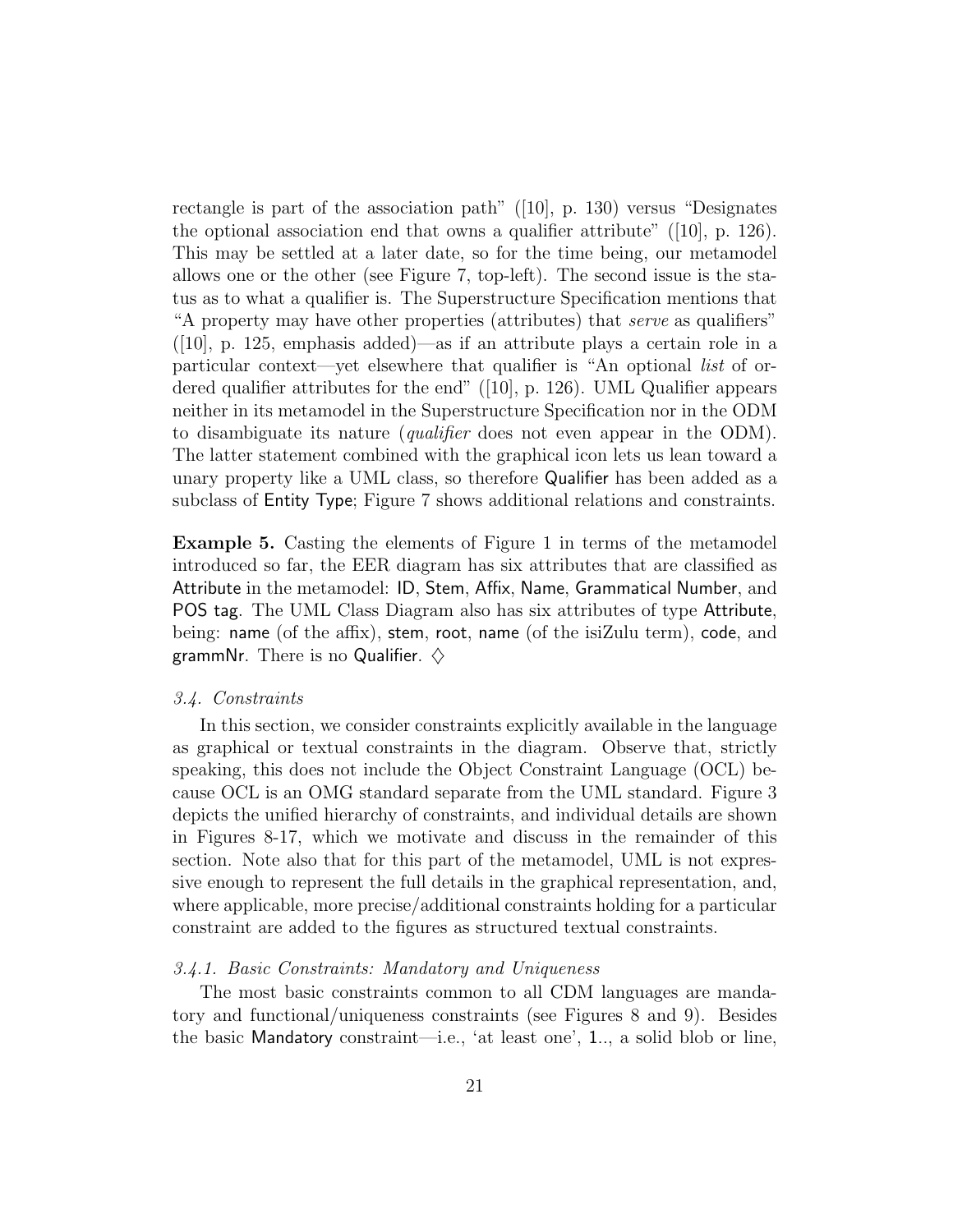existentially quantified—there are two advanced mandatory constraints in EER and ORM. ORM has also an icon for Disjunctive mandatory *(inclusive*or) on roles, where all instances of the object type must play at least one of the  $(> 2)$  roles it participates in. This is also implicitly present in UML as an  $\{\text{or}\}\$  with 1..\*, as the more common  $\{\text{xor}\}\$  has a flexible description that can be interpreted as permitting  $\{\alpha r\}$  in addition to  $\{\alpha \alpha r\}$  (see pp. 58-59 of [10]). EER does not have this feature, because EER's arc is always XOR, whereas ORM's disjunctive mandatory that can be inclusive. The Inclusive mandatory is included to cater for EER's AND for relationships. Also this constraint is implicitly present in UML as {and} (see also pp. 58-59 of [10]). It is absent in ORM as such, although it could be approximated with a *join-equality* (see below).



{ If a *Mandatory constraint* is *declared on* two or more *Role*s, then those *Role*s must be *contained in* distinct *Relationship*s. }





{ The cardinality of *Internal uniqueness* being *declared on* at least one *Role* has a maximum cardinality less than or equal the number of *Role*s in the *Relationship* that *contains* those *Role*s*.* }

{ The cardinality of *Relationship* and *Role* in *ext unique* is equal. }

{ The *Role*s on which an *External uniqueness* is *declared on* are *contained in* the *Relationships* that *participate in* the *ext unique*. }

Figure 9: Uniqueness constraints.

An Internal uniqueness constraint on one role amounts to an 'at most one' constraint, or functional relationship, in ORM, EER, and UML, which can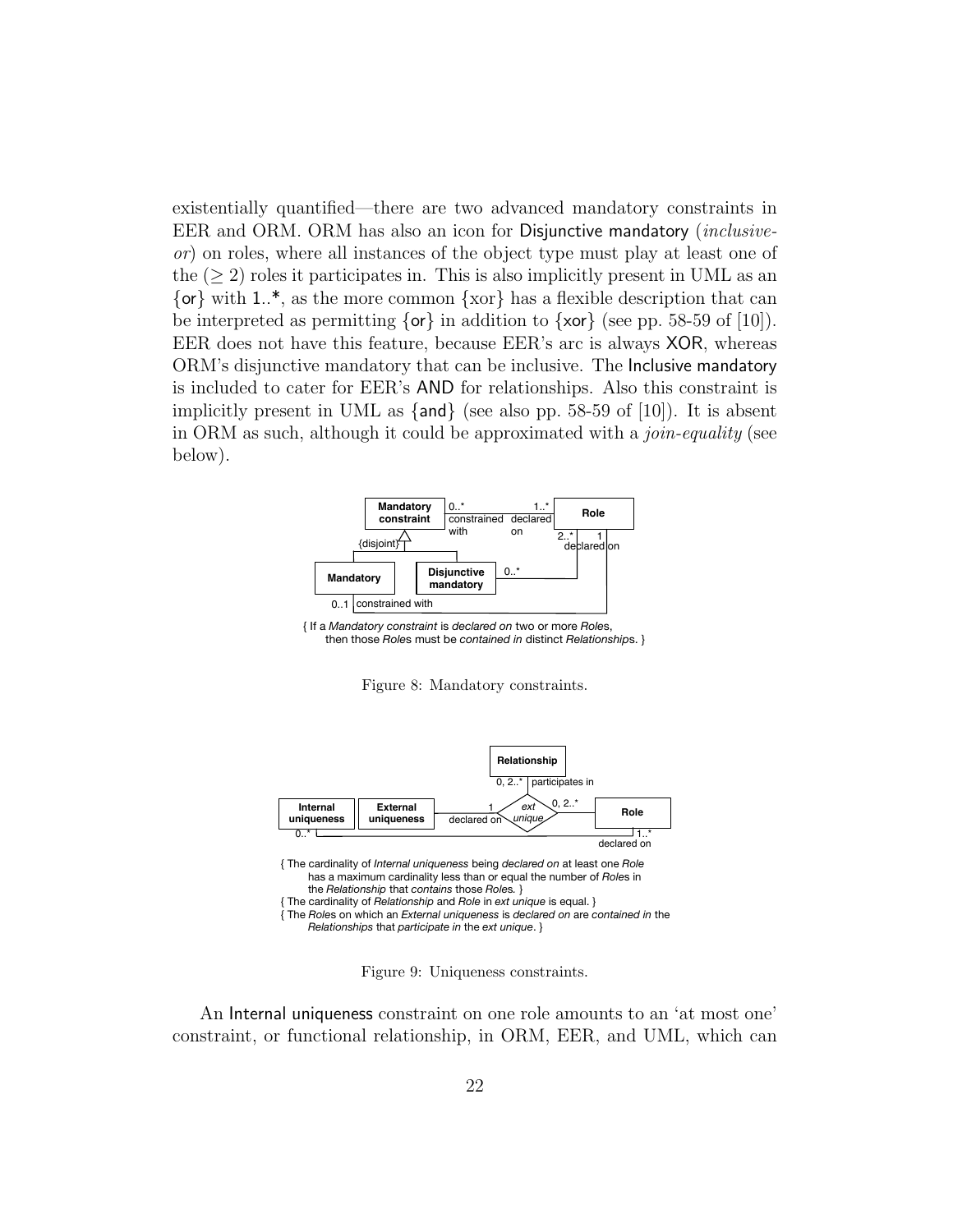be extended to a uniqueness constraint over more than one role in an  $n$ -ary relationship in ORM. An External uniqueness constraint is declared over at least two roles that are part of different relationships, but a role and a relationship need not participate in an external uniqueness constraint. External uniqueness exists explicitly in ORM and in part in UML as qualified association (Qualified relationship), and in part in EER for the weak entity type (see below). UML's qualified association can be seen in the light of Halpin's reconstruction of it in ORM, for which an external uniqueness constraint suffices [12]. Figure 10 shows an example of such a reconstruction. UML allows for more flexibility on qualified relationships, including 0 so that it is not an identifier anymore [10]. Hence, it is not an equivalence between any UML qualified association and ORM external uniqueness, but may depend on the case. Last, a role may participate in more than one uniqueness constraint.



Figure 10: Example of UML's qualified association and a semantic equivalence in ORM2 notation with an external uniqueness that is also chosen as primary reference scheme (the "=" in the circle, not a "-") (Adapted from [12], p. 369).

Example 6. Casting the elements of Figure 1 in terms of the metamodel introduced so far, there are both Mandatory constraints and Uniqueness constraints. In the EER diagram, among others, there is both a Mandatory and a Uniqueness constraint of Morphology in MorphInfo, making an 'exactly 1' (two short lines). In the UML Class Diagram, Morphological SyntaxInfo has a mandatory (1..\*) participation in the association with isiZuluTerm, and isiZuluTerm has an object type cardinality of exactly 1 in belongs to, hence, also a Uniqueness constraint. There are no External Uniqueness, Disjunctive mandatory, and Inclusive mandatory constraints in the models.  $\diamondsuit$ 

## 3.4.2. Identifiers

Identity and identification in CDM languages has been investigated from an ontological perspective recently [56], which goes beyond the mere case of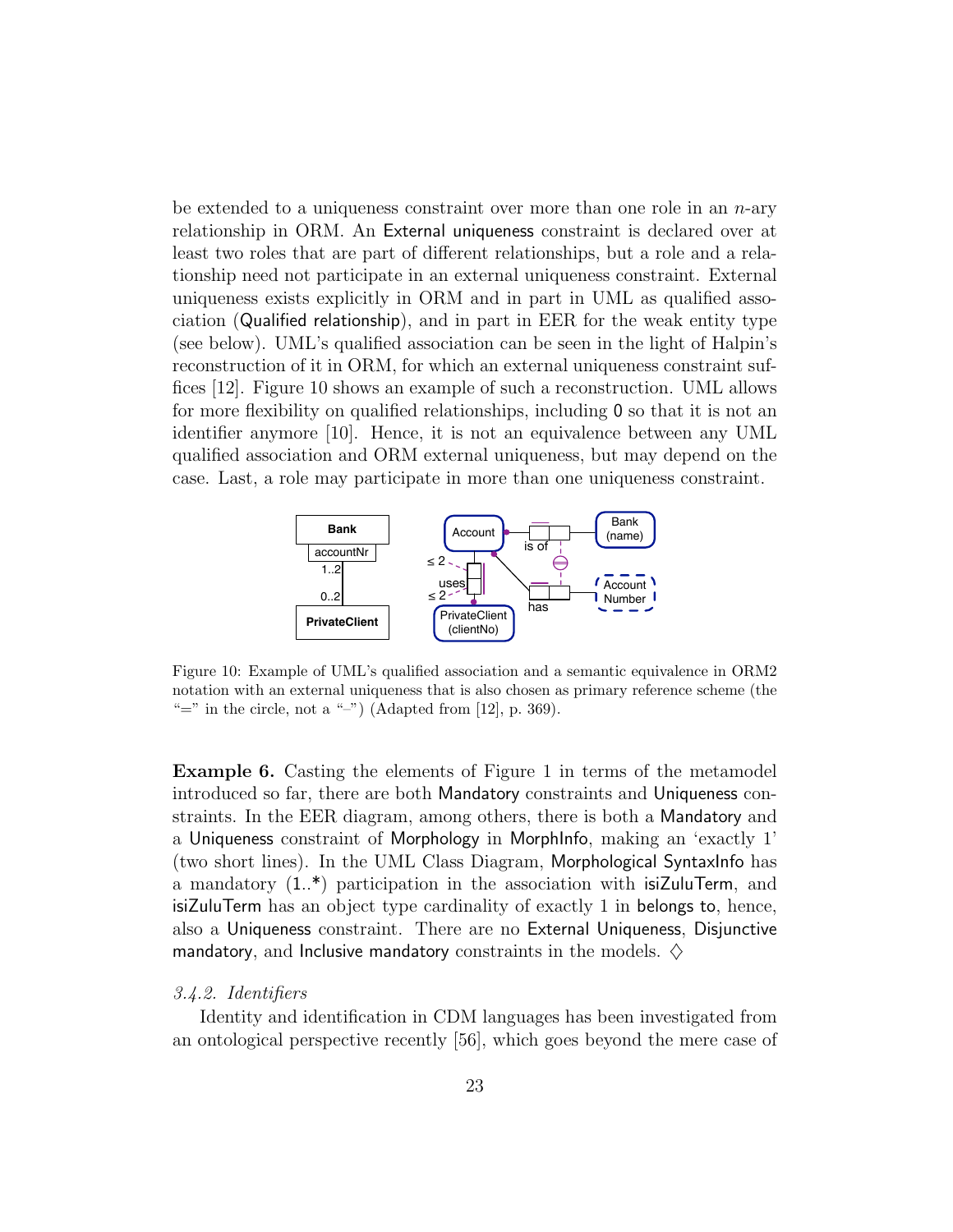combining a mandatory and a uniqueness constraint for non-simple identifiers.

There are several identifiers, which differ to some extent across EER and ORM even when attribute vs. value type is accounted for (recall Section 3.3). The UML 2.4.1 standard has an {id} option for a single-attribute identifier ([10], p. 130) and a proposed extension in OMG's Ontology Definition Metamodel to flexibly approximate the idea of ER's weak entity type with an «identifier» ([69], pp. 291-292). Figure 11 depicts the unified view of the main entities and their relations. The main distinction is between 'internal' and 'external' identification constraints is that the constraint involves either the relevant object type only or it needs a relation external to the object type for identification. The internal identification serves the single and multi-attribute/compound identifiers within an entity type in ER and  $EER<sup>2</sup>$ , of which Single identification is a specialization. Single identification corresponds to ER/EER's single attribute identifier, to ORM/ORM2's simple reference mode with a single value type, and UML's {id} construct, and it has a mandatory 1:1 constraint. The more general Internal identification also covers composite identification for a single object type, which is, strictly speaking, absent in ORM. It can be modeled in ORM in a roundabout way, though: an *n*-ary fact type with at most  $n-1$  lexical or otherwise unconnected nonlexical object types participating, and one nonlexical object type, with a uniqueness constraint on  $n \text{ or } n-1$  roles and those roles that participate in the uniqueness constraint are also mandatory.

Logically, the {xor} between Attribute and Value type is redundant, because it is already declared for their respective parents Attributive property and Value property, but we have nevertheless included it in the diagram for purposes of clarity. Further, as a result of the associations drawn and their applicable constraints on it, the model allows multi-attribute identifiers that involve simple attributes, as well as composite, dimensional, and multi-valued attributes, as is allowed in ER/EER.

External identification is relevant in all three families of languages: for ER and EER's weak entity type, for ORM's compound reference scheme that involves more than one fact type, and for UML's qualified association that can have its own identifier using one or more attributes of the qualifier.

<sup>2</sup>Sometimes also 'key' is used, although strictly speaking, keys are a feature of the relational model, not the conceptual model.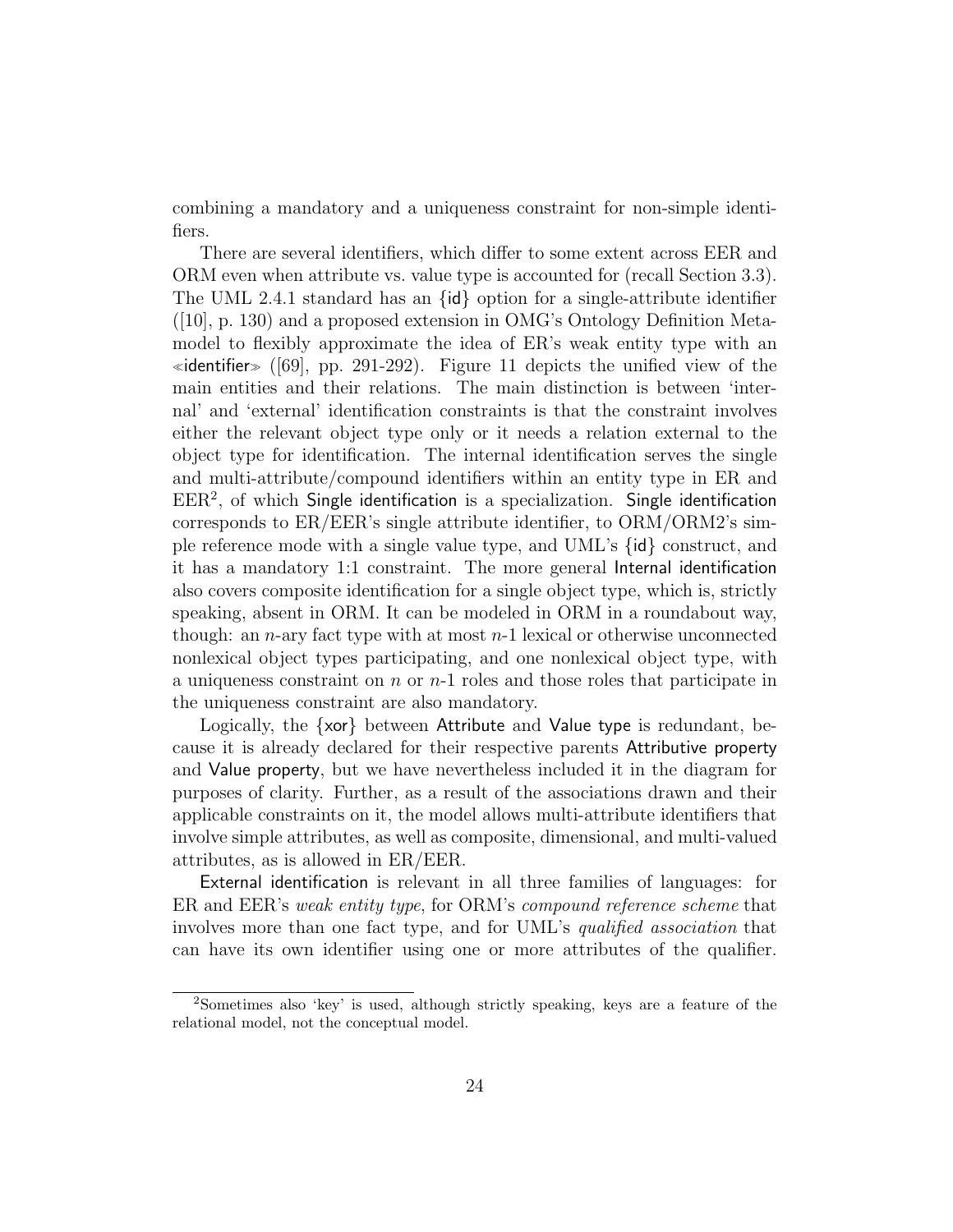

{ A *Weak identification* is a combination of one or more *Attributive property* of the *Weak object type* it *identifies* together with the *Identification constraint* of the *Object type* it has a *Relationship* with and this *Object type* is disjoint with the *Weak object type*. }

{ The *Single identification* has a *Mandatory* constraint on the participating *Role* and the *Relationship* that *Role* is *contained in* has a 1:1 *Cardinality constraint* declared on it. }

{ *Qualified identification* and *External identification* are *declared on* only *Attributive property*. }

{ A *Qualified relationship participates in* a *Qualified identification* only if the *Cardinality constraint* is 1. }

Figure 11: Partial representation of identification constraints (see text for details).

The principal ontological issues and a formalization are discussed in [56]. A Weak object type has an identifying external uniqueness in which at least one relationship participates and one or more attributes of the object type itself. ORM has the same notion with the compound reference scheme in which object and/or value types from at least two relationships participate, but, thus far, this has not resulted in the object type having been given a specific name. This is principally because the compound reference scheme is a straightforward generalization of ORM's simple reference scheme (Single identification), hence, no particular or clear, crisp, notion of 'weakness' or 'dependency' is considered. Regarding ER's weak entity types [55, 70], this is almost the same as ORM's compound reference scheme, including the mandatory participation, but with the difference primarily caused by the difference between data types and value types. That is, instead of being agnostic about the range of the identifying relationship, as in ORM, it has to be specified that at least one of them must be a relationship.

Example 7. Casting the elements of Figure 1 in terms of the metamodel introduced so far, there are two instances of Single Identifier in the EER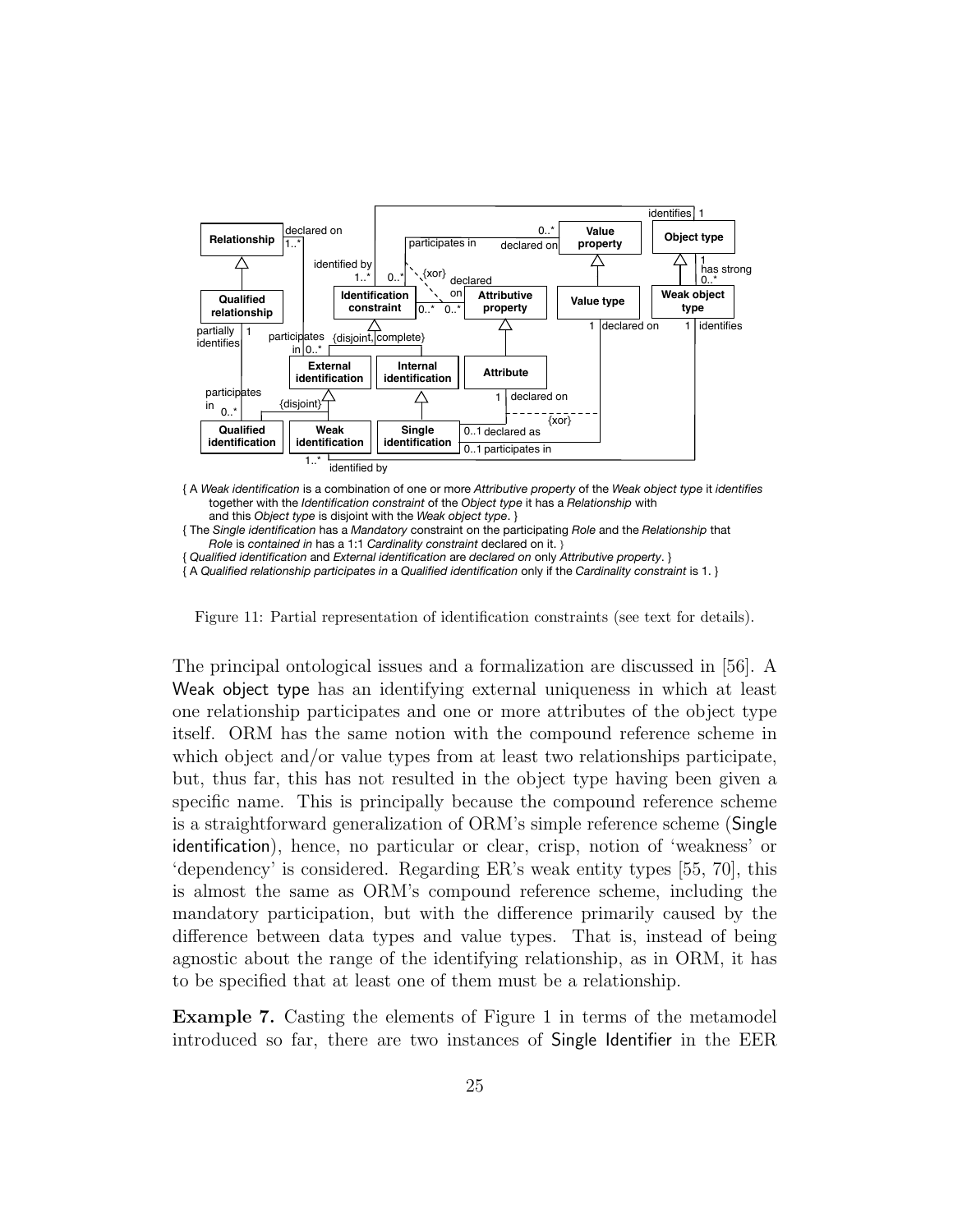Diagram, being ID and Name. The UML Class Diagram has no identifiers. There is no External identification.  $\diamondsuit$ 

## 3.4.3. Multiplicity, Cardinality, and Frequency

Cardinality constraints on attributive properties can be declared for both relationships and object types (see Figure 12). Figure 4 captures the cardinality for value types with the cardinality on the role and a participating Entity type, which is one option of ORM's more generic frequency constraint that can apply to any role regardless whether it is a role played by a value type (Value property) or an entity type (Object type). The latter is captured in the metamodel with the Object type cardinality constraint.



{ Each *Compound cardinality constraint* must include a *MinimumCardinality* or *MaximumCardinality* or both. } { For each *Compound cardinality constraint* over 2 or more *Role*s,

those *Role*s must be *contained in* the same *Relationship* and are distinct. }

Figure 12: Cardinality constraints on attributes of object types and relationships, and compound cardinality over more than one role in a relationship.

The third type of cardinality is the Compound cardinality constraint, which is a constraint on more than one role in a single relationship, which exists in ORM also as a *frequency constraint* (see Figure 12). For each Compound cardinality constraint, at least two roles of one relationship have to participate in it, but a role and relationship do not have to participate in a compound cardinality constraint.

There are finer details regarding the differences between cardinality in EER and ORM and multiplicity in UML. The former separate optionality from the amount of times an entity participates in a relationship. This can be observed in the diagrams with, among others, black vs. white blobs, orthogonal line vs. white blob, solid vs. dashed line, or purple blob vs no icon to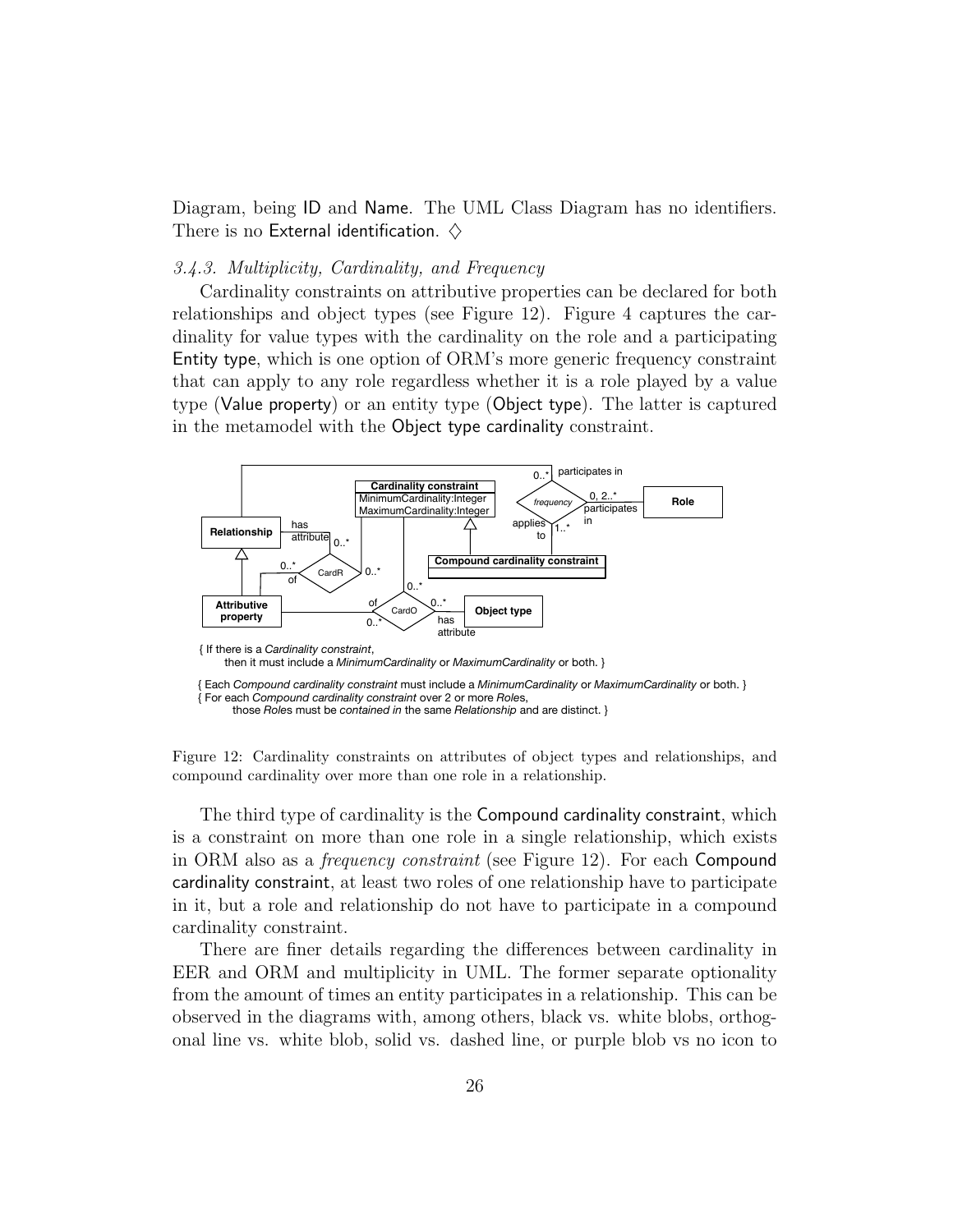distinguish between mandatory vs optional, respectively, and with so-called single line vs 'craws' feet' for 1 and many. Multiplicity takes them together into one notion through the specification of the multiplicity constraint with its minimumCardinality set to 0 if it is optional and set to 1 (or  $1.^*$  etc.) if it is mandatory. As such, multiplicity has the Mandatory constraint (see Figure 8) and the cardinality constraints from Figure 12 merged.

Example 8. Casting the elements of Figure 1 in terms of the metamodel introduced so far, all relationships have Object type cardinality constraints, extending those mentioned in Example 6. In the EER diagram, among others, there is an 'exactly one' cardinality of Morphology in MorphInfo, and an optional m..n for the relationship antonym. In the UML Class Diagram, isiZuluTerm an has an object type cardinality of exactly 1 in belongs to, and 0..\* for Affix's participation. There is no Compound cardinality constraint.  $\diamondsuit$ 

#### 3.4.4. Value Constraints

Role value constraint is redundant in the sense that it can be modeled differently by using subtyping: the relationship is instantiated only when the object has a certain value, which is equivalent to constraining a property, which means it is a subtype. However, the language has a dedicated feature icon for it, and therefore it is included in our metamodel; see Figure 13.

ORM and ORM2 have additional features regarding constraints on value types, which are absent from EER and available in UML for its attributes. The values of a value type can be constrained by means of minimum and maximum values and by means of an enumeration of values; e.g.  $>18$ ,  $< 65$ , and {'M', 'F'}, respectively. Figure 13 summarizes this. UML has the notion of a "value specification" (see Figure 7.5 in [10]) with only optional upper and lower values, yet its Figure 7.13 also has enumeration of values. Hence, one can argue to extend the Attributive property with a similar constraint, which is included in Figure 13 on the right-hand side of the figure. ORM and ORM2 also have a Value comparison constraint by using a value comparison operator; see Figure 14.

Example 9. Casting the elements of Figure 1 in terms of the metamodel introduced so far, there are no Value comparison constraints and no Role value constraints in the EER diagram and UML Class Diagram.  $\diamond$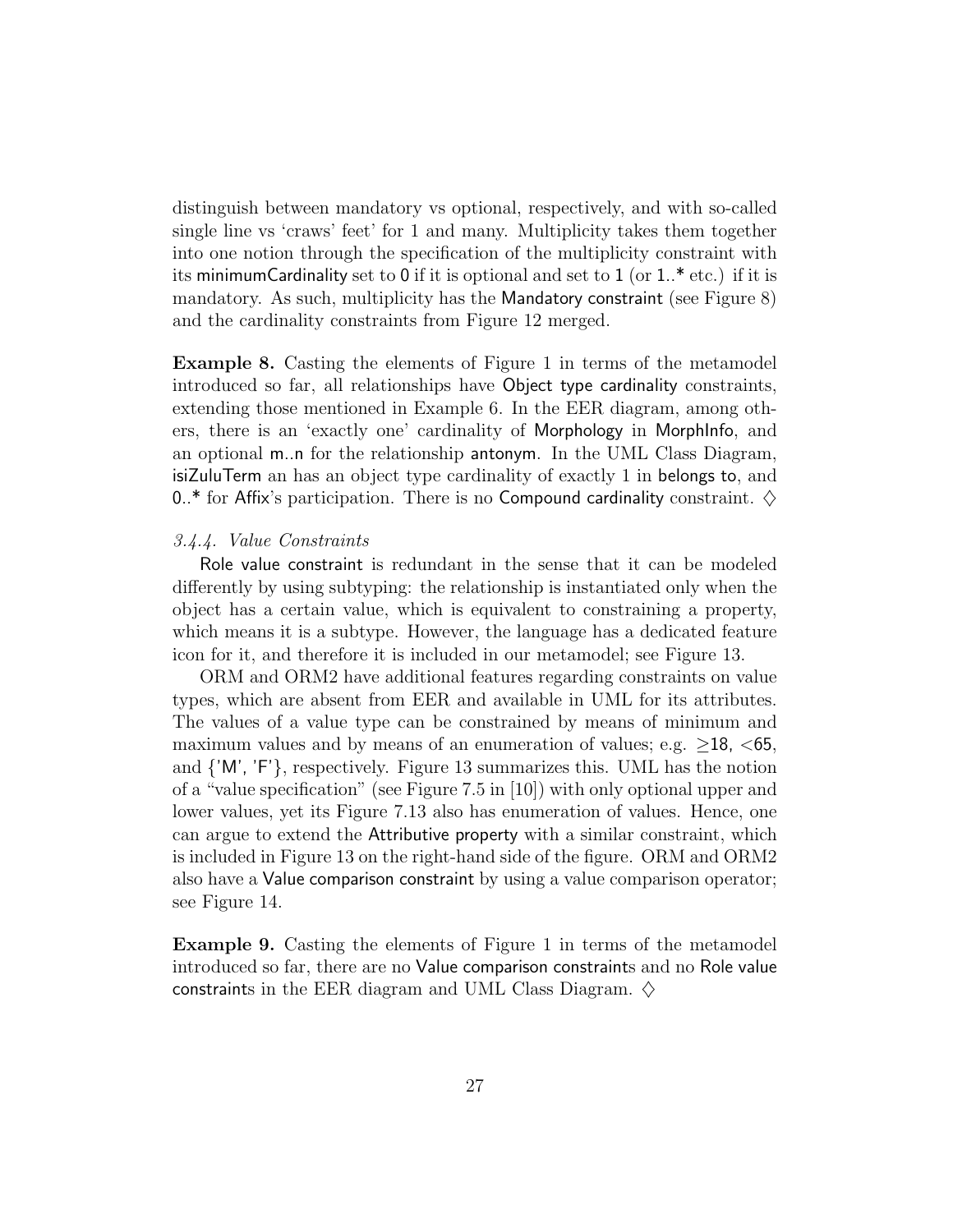

Figure 13: Value type, role, and attribute value constraints.



{ The values subjected to a *comparison operator* in a *Value comparison constraint* must involve values of the same *Data type*. }

Figure 14: Value comparison constraint; the roles have to be compatible.

#### 3.4.5. Disjointness and Completeness Constraints

The role and relationship constraints of UML, EER, and ORM2 differ mainly on the relational properties and the derived constraints of joins, and are similar regarding equality constraints (see Figure 15, top) and disjointness constraints (Figure 15). Both parts of the metamodel also include completeness for object types, but note that disjointness is represented over two or more subtype relations, not among the object types themselves. In addition, disjointness for relationships and entity types entails that its subtypes may also be involved, i.e., disjoint value properties and disjoint attributive properties, even though there is no graphical support for it at present. The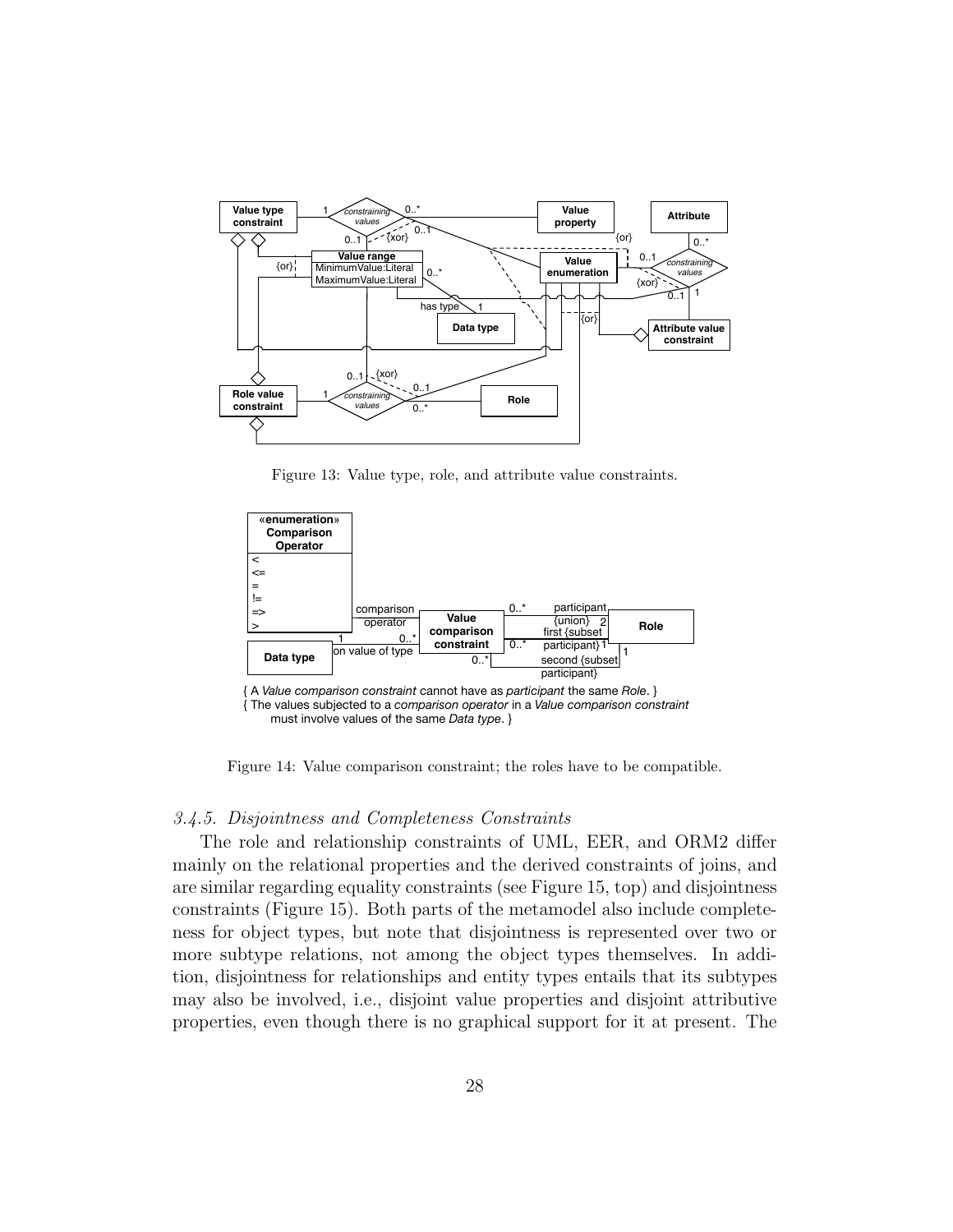reason that it is permitted according to the metamodel is because they are by default disjoint; hence, this addition makes implicit constraints explicit. Finally, disjointness is not just asserted between 'compatibles', but they have to be the same kind of entity for it to make sense with respect to the information that is represented. That is, asserting a disjointness constraint between some relationship R and some attribute A or between value type  $V_1$  and dimensional value type  $V_2$  is uninteresting in the former case and already entailed in the latter.



Figure 15: Disjointness and completeness constraints, and role and relationship equality.

Example 10. Casting the elements of Figure 1 in terms of the metamodel introduced so far, there are no Disjointness constraints and no Completeness constraints in the EER diagram and UML Class Diagram (while prefix and suffix are conceptually distinct, their instances may not be).  $\diamondsuit$ 

## 3.4.6. Relationship Constraints

EER does not have specific relational properties and they are ambiguous for UML Class Diagrams due to the underspecified semantics of the aggre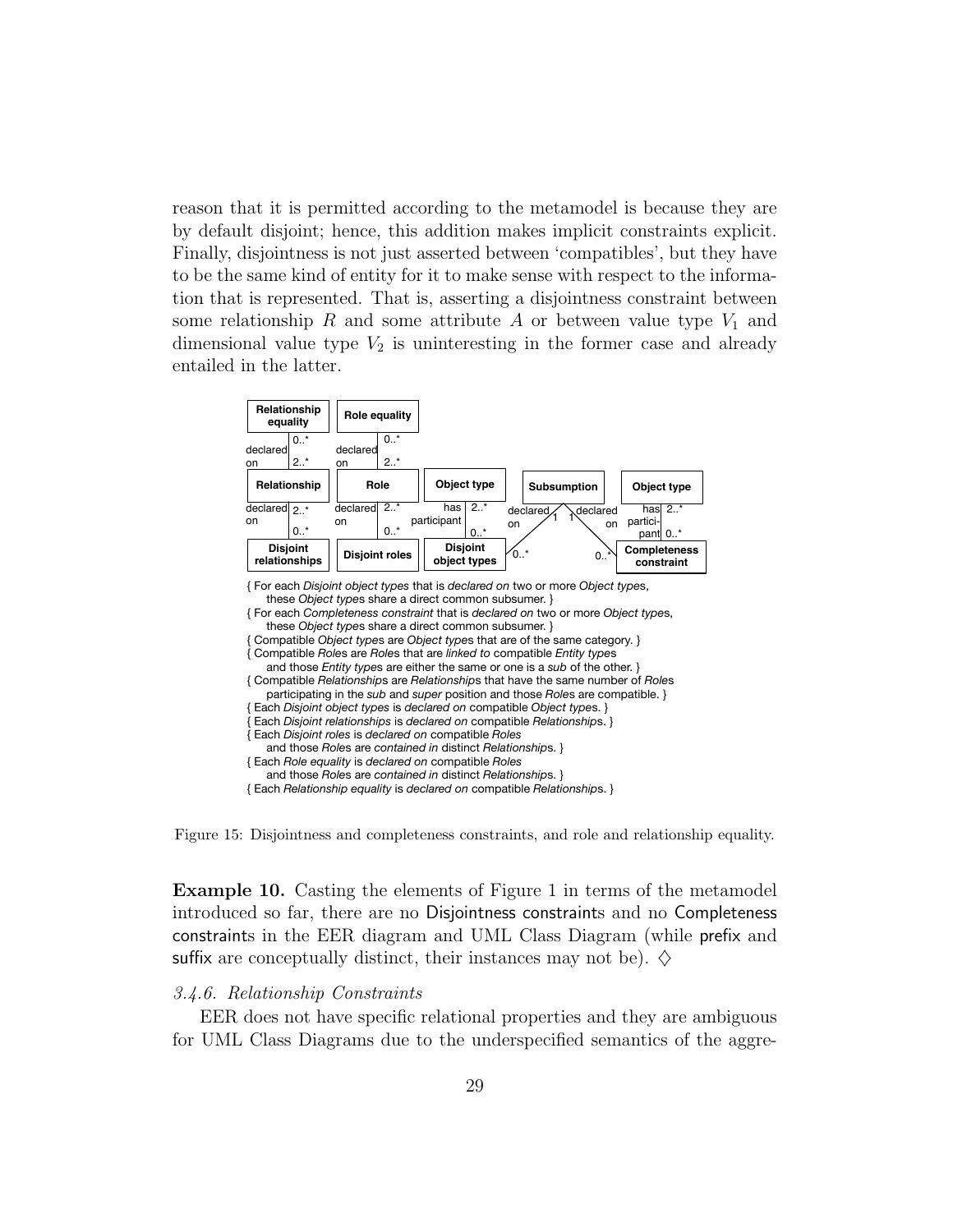gation association. There are multiple properties for ORM and even more in ORM2. In this family, relational properties are asserted over two roles at a time, the arity of the relationship may be  $\geq 2$ , the roles have to be compatible, for some properties they have to be in a particular order, and the roles that are involved in the relational property constraint have to be contained in the same relationship. Overall, ORM2 has 11 different relational properties, which have been structured in a small taxonomy (recall Figure 3). For purposes of clarity, we include the definitions below, where the purely reflexive and strong intransitive [71] are relatively new (definitions taken from [71], unless mentioned otherwise):

- transitive:  $\forall x, y, z(R(x, y) \land R(y, z) \rightarrow R(x, z));$
- intransitive:  $\forall x, y, z(R(x, y) \land R(y, z) \rightarrow \neg R(x, z));$
- strongly intransitive:  $\forall x, y, z((R(x, y) \land P(y, z) \rightarrow \neg R(x, z))$  and "P is recursively defined to give the transitive closure of R, i.e.,  $\forall x, y(P(x, y) \leftarrow$  $(R(x, y) \vee \exists z (R(x, z) \wedge P(z, y))))$ " [71] so as to prohibit 'jumping' over one or more classes in the hierarchy;
- locally reflexive:  $\forall x, y(R(x, y) \rightarrow R(x, x))$ , which requires a y to be there before x relates to itself through  $R$ ;
- globally reflexive:  $\forall x R(x,x);$
- purely reflexive:  $\forall x, y(R(x, y) \rightarrow x = y)$
- irreflexive:  $\forall x \neg R(x, x);$
- asymmetric:  $\forall x, y(R(x, y) \rightarrow \neg R(y, x));$
- symmetric:  $\forall x, y(R(x, y) \rightarrow R(y, x));$
- antisymmetric:  $\forall x, y(R(x, y) \land R(y, x) \rightarrow x = y)$ , or, as in [12]:  $\forall x, y(\neg(x = y))$  $y) \wedge R(x, y) \rightarrow \neg R(y, x)$ ;
- acyclic: R is acyclic iff  $\forall x \neg (x \text{ has path to } x)$  [12].

Including all these constraints likely also covers those that may be perceived to be relevant for UML's aggregation association. Further, as already mentioned and shown in [12, 71], one constraint can imply another (an acyclic relationship is also asymmetric), some can be used together (symmetric and transitive), and yet others are excluded (e.g. declaring a relationship to be both symmetric and asymmetric). These are usage combinations, which do not need to be included in the metamodel.

Example 11. Casting the elements of Figure 1 in terms of the metamodel introduced so far, there are no Relationship constraints in the EER diagram and UML Class Diagram, as neither has them in the language.  $\diamondsuit$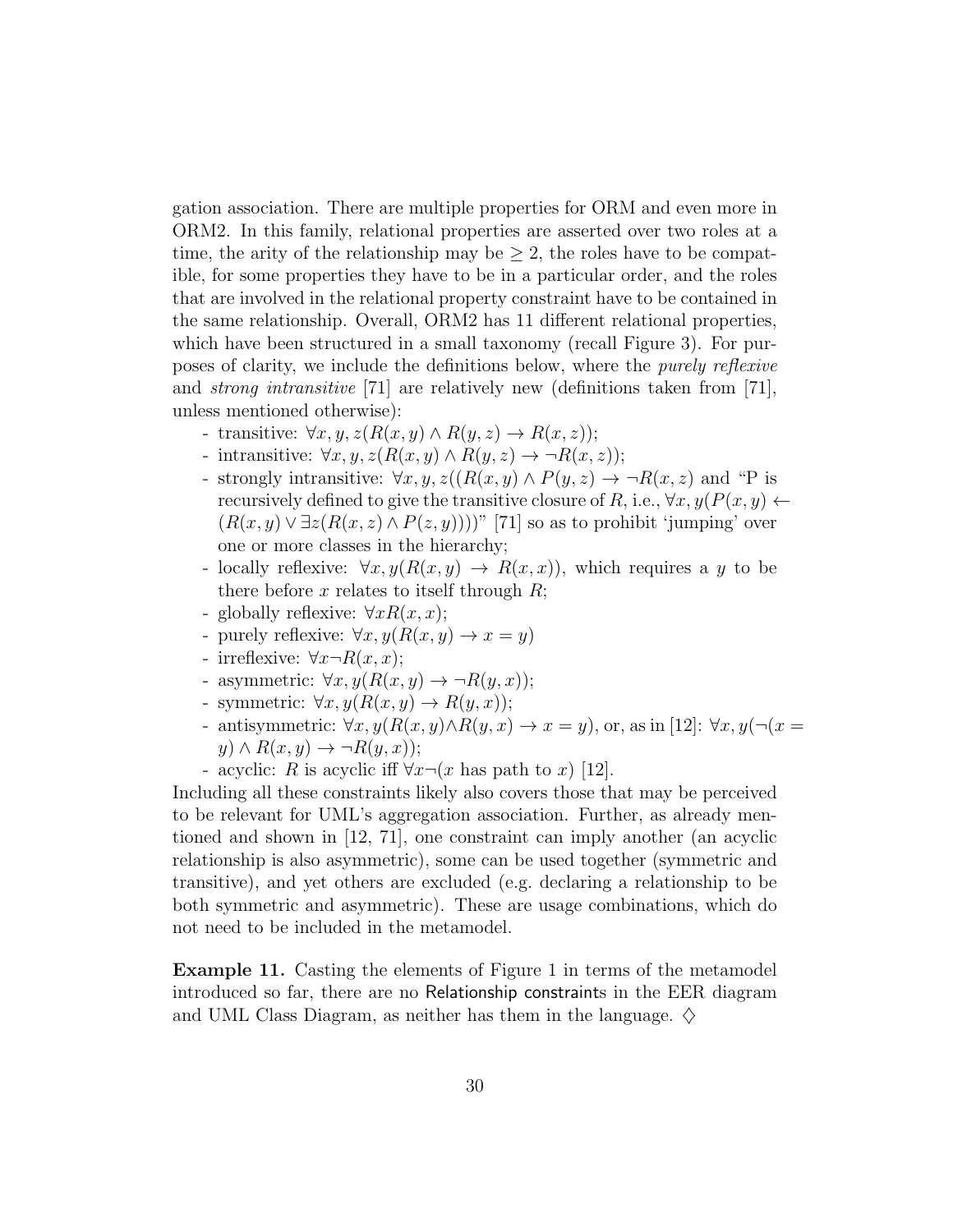

Figure 16: Relationship constraints (see Figure 3 for the hierarchy of relational properties).

## 3.4.7. Join Constraints

Finally, there are join constraints over roles in different relationships, as depicted in Figure 17, which can be reduced to query containment. Nevertheless, they have dedicated icons in ORM, and therefore they are included in the metamodel.



{ The *Relationship*s that *participate in* a *Join constraint* contain the *Role*s that *participate in* that *Join constraint*. } { *Role*s *and Relationship*s may *participate in* more than one *Join constraint* only if the combination of *participating Relationship*s and *Role*s is unique. }



Example 12. Casting the elements of Figure 1 in terms of the metamodel introduced so far, there are no Join constraints in the EER diagram and UML Class Diagram, as neither has them in the language.  $\diamondsuit$ 

#### 4. Use Cases of the Metamodel

To demonstrate usefulness of the metamodel beyond just having it for purposes of insight into the features of the three language families, we present here two of the many possible usages, being a quantitative case and the other a qualitative one. The first example focuses on classifying entities of 30 conceptual models into metamodel entities, which is a necessary step for automated inter-model assertions. The second case presents a detailed analysis of candidate inter-model assertions between entities from Example 1's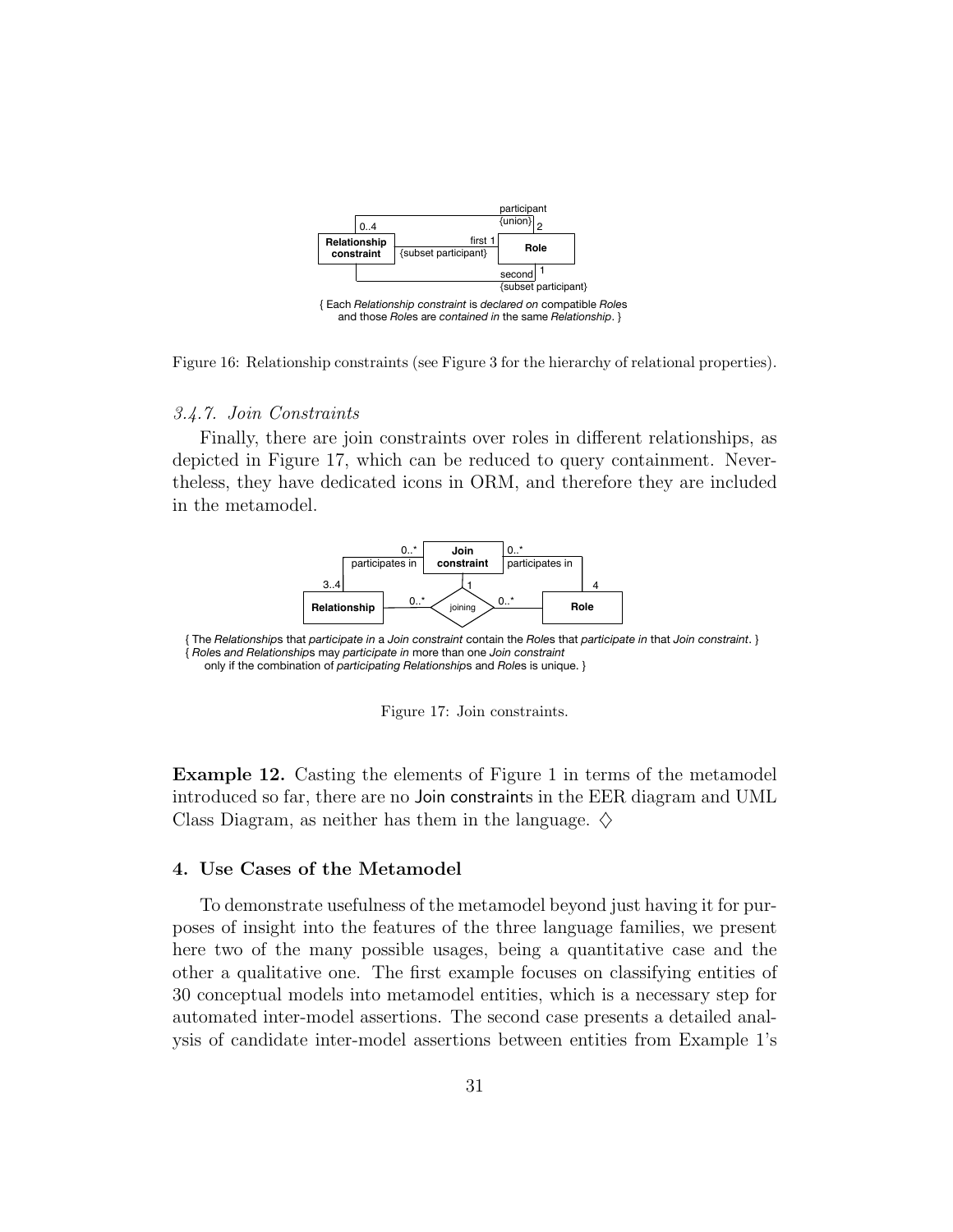EER model and UML Class Diagram that were used in Section 3 as running example for classifying entities.

## 4.1. Entities in Terms of the Metamodel

For any implementation supporting inter-model assertions, one needs to be able to classify the entities of a conceptual model into the entities of the metamodel, which presupposes that a given model also adheres to the syntax and semantics of that modeling language. The latter prerequisite is a separate issue and not addressed here, though it can be facilitated by the formalized metamodel. Further, it is useful to gain insight into the prevalence of entities, which can inform which mapping rules should be designed and implemented first so as to cover most of the possible inter-model assertions or transformations. To this end, we collected and analyzed a set of models, aiming to answer the following questions: (1) what is in a set of random models now? (2) does the metamodel miss elements, and if so, which? and (3) how uncommon are the uncommon features?

## 4.1.1. Materials and methods

For this exploratory evaluation, we collected 30 models: 10 UML models from the GenMyModel repository<sup>3</sup>, 10 ORM/ORM2 models, including three from the authors, several from ORM papers, and several diagrams that were sourced online via a Google image search, and 10 ER/EER models, including one from one of the authors and three or more from textbooks and study material from online sources. The models cover different universes of discourse, such as sports, library, video rental, airline reservation, ontology repository, a BPMN metamodel, and so on. Each model was analyzed and the entities present were manually enumerated and tabulated in a spreadsheet (MS Excel). To lessen the burden of counting disaggregated cardinality constraints (such as basic uniqueness and mandatory in ORM), we counted them together, and likewise an aggregation of ORM's ring constraints. The data analysis consisted mainly of the calculation of the average and median for the subtotals per model family, the aggregated for the total of 30 models, the percentage of presence of that feature among the models in the family and aggregated, and against the overlap in model entities (the color-coded classes in Figures 2 and 3).

 ${}^{3}$ It is located at https://repository.genmymodel.com/public/0.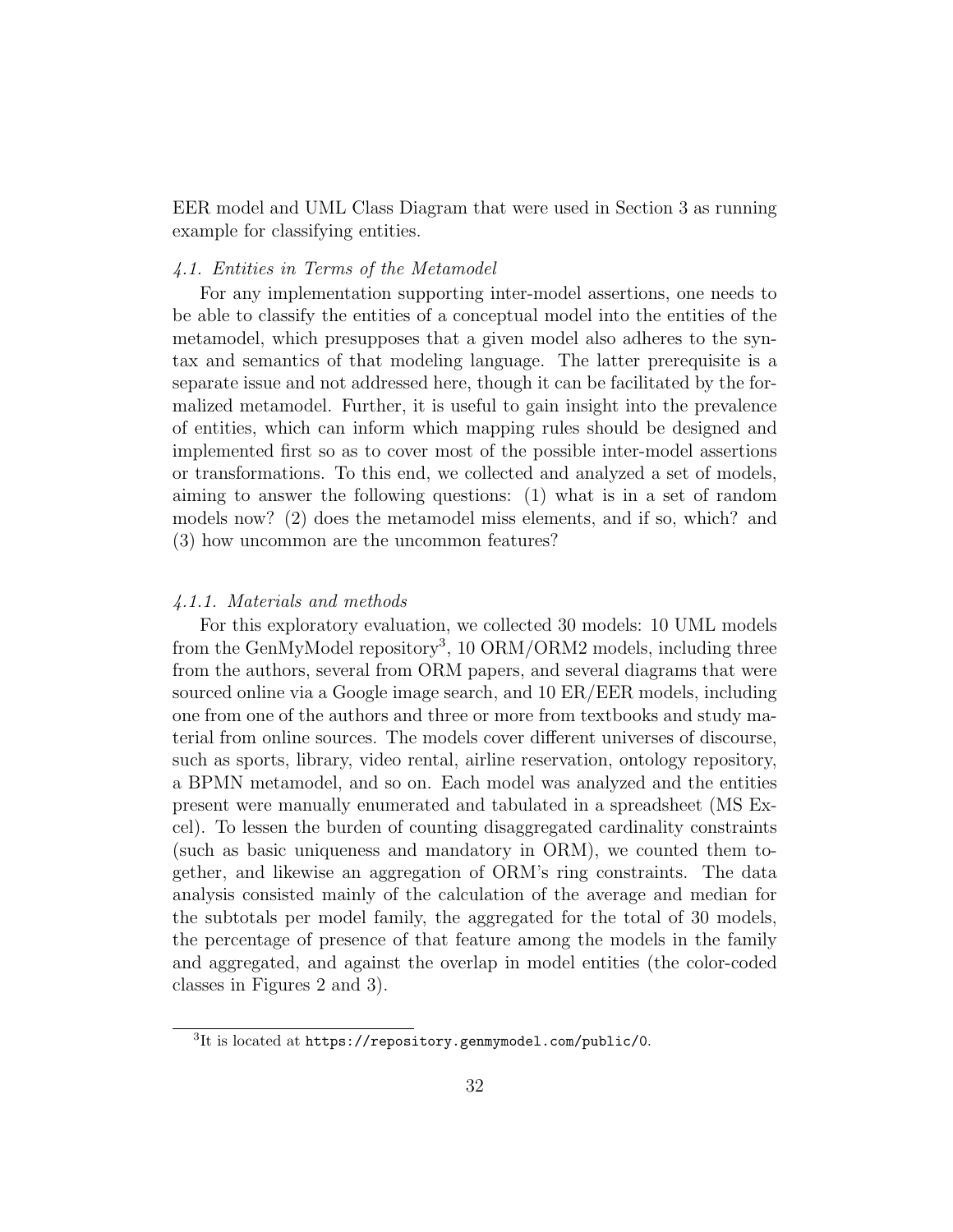## 4.1.2. Results and discussion

All models and the spreadsheet with the raw data and analysis are available as supplementary material online at http://www.meteck.org/files/ DKE14data.zip. 29 figures were syntactically correct, although possibly incomplete. The model named fig8.7 in the dataset has a syntactic error: there is a multivalued attribute that also is a compound attribute, which ought not be the permissible.

One salient observation is that all UML diagrams had only names for association ends (Role) but not named associations (Relationship). In contrast, most ER/EER diagrams had only names for the relationships, whereas the variation in the ORM diagrams can be traced back to modeler and tool, and the decision that fact type (Relationship) readings are not taken also as role names unless the tool takes this stance. More than half of the UML models had a PartWhole relationship (aggregation) constituting 23% of the total amount of Relationships in UML models. More than half of the full set of models had one or more Subsumption on Object types, although the aggregated median is only 1.5 per model. Single identification is used most in ER/EER and ORM, then Weak identification and External identification (40% of the models), and only 2 of the 10 ER/EER models had an Internal identification consisting of more than one attribute; no UML diagram had an Identification constraint. There was a relatively high presence of Value type constraints (60% of the ORM models, 1.8 per model), Nested object types (50% and median of 0.5 per model), and relationship attributes in EER (90% with a median of 3 per model). Attributes and Value types are present in abundance, with 2.4 attributes per class in the UML diagrams and 3.4 attributes per entity type in ER/EER; this was only 0.7 for ORM (mainly due to two outlier models).

Regarding uncommon entities, it is noteworthy that there was only one Compound cardinality constraint (frequency over more than one role in ORM), and one Relationship equality, Disjoint role, Disjoint relationship, Join-subset constraint, and Join-equality constraint in any ORM diagram. Relationship constraints were also seldom observed in the ORM diagrams (10 in 4 diagrams). Noteworthy is that there was no Subsumption of relationships in EER and only two in ORM, there were no Disjoint object type or a Completeness constraint in UML, and few Attributive property cardinality assertions in UML (9) and EER (1) compared to Object type cardinality on roles (741), and no Qualified relationships in the set of UML diagrams.

It cannot be excluded that some models 'miss' interesting features be-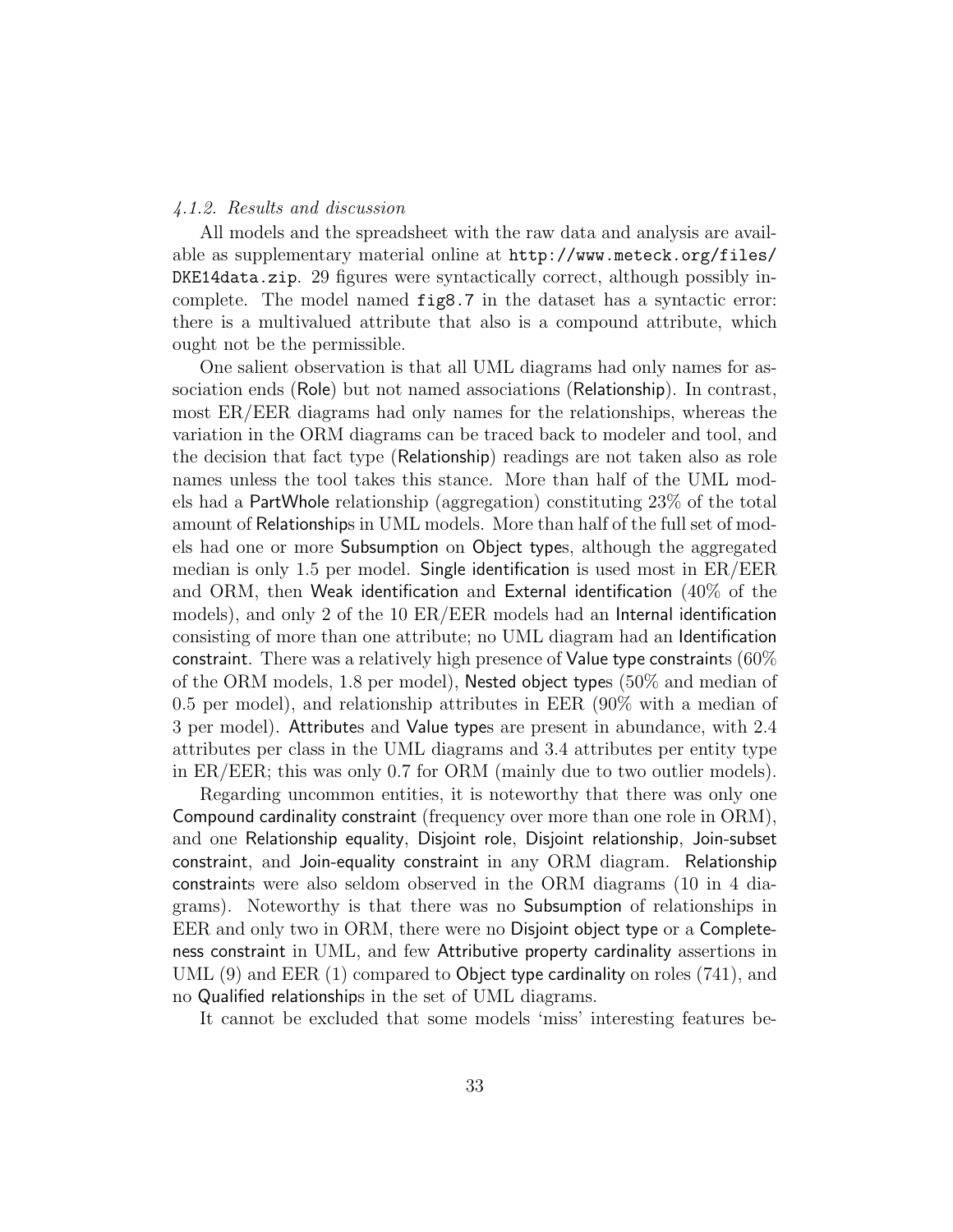cause the modeling tool to draw the diagram does not allow it; for instance the tool with which the model ORMmultiVerbRunnigExamomeDOGMAall was made (DOGMA) allows only binary ORM fact types and no value types. Similarly, some textbooks feature associative entity types [72] whereas others [73] do not (at least the model with file name fig7.2 is from [73] and modernDBmgmt10thedPVC and modernDBmgmt10thedSWvendor are from [72]). Such in-depth knowledge is not available for all models, however. Also open to speculation and further investigation is the observation that of the 2908 entities classified, 1613 come from the set of ORM diagrams, 559 from the UML diagrams, and 778 from the ER/EER diagrams.

Five models had (partially) derived attributes and one had a dependency association, which are not covered in the metamodel. Two stereotypes have been used, which are beyond the scope of the metamodel, and likewise a realization association. Another aspect is textual constraints, which possibly could be used in some form with inter-model assertions if the other model is expressive enough, but this requires NLP for various natural languages, which is outside our scope for the time being. One UML model had structured several classes in two packages, which do not affect any inter-model assertions either, nor do the explanatory model notes.

That said, one may wonder how feasible it is to achieve full model transformation or possibly linking each element. Of the 2908 entities (including constraints) of the 30 models, 1891 were classified into metamodel entities that appear in all three language families (the black shaded classes in Figures 2 and 3), 515 were classified into entities that appear in two of the three families (dark grey-filled classes), and 502 were classified in entities that appear in only one of the three language families (light grey). Put differently, only about 65% will have a relatively straightforward mapping rule, and the rest will have to be achieved by transformation or approximation rules, where possible, or is unmappable.

## 4.1.3. Final remarks

Although the sample size is quite small for drawing hard conclusions, it does show that any automated classification of entities into the metamodel based on an arbitrary set of models will be a non-trivial exercise. This is due to the lack of available serialized diagrams (unlike the undisclosed ORM set of [74]), an extant model repository, and that it is difficult to figure out with which tool a model was made and which features it supported at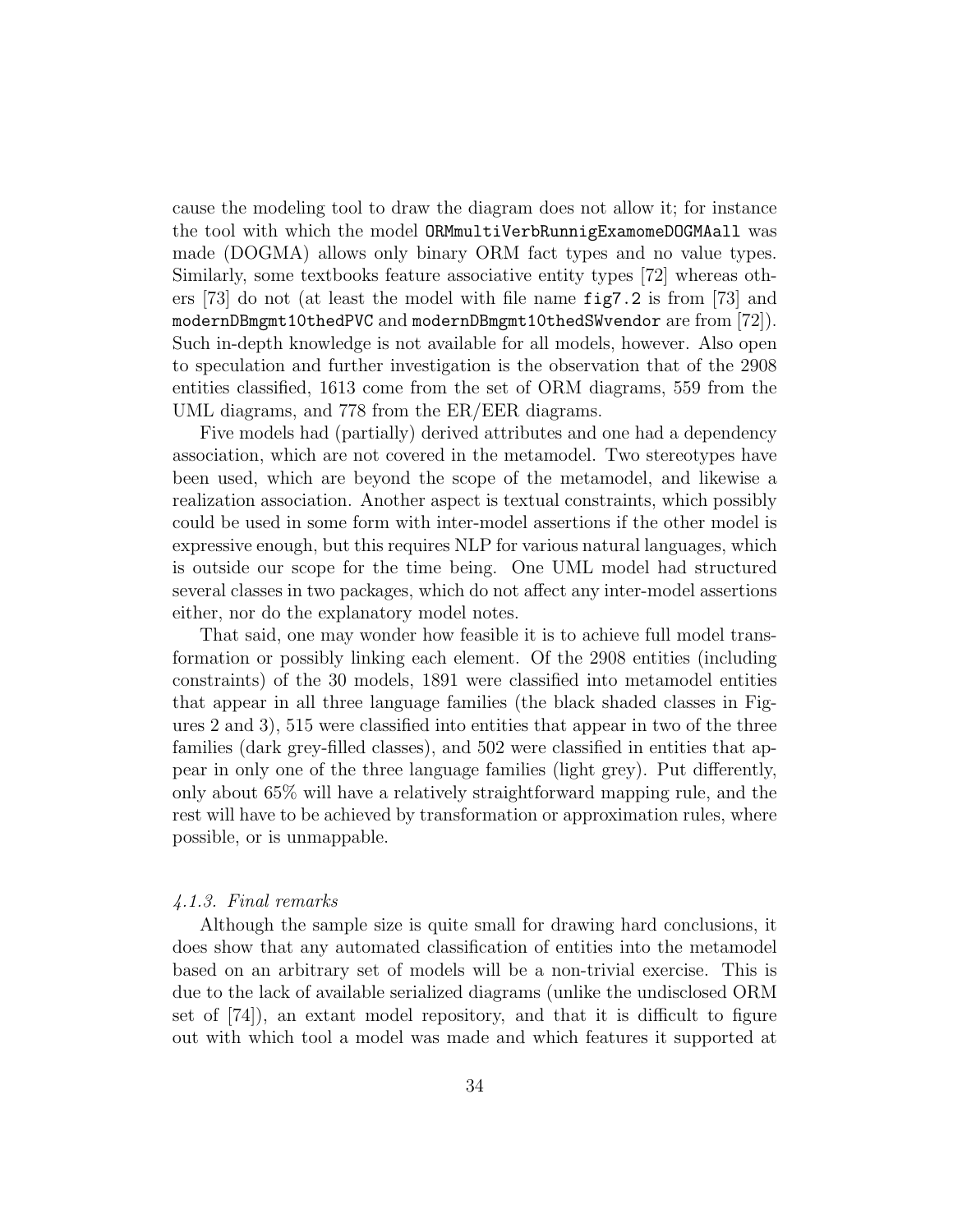

Figure 18: Example of an attempt to integrate the two diagrams of the running example; see text for details.

the time of creation of the model. The results show that our metamodel does have sufficient coverage and can help give insight into characteristics of extant models. Thus, they are promising results and likely to be worth the effort when scaled-up, both regarding interoperability and gaining a better understanding of which features are being used and why.

## 4.2. Linking Models

Let us revisit the problem described in Example 1 from Section 1, concerning two conceptual models in EER and UML for an isiZulu termbank. The isiZulu termbank needs a similar structure to the generic termbank for interoperability, but also store data specific to the isiZulu language and have the capability to compute terms in the application layer [15]. Figure 18 shows six seemingly obvious links between the entities in the two models, which will be assessed in the remainder of this section.

The asserted subsumption between Term and isiZuluTerm is rather obvious, but the mapping between UML's name:String and EER's Name identifier complicates this: UML's name:String does not guarantee uniqueness of the term, thus one cannot simply add the subsumption. It would have been possible to do so without any chance of having dirty data if the UML diagram were to have had name: String {id}.

The EER-Grammatical Number and UML-grammNr:String agree on both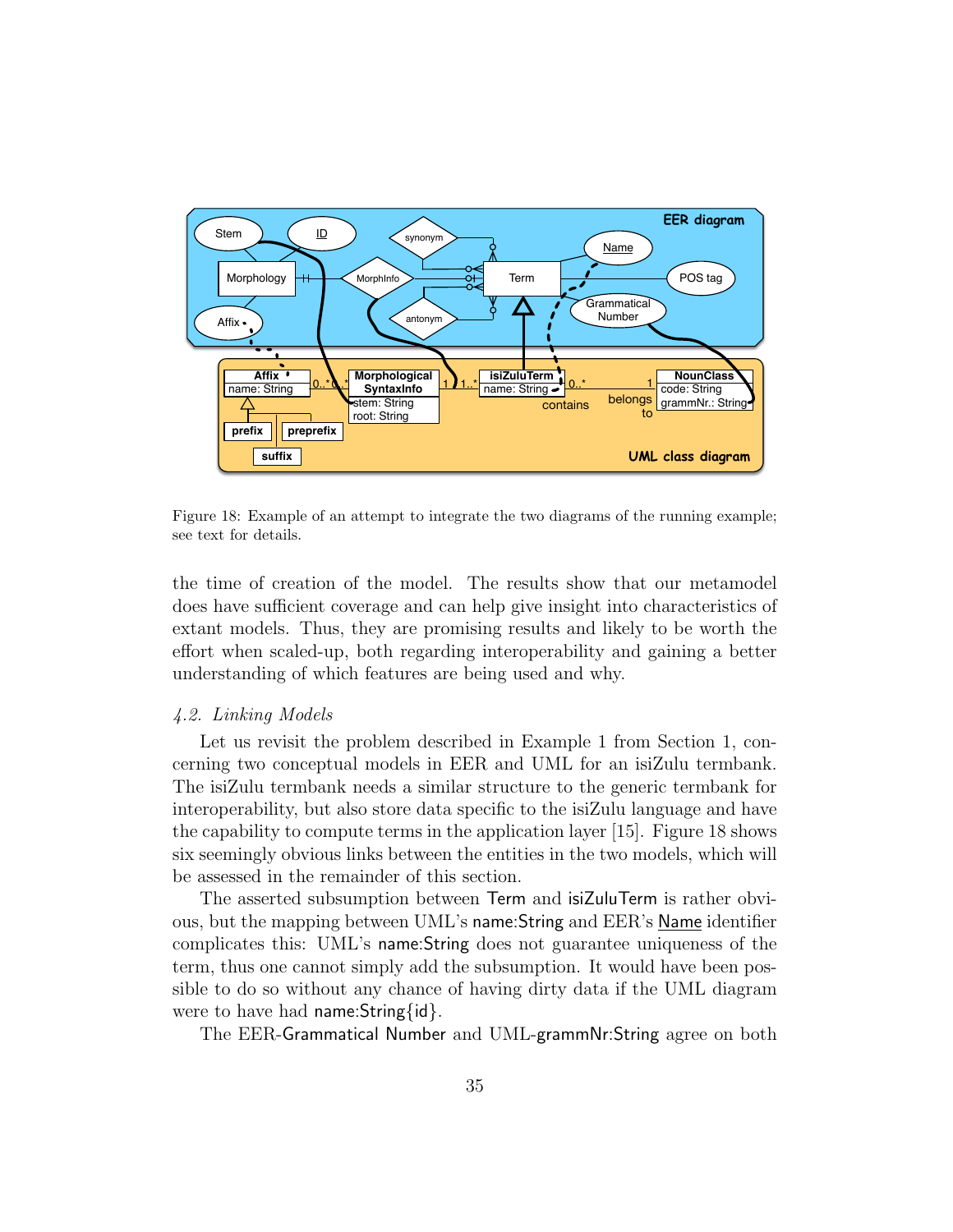being a real attribute, assuming that the EER-Grammatical Number is assigned a data type of String in the physical design stage, and likewise for the EER-Stem and UML-stem:String.

The MorphInfo relationship and hasMorphInfo association (name not shown in diagram) mean the same as well, but their cardinalities differ. If this were an interface to an automated reasoner-enabled modeling tool, such as Icom [18], then instead of equivalence it would infer that the hasMorphInfo association is a sub-relationship of the MorphInfo relationship, and reduce the 1..\* to 1..1. As with name:String, any data that was already in the system would have to be double-checked on whether it is actually 1.1. Another option is to discard the deduction and change the cardinalities in the EER diagram.

Information about affixes in both models cannot be found automatically based on syntactic comparison and the metamodel alone, as the EER-Affix is an attribute and the UML-Affix is a class (object type in the metamodel), which are disjoint. It would be possible to find the correspondence based on string matching—a quite common approach in ontology alignment [75]—and it may useful to devise 'kind conversions', mainly between Attributive property and Object type and between Object type and Relationship.

## 5. Discussion

Opposite assumptions exist about the various CDM languages, ranging from being practically 'pretty much interchangeable' to 'fundamentally very different'. To in vestige this in detail, we took the approach of aiming to include all static structural elements of the three main CDM languages, rather than a quicker to implement subset, and taking an ontological approach to metamodel development rather than a logic-based one trying to fit it all into one a priori chosen logic (see also Section 2.3). What the resultant unifying metamodel clearly demonstrates is that, in the fine details, little is the same across the languages. Yet, at the more general level of principal ontological distinctions, they are quite alike in ontological commitment regarding entities. The integrated overview of the entities and constraints in Figures 2 and 3 provides a basic overview of overlaps, which is refined in the Appendix as to where exactly the overlap is for the classes filled with a dark grey. The amount of 'glue' entities that are in the hierarchy of entities but not in the languages in the two figures (the white-filled classes) are non-negligible compared to the entities in the languages. Six out of the 23 classes for the entities and 10 out of 49 for the constraints are principally used for grouping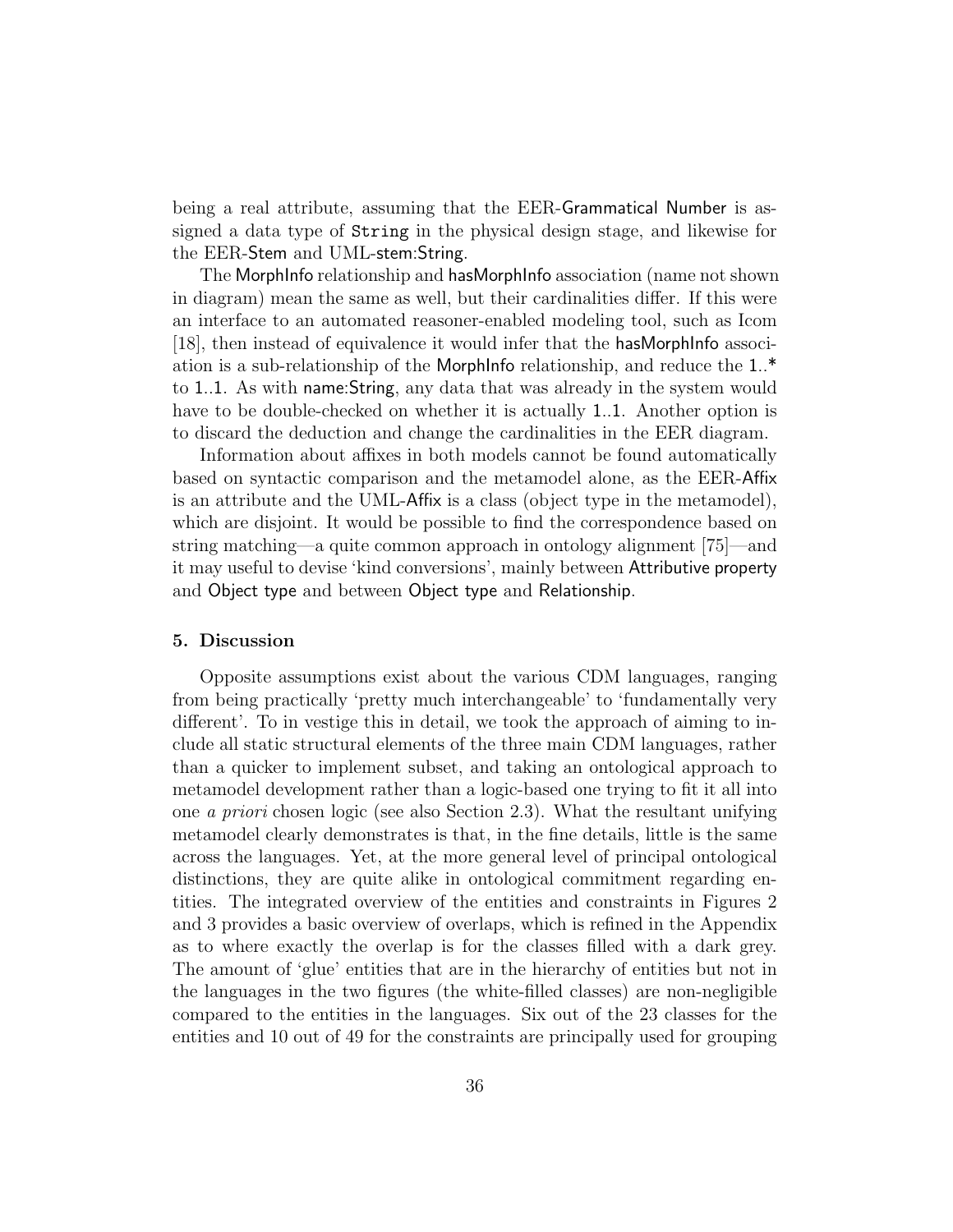similar constraints together and thus will serve well for rules for checking inter-model assertions and model transformations.

The reader may have noted that there are a few redundancies in the metamodel, such as multivalued attributes that can be represented by means of plain attributes, but the aim was to be complete with respect to the graphical features in the CDM languages and not to judge whether it can be represented more elegantly (this is addressed in the formalization). The fact is that the features are available in the graphical languages, hence, a unifying model and, moreover, any tools for linking and transforming CDMs, will have to be capable of handling such entities and constraints.

## 5.1. Metamodel Design Considerations

We made several design decisions during the development of the metamodel, which have to do with the approach and representation language and with Ontology and ontologies. We reflect on these now.

## 5.1.1. Its Representation Language

There are limitations on what can be represented in UML Class Diagrams, and we had to include some textual constraints that are not possible to express in plain UML Class Diagram notation. In addition, UML does not have a standardized formalization. However, we preferred a more widely understood graphical notation for reasons of broader communication and human readability and understandability compared to a richer language, such as ORM. In addition, we have formalized the metamodel in a suitable logic anyway [50]. This FOL version of the metamodel also provides the basis for a systematic analysis of transformation rules from/to the metamodel and within-metamodel conversions to generate and check the validity of intermodel assertions. For instance, relating a relationship induces the checking of its roles, of the object types that participate in it, and their identifiers, due to the chain of mandatory participations in the metamodel. The metamodel includes even more structural constraints than some formalizations of the CDM languages, for example OMG's UML infrastructure. This would allow one to realize more comprehensive checks on both intra-model and intermodel assertions.

#### 5.1.2. Ontology-driven Metamodeling

Concerning the modeling of the metamodel itself, the quality has improved both by using the automated reasoner (data not included) and by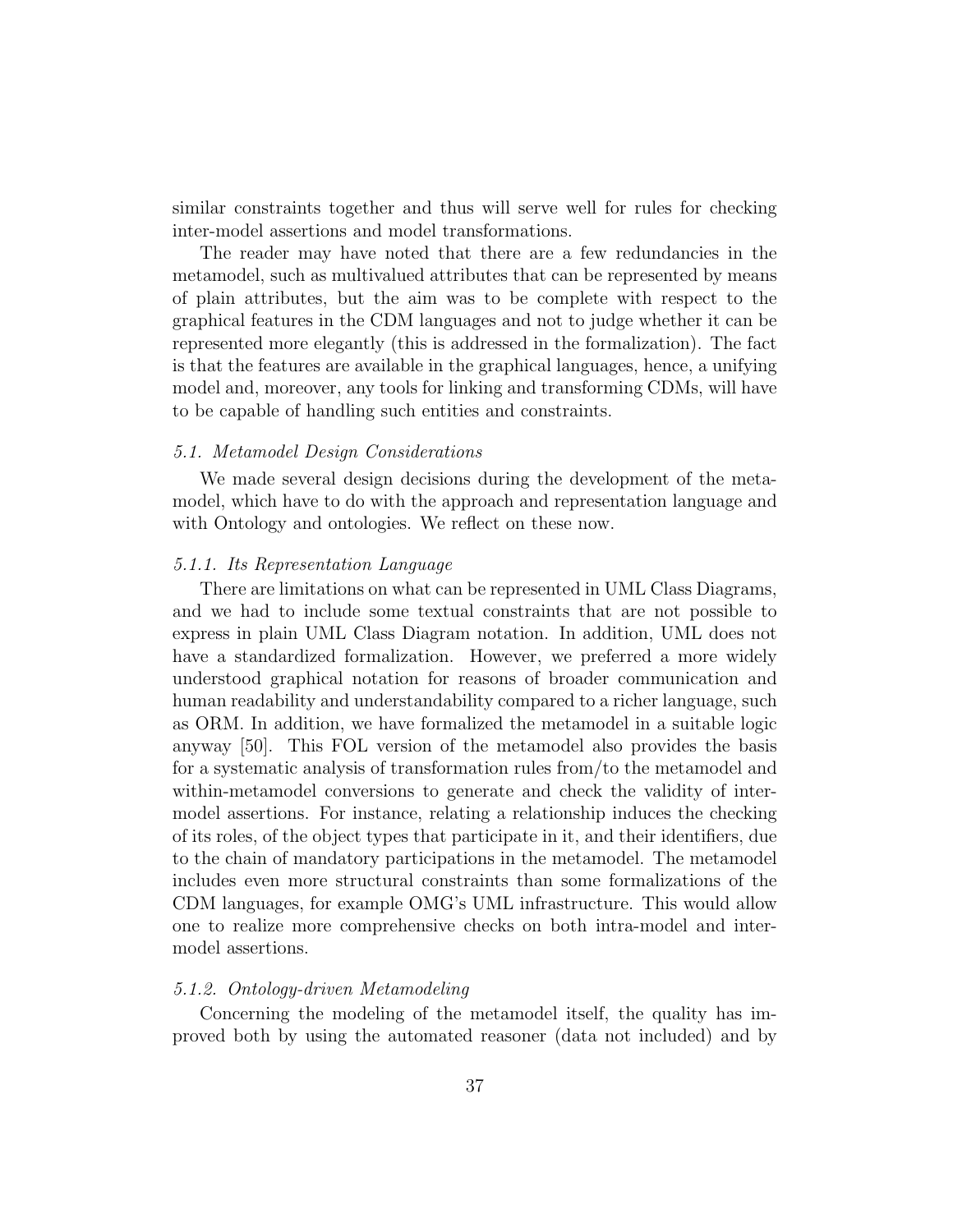

Figure 19: Relationships between these entities and Predicate, for explanatory purpose; see text for details.

being guided by insights obtained from Ontology and ontologies, most notably regarding the nature of Object type, Relationship and Role with the positionalist commitment, and Attributive property regarding the more precise characterization and constraints. One aspect deferred from Section 3.2, is the interaction of predicates with relationships and roles. Some of the ORM references [12, 54] add predicates as another way to handle its fact types, and many logic languages use the predicate-based approach, not roles. However, predicates do not appear in ORM's graphical icons, and therefore it is not included in the metamodel. Nevertheless, it is useful to address this briefly, which also contributes to understanding the positionalist commitment of the CDM languages. A relationship is composed of an unordered set of roles that participating objects play, compared to predicates that have the participating objects ordered in a fixed sequence. Predicate in the context of CDM Relationship, would have to be at least binary, whereas in logic, predicates can be unary. If unary, then they are, ontologically, a different kind of thing and order in a unary predicate does not make sense. In addition, it is not clear how to relate Relationship and Predicate. The draft ORM/FBM ISO standard depicts Predicate with a composite aggregation to Fact type (relationship) [54], but this is incorrect, because relationship and predicate each exemplify a different ontological commitment. Predicate exemplifies the so-called "standard view" and CDM's relationship the "positionalism" that requires the existence of roles [58]. Moreover, each permutation of an ordering among participating objects without the use of roles (i.e., in a predicate) is therewith not 'part' of a single unordered composition of roles, and the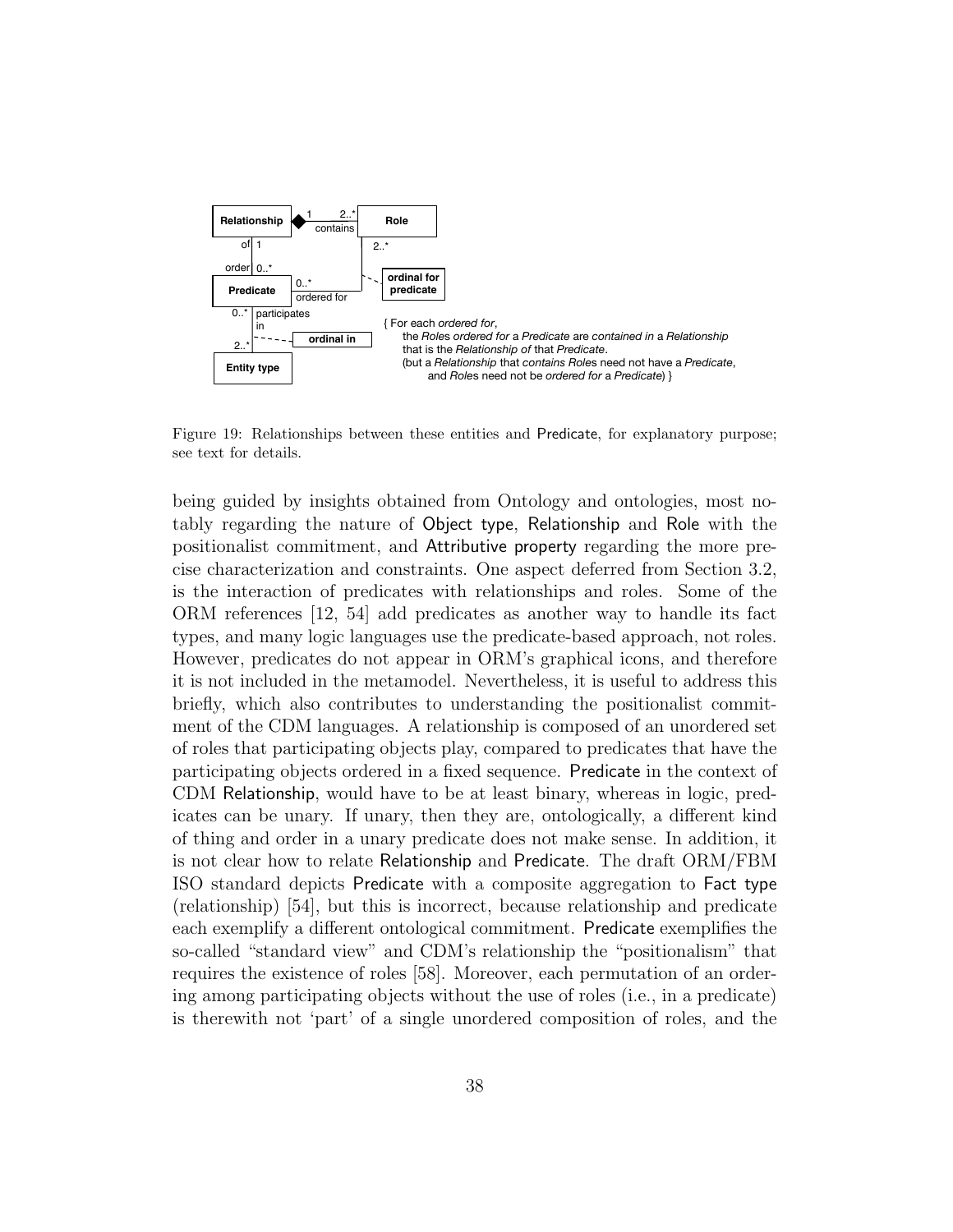predicates do not 'constitute' the relationship (roles do). It cannot be subsumption either, as some thing without roles cannot be always a thing with roles. Therefore, it may be modeled as a plain association, where a predicate is one of the possible orderings of the entities that play the roles in that relationship; see Figure 19 for indicative purpose. Note that Role is not *ordered* in a, but for a, Predicate, because the roles are ordered and then 'removed' to obtain a predicate. Alternatively, and ontologically more accurately, one can decide that roles have nothing to do with predicates so that it is only Entity type that participates in zero or more Predicates. While the idea is intuitively clear, ontologically, the interaction deserves refinement, but this is outside the scope of the metamodel.

## 5.2. Discussion of the Use Cases

Automated classification of entities has be shown to work when the model is made with a single toolset [74], but tool heterogeneity in their serialization as well as making such serializations available to the public is a hurdle to be overcome. The results of the manual effort described in Section 4.1 do demonstrate, however, that such efforts can be worthwhile in increasing understanding of publicly available conceptual models.

The qualitative use case also showed usefulness of the metamodel in analyzing and validating inter-model assertions across CDM languages. Currently, there is no tool support for it, but foundations have been laid both at the implementation level and now also at the theoretical level. On the one hand, ICom already allows for inter-model assertions and reasoning over them (albeit models in one language only, not two, as in Section 4.2) [18]. On the other hand, the formalization of this metamodel may be used for computing the mappings and transformation, as described in [76]. That is, the prospects are realistic now.

## 6. Conclusions

The main contribution of this paper is the new *ontology-driven unifying* metamodel of all static, structural entities, their relationships, and the constraints of the three most used families of CDM languages, being ORM/FBM, EER, and UML Class Diagrams (v2.4.1). From the feature analysis it follows that there is only a relatively small intersection of features. For entities, they are: relationship, role, object type, and the subsumption relationship. The languages agree also on the ontological commitments regarding object types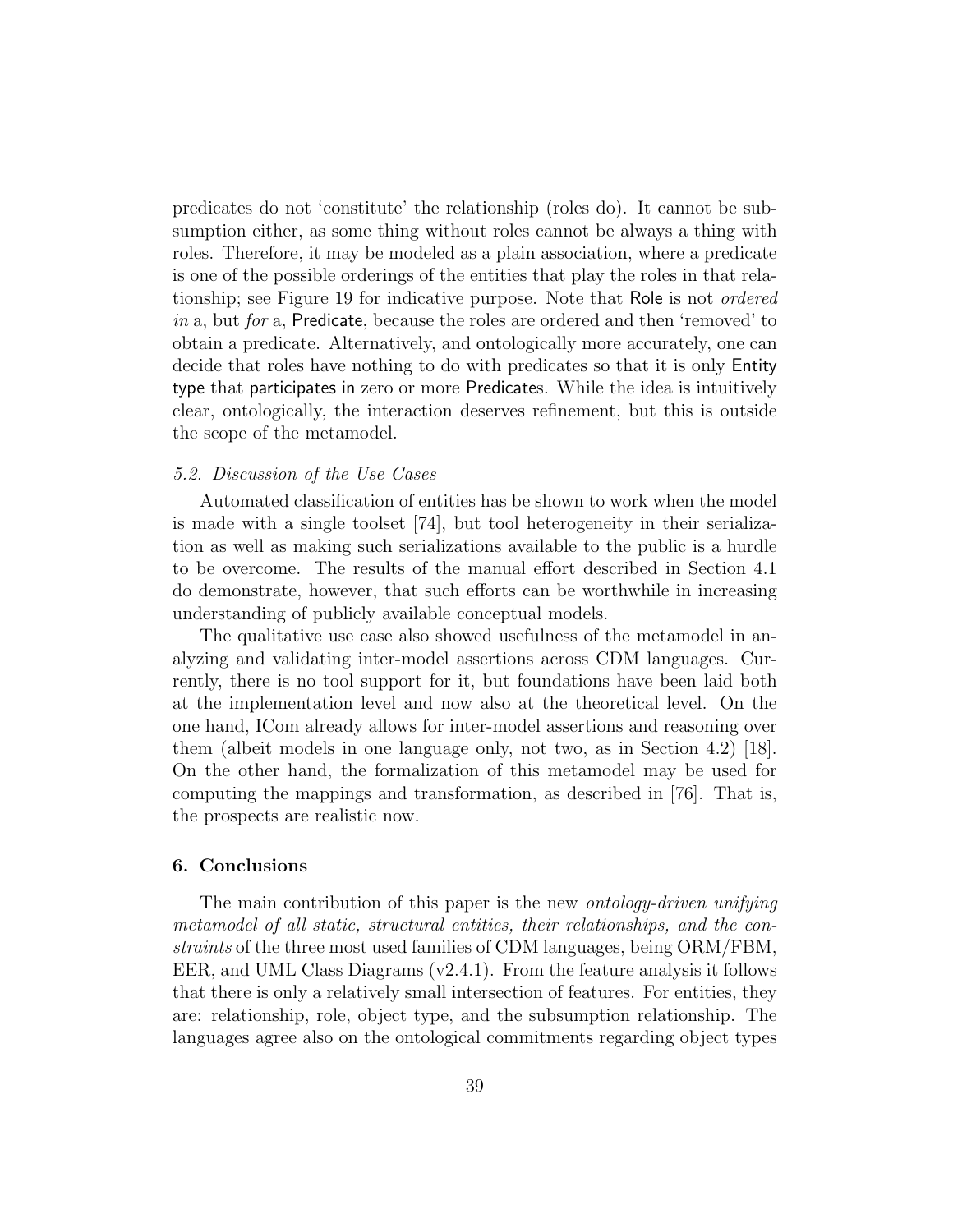and, notably, the positionalist commitment as to the nature of relationships with roles. Further, while the languages agree on the inclusion of attributive properties, the actual language features to represent them differ, and the largely implicit notion of the dimension of an attribute or value type has been made explicit. For constraints, the common features include: disjoint roles, disjoint entity types, completeness constraint, mandatory, object-type cardinality, single identification, and the subset constraint. The metamodel fragment for constraints is fairly straightforward, except for identification constraints and qualified associations with qualifiers, the latter principally because it is ambiguous in the UML standard.

The use-cases showed where and how the metamodel can be deployed, thereby gaining insight in the use of model entities as well as ensuring precision in mapping, based on 30 conceptual models and the assertion of links between an EER and a UML diagram as examples.

We have completed the formalization of the metamodel [50] and have commenced with the characterization of transformation and mapping rules [76]. The unifying metamodel and its formalization will help in the comprehension of differences between heterogeneous conceptual models and in the development of tools that will aid in information integration and software interoperability that uses conceptual data models.

## Acknowledgments

This work is based upon research supported by the National Research Foundation of South Africa and the Argentinian Ministry of Science and Technology (MINCyT). Any opinion, findings and conclusions or recommendations expressed in this material are those of the author and therefore the NRF does not accept any liability in regard thereto.

## References

- [1] A. Rosenthal, P. Mork, M. H. Li, J. Stanford, D. Koester, P. Reynolds, Cloud computing: a new business paradigm for biomedical information sharing, Journal of Biomedical Informatics 43 (2010) 342–353.
- [2] K. Mendes Calo, K. M. Cenci, P. R. Fillottrani, E. C. Estevez, Information sharing – benefits, Journal of Computer Science & Technology 12 (2012) 49–55.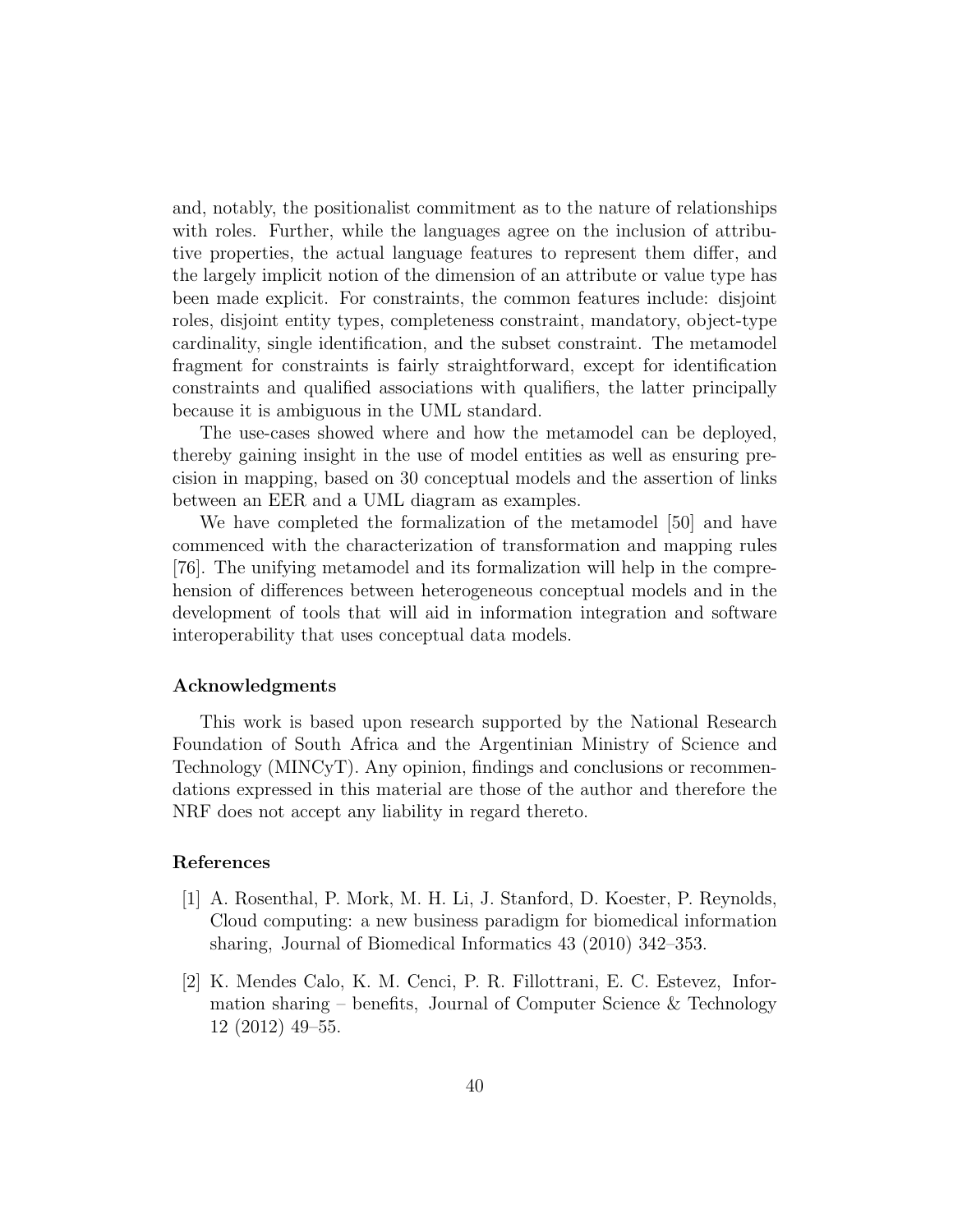- [3] United Nations Department of Economic and Social Affairs, United Nations E-Government Survey 2010 – Leveraging e-government at a time of financial and economic crisis, Technical Report ST/ESA/PAD/SER.E/131, United Nations, 2010.
- [4] A. Banal-Estanol, Information-sharing implications of horizontal mergers, International Journal of Industrial Organization 25 (2007) 31–49.
- [5] D. Chen, G. Doumeingts, F. Vernadat, Architectures for enterprise integration and interoperability: Past, present and future, Computers in Industry 59 (2008) 647–659.
- [6] M. Hucka, A. Finney, H. M. Sauro, H. Bolouri, J. C. Doyle, H. Kitano, A. P. Arkin, B. J. Bornstein, D. Bray, A. Cornish-Bowden, A. A. Cuellar, S. Dronov, E. D. Gilles, M. Ginkel, V. Gor, I. I. Goryanin, W. J. Hedley, T. C. Hodgman, J. H. Hofmeyr, P. J. Hunter, N. S. Juty, J. L. Kasberger, A. Kremling, U. Kummer, N. Le Novere, L. M. Loew, D. Lucio, P. Mendes, E. Minch, E. D. Mjolsness, Y. Nakayama, M. R. Nelson, P. F. Nielsen, T. Sakurada, J. C. Schaff, B. E. Shapiro, T. S. Shimizu, H. D. Spence, J. Stelling, K. Takahashi, M. Tomita, J. Wagner, J. Wang, The systems biology markup language (SBML): a medium for representation and exchange of biochemical network models, Bioinformatics 19 (2003) 524–531.
- [7] Selventa, OpenBEL Consortium, Biological Expression Language v1.0, 2011. http://www.openbel.org/.
- [8] C. Portele, OGC Geography Markup Language (GML) Extended schemas and encoding rules, Technical Report OGC 10-129r1, Open Geospatial Consortium, 2012.
- [9] P. J. Hayes, P. F. Patel-Schneider, RDF 1.1 Semantics, W3C recommendation, World Wide Web Consortium, 2014. http://www.w3.org/ TR/rdf11-mt/.
- [10] Object Management Group, Superstructure Specification, Standard 2.4.1, Object Management Group, 2012. Http://www.omg.org/spec/UML/2.4.1/.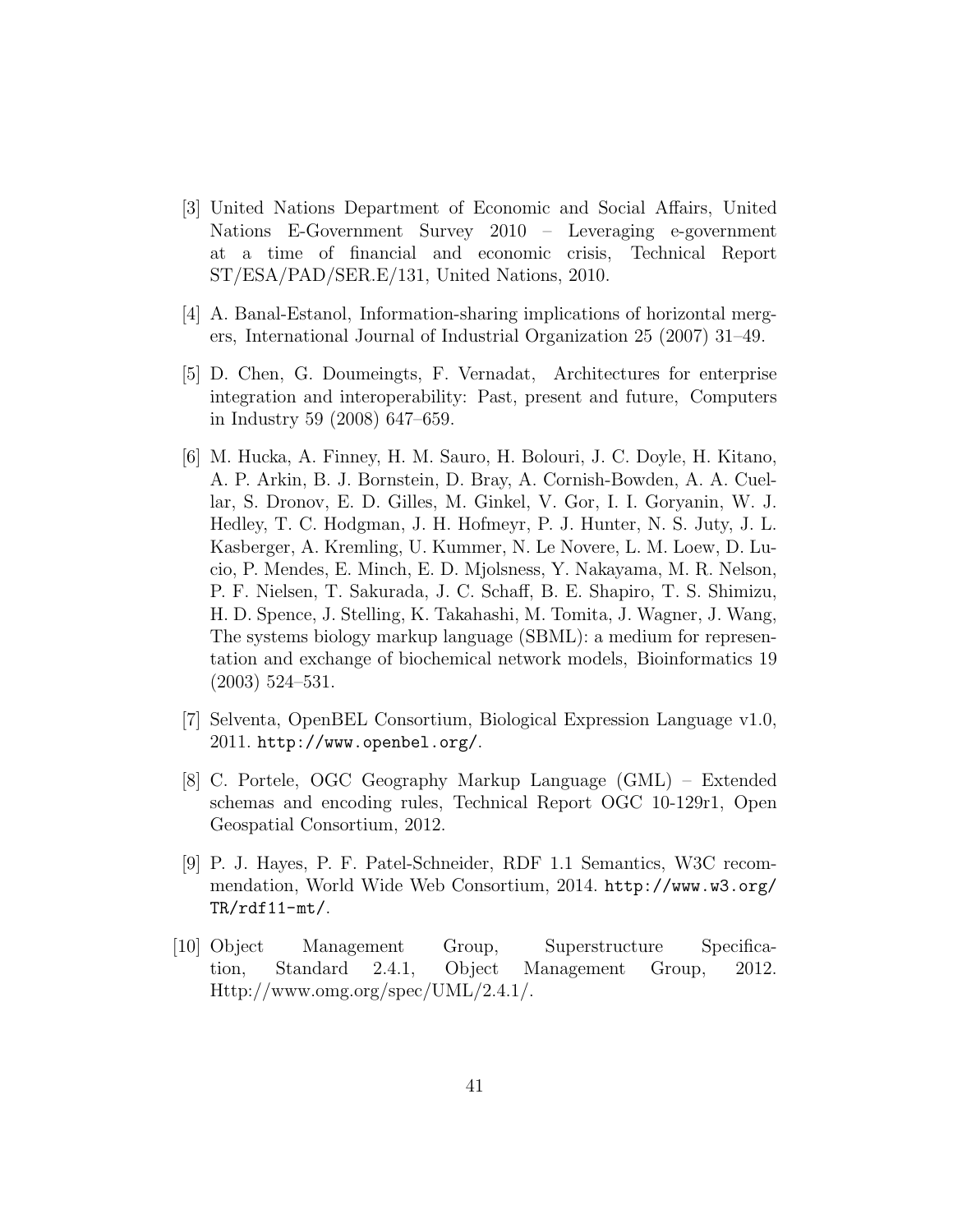- [11] B. Thalheim, Extended entity relationship model, in: L. Liu, M. T. Ozsu (Eds.), Encyclopedia of Database Systems, volume 1, Springer, 2009, pp. 1083–1091.
- [12] T. Halpin, Information Modeling and Relational Databases, San Francisco: Morgan Kaufmann Publishers, 2001.
- [13] C. Parent, S. Spaccapietra, E. Zim´anyi, Conceptual modeling for traditional and spatio-temporal applications—the MADS approach, Berlin Heidelberg: Springer Verlag, 2006.
- [14] J. Mylopoulos, A. Borgida, M. Jarke, M. Koubarakis, Telos: Representing knowledge about information systems, ACM Transactions on Information Systems 8 (1990) 325–362.
- [15] S. Dlamini, C. M. Keet, L. Khumalo, K. Mngadi, E. A. N. Ongoma, ULPDO isiZulu Termbank Development, in: 6th Workshop on African Language Technology (AfLaT'14), p. 1. 27-28 Nov, 2014, Cape Town, South Africa. [software demo abstract].
- [16] S. Bowers, L. M. L. Delcambre, Using the uni-level description (ULD) to support data-model interoperability, Data & Knowledge Engineering 59 (2006) 511–533.
- [17] P. Atzeni, P. Cappellari, R. Torlone, P. A. Bernstein, G. Gianforme, Model-independent schema translation, VLDB Journal 17 (2008) 1347– 1370.
- [18] P. R. Fillottrani, E. Franconi, S. Tessaris, The ICOM 3.0 intelligent conceptual modelling tool and methodology, Semantic Web Journal 3 (2012) 293–306.
- [19] P. Atzeni, G. Gianforme, P. Cappellari, Data model descriptions and translation signatures in a multi-model framework, AMAI Intelligence 63 (2012) 1–29.
- [20] M. Boyd, P. McBrien, Comparing and transforming between data models via an intermediate hypergraph data model, Journal on Data Semantics IV (2005) 69–109.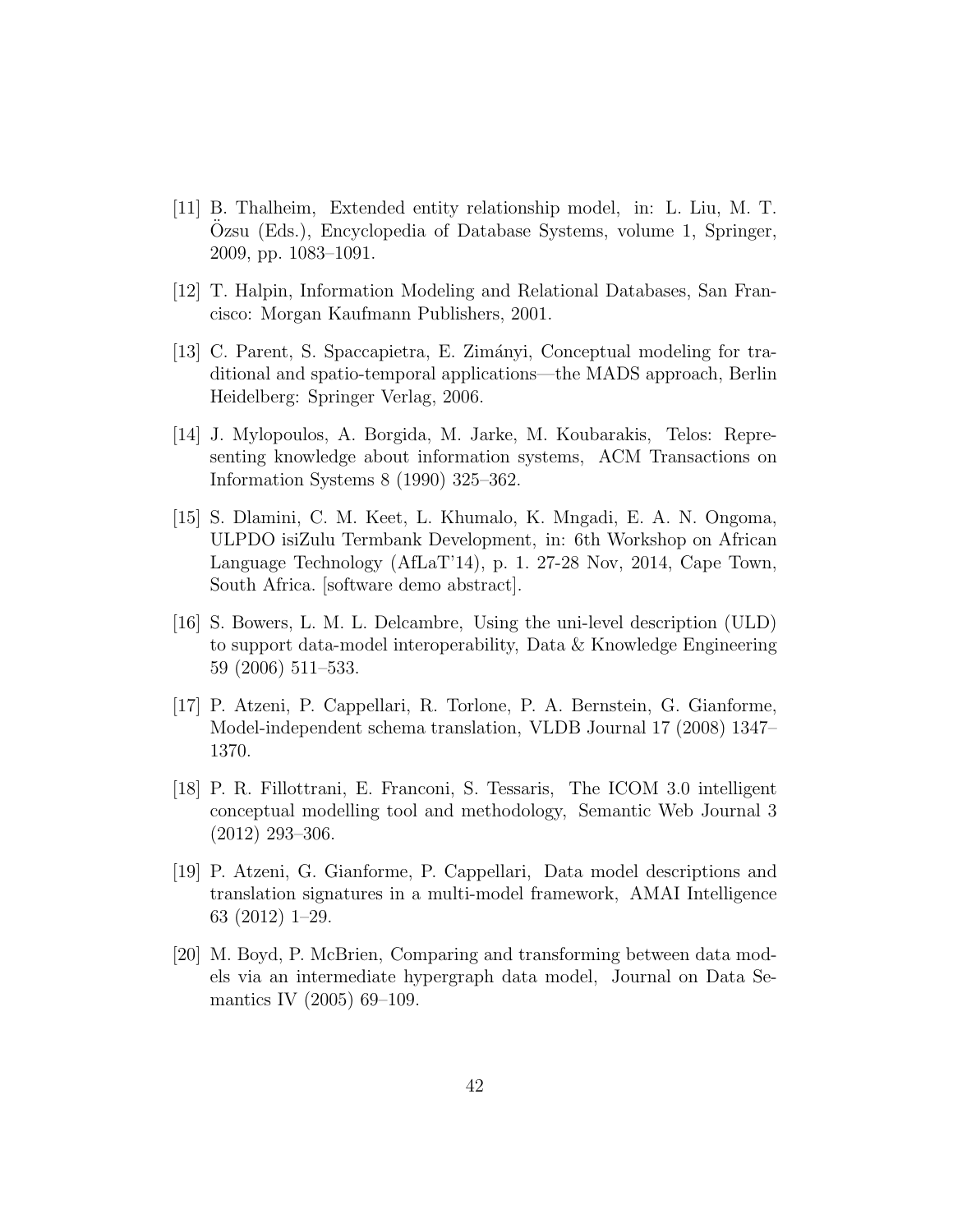- [21] J. Venable, J. Grundy, Integrating and supporting Entity Relationship and Object Role Models, in: M. P. Papazoglou (Ed.), Proceedings of the 14th International Conference on Object-Oriented and Entity-Relationship Modelling (ER'95), volume 1021 of LNCS, Springer, 1995, pp. 318–328. Gold Coast, Australia, December 12-15, 1995.
- [22] D. Calvanese, M. Lenzerini, D. Nardi, Unifying class-based representation formalisms, Journal of Artificial Intelligence Research 11 (1999) 199–240.
- [23] T. A. Halpin, Advanced Topics in Database Research, volume 3, Idea Publishing Group, Hershey PA, USA, pp. 23–44.
- [24] C. M. Keet, Positionalism of relations and its consequences for factoriented modelling, in: R. Meersman, P. Herrero, D. T. (Eds.), OTM Workshops, International Workshop on Fact-Oriented Modeling (ORM'09), volume 5872 of LNCS, Springer, 2009, pp. 735–744. Vilamoura, Portugal, November 4-6, 2009.
- [25] G. Guizzardi, Ontological Foundations for Structural Conceptual Models, Phd thesis, University of Twente, The Netherlands. Telematica Instituut Fundamental Research Series No. 15, 2005.
- [26] Z. Khan, C. M. Keet, The foundational ontology library ROMULUS, in: A. Cuzzocrea, S. Maabout (Eds.), Proceedings of the 3rd International Conference on Model & Data Engineering (MEDI'13), volume 8216 of LNCS, Springer, 2013, pp. 200–211. September 25-27, 2013, Amantea, Calabria, Italy.
- [27] J. Grundy, J. Venable, Towards an integrated environment for method engineering, in: Proceedings of the IFIP TC8, WG8.1/8.2 Method Engineering 1996 (ME'96), volume 1, pp. 45–62.
- [28] N. Zhu, J. Grundy, J. Hosking, Pounamu: a metatool for multi-view visual language environment construction, in: IEEE Conf. on Visual Languages and Human-Centric Computing 2004.
- [29] B. Thalheim, Model suites for multi-layered database modelling, in: Proceeding of the XXI Conference on Information Modelling and Knowledge Bases 2010, Frontiers in Artificial Intelligence and Applications, IOS Press, 2010, pp. 116–134.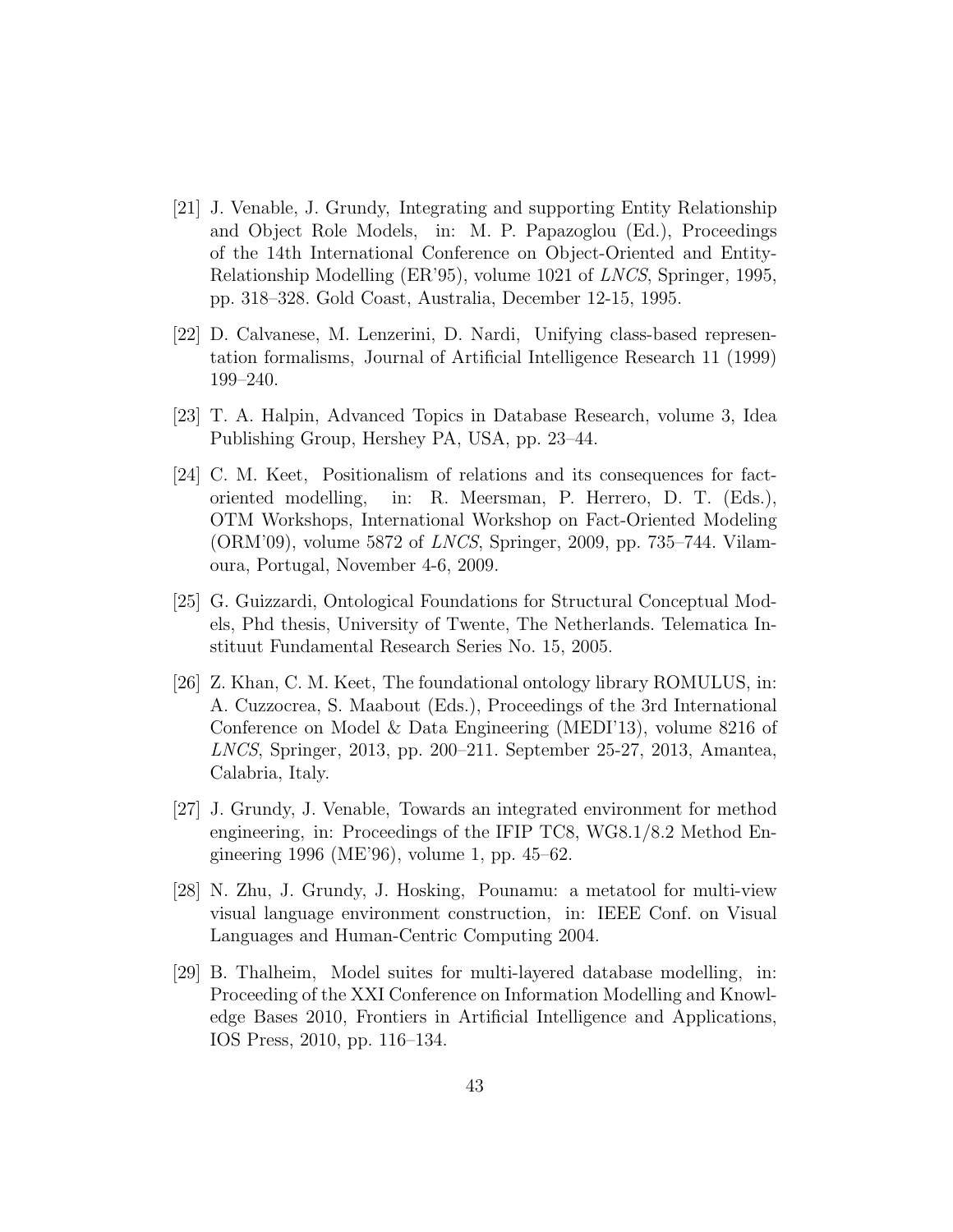- [30] A. Artale, D. Calvanese, R. Kontchakov, V. Ryzhikov, M. Zakharyaschev, Reasoning over extended ER models, in: C. Parent, K.-D. Schewe, V. C. Storey, B. Thalheim (Eds.), Proceedings of the 26th International Conference on Conceptual Modeling (ER'07), volume 4801 of LNCS, Springer, 2007, pp. 277–292. Auckland, New Zealand, November 5-9, 2007.
- [31] D. Berardi, D. Calvanese, G. De Giacomo, Reasoning on UML class diagrams, Artificial Intelligence 168 (2005) 70–118.
- [32] T. Halpin, A logical analysis of information systems: static aspects of the data-oriented perspective, Ph.D. thesis, University of Queensland, Australia, 1989.
- [33] A. H. M. t. Hofstede, H. A. Proper, How to formalize it? formalization principles for information systems development methods, Information and Software Technology 40 (1998) 519–540.
- [34] K. Kaneiwa, K. Satoh, Consistency checking algorithms for restricted UML class diagrams., in: Proceedings of the 4th International Symposium on Foundations of Information and Knowledge Systems (FoIKS'06), Springer Verlag, 2006.
- [35] A. Queralt, E. Teniente, Decidable reasoning in UML schemas with constraints, in: Z. Bellahsene, M. Léonard (Eds.), Proceedings of the 20th International Conference on Advanced Information Systems Engineering (CAiSE'08), volume 5074 of LNCS, Springer, 2008, pp. 281–295. Montpellier, France, June 16-20, 2008.
- [36] C. M. Keet, Ontology-driven formal conceptual data modeling for biological data analysis, in: M. Elloumi, A. Y. Zomaya (Eds.), Biological Knowledge Discovery Handbook: Preprocessing, Mining and Postprocessing of Biological Data, Wiley, 2013, pp. 129–154.
- [37] C. M. Keet, Prospects for and issues with mapping the Object-Role Modeling language into  $DLR_{ifd}$ , in: 20th International Workshop on Description Logics (DL'07), volume 250 of CEUR-WS, pp. 331–338. 8-10 June 2007, Bressanone, Italy.
- [38] C. M. Keet, Mapping the Object-Role Modeling language ORM2 into Description Logic language  $\mathcal{DLR}_{ifd}$ , Technical Report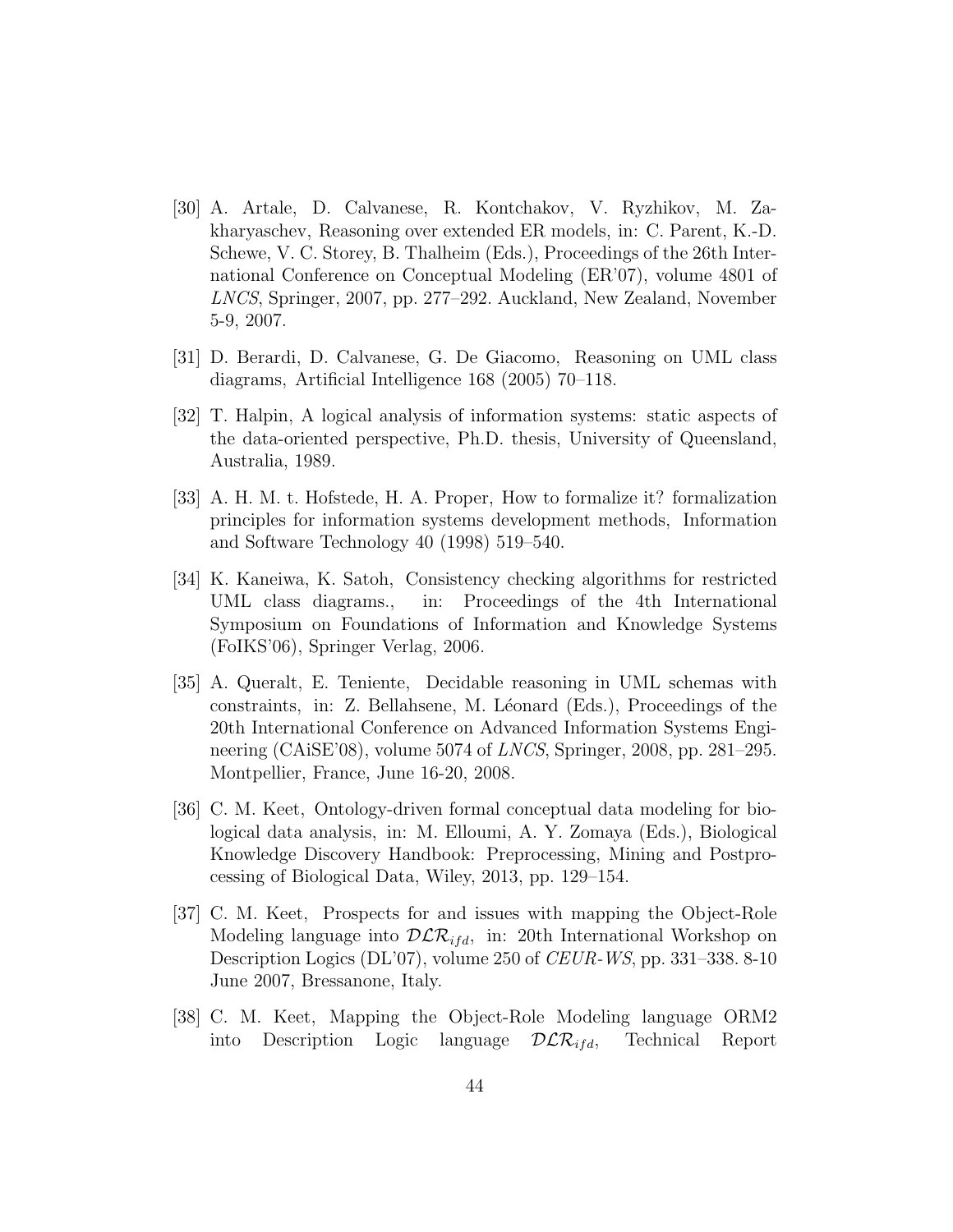arXiv:cs.LO/0702089v2, KRDB Research Centre, Free University of Bozen-Bolzano, Italy, 2009. ArXiv:cs.LO/0702089v2.

- [39] E. Franconi, A. Mosca, D. Solomakhin, The formalisation of ORM2 and its encoding in OWL2, KRDB Research Centre Technical Report KRDB12-2, Faculty of Computer Science, Free University of Bozen-Bolzano, Italy, 2012.
- [40] A. Jahangard Rafsanjani, S.-H. Mirian-Hosseinabadi, A Z Approach to Formalization and Validation of ORM Models, in: E. Ariwa, E. El-Qawasmeh (Eds.), Digital Enterprise and Information Systems, volume 194 of CCIS, Springer, 2011, pp. 513–526.
- [41] T. Mossakowski, C. Lange, O. Kutz, Three semantics for the core of the Distributed Ontology Language, in: M. Grüninger (Ed.), Proceedings of the 7th International Conference on Formal Ontology in Information Systems (FOIS'12), IOS Press, 2012. 24-27 July, Graz, Austria.
- [42] N. Guarino, G. Guizzardi, In the defense of ontological foundations for conceptual modeling, Scandinavian Journal of Information Systems 18 (2006) (debate forum, 9p).
- [43] S. R. Fiorini, M. Abel, C. M. Scherer, An approach for grounding ontologies in raw data using foundational ontology, Information Systems 38 (2013) 784 – 799.
- [44] G. Guizzardi, G. Wagner, R. de Almeida Falbo, R. S. S. Guizzardi, J. P. A. Almeida, Towards ontological foundations for the conceptual modeling of events, in: W. Ng, V. C. Storey, J. Trujillo (Eds.), Proceedings of the 32nd International Conference on Conceptual Modeling (ER'13), volume 8217 of LNCS, Springer, 2013, pp. 327–341. 11-13 November, 2013, Hong Kong.
- [45] C. Partridge, C. Gonzalez-Perez, B. Henderson-Sellers, Are conceptual models concept models?, in: W. Ng, V. C. Storey, J. Trujillo (Eds.), 32nd International Conference on Conceptual Modeling (ER'13), volume 8217 of LNCS, Springer, 2013, pp. 96–105. 11-13 November, 2013, Hong Kong.
- [46] G. Guizzardi, G. Wagner, Using the unified foundational ontology (UFO) as a foundation for general conceptual modeling languages,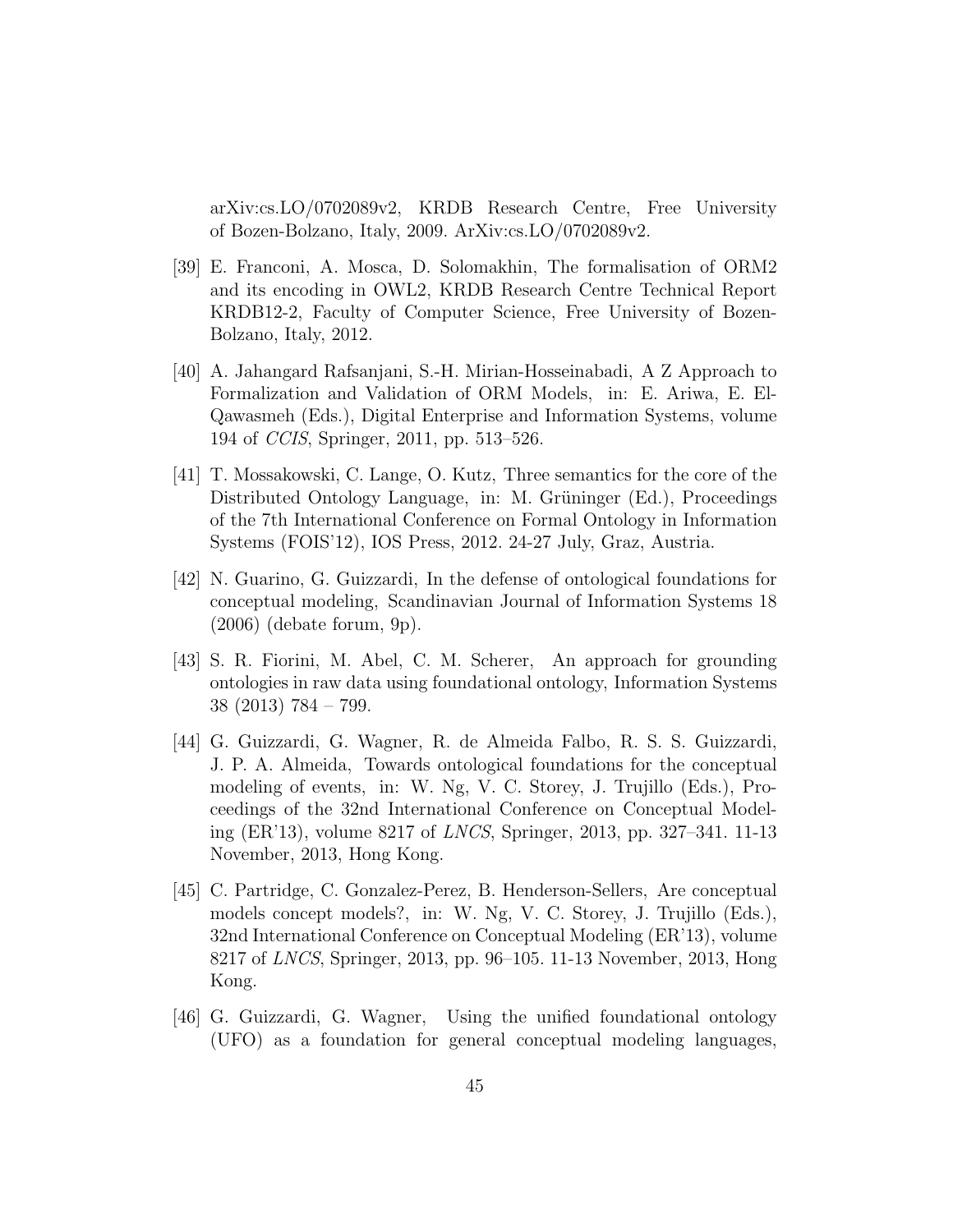in: Theory and Applications of Ontology: Computer Applications, Springer, 2010, pp. 175–196.

- [47] C. M. Keet, A. Artale, Representing and reasoning over a taxonomy of part-whole relations, Applied Ontology 3 (2008) 91–110.
- [48] G. Guizzardi, G. Wagner, What's in a relationship: An ontological analysis, in: Q. Li, S. Spaccapietra, E. S. K. Yu, A. Olivé (Eds.), Proceedings of the 27th International Conference on Conceptual Modeling (ER'08), volume 5231 of LNCS, Springer, 2008, pp. 83–97. Barcelona, Spain, October 20-24, 2008.
- [49] A. M. Mart´ınez Ferrandis, O. Pastor L´opez, G. Guizzardi, Applying the principles of an ontology-based approach to a conceptual schema of human genome, in: 32nd International Conference on Conceptual Modeling (ER'13), volume 8217 of LNCS, Springer, 2013, pp. 471–478. 11-13 November, Hong Kong.
- [50] P. R. Fillottrani, C. M. Keet, KF metamodel formalization, Technical Report 1078634, 2014. Arxiv.org, 21p.
- [51] D. Earl, The classical theory of concepts, in: Internet Encyclopedia of Philosophy, 2005. Http://www.iep.utm.edu/c/concepts.htm.
- [52] C. Swoyer, Properties, in: E. N. Zalta (Ed.), The Stanford Encyclopedia of Philosophy, Stanford, winter 2000 edition, 2000. Http://plato.stanford.edu/archives/win2000/ entries/properties/.
- [53] M. C. MacLeod, E. M. Rubenstein, Universals, in: The Internet Encyclopedia of Philosophy, 2005. Http://www.iep.utm.edu/u/universa.htm.
- [54] Committee Members, Information technology metamodel framework for interoperability (MFI) – Part xx: Metamodel for Fact Based Information Model Registration, 2012. ISO/IEC WD 19763-xx.02.
- [55] P. P. Chen, The entity-relationship model—toward a unified view of data, ACM Transactions on Database Systems 1 (1976) 9–36.
- [56] C. M. Keet, Enhancing identification mechanisms in UML class diagrams with meaningful keys, in: Proceeding of the SAICSIT Annual Research Conference 2011 (SAICSIT'11), ACM Conference Proceedings, 2011, pp. 283–286. Cape Town, South Africa, October 3-5, 2011.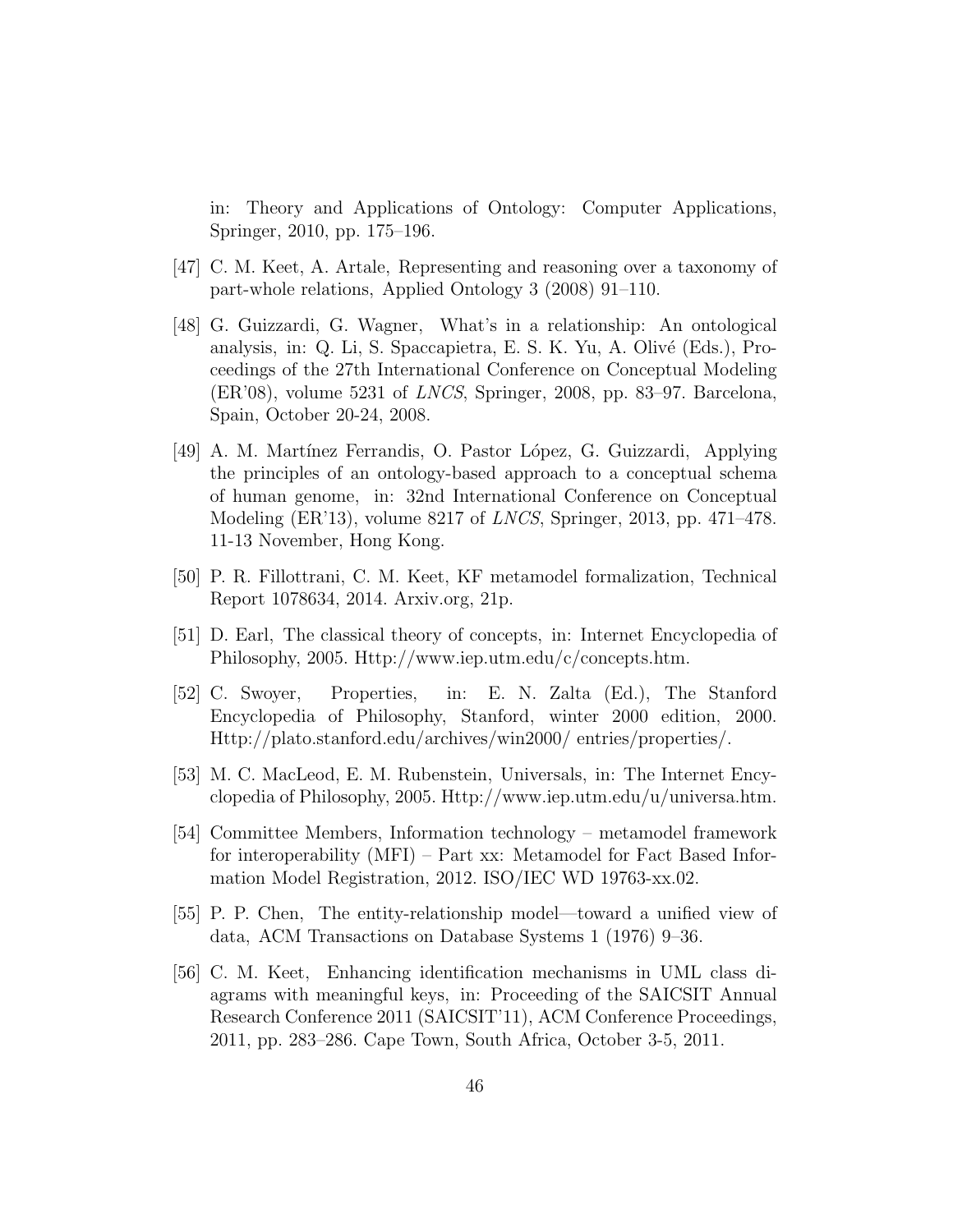- [57] T. Halpin, Objectification of relationships, in: Proceedings of the 10th International Workshop on Exploring Modeling Methods in Systems Analysis and Design (EMMSAD'05), CEUR-WS. 13-14 June, 2005, Porto, Portugal.
- [58] J. Leo, Modeling relations, Journal of Philosophical Logic 37 (2008) 353–385.
- [59] A. Rector, Modularisation of domain ontologies implemented in description logics and related formalisms including owl, in: J. Genari (Ed.), Proceedings of Knowledge Capture 2003 (K-CAP03), pp. 121–129.
- [60] B. Smith, Beyond concepts, or: Ontology as reality representation, in: A. Varzi, L. Vieu (Eds.), Formal Ontology and Information Systems. Proceedings of the Third International Conference (FOIS'04), Amsterdam: IOS Press, 2004, pp. 73–84.
- [61] C. M. Keet, Detecting and revising flaws in OWL object property expressions, in: A. ten Teije, et al. (Eds.), 18th International Conference on Knowledge Engineering and Knowledge Management (EKAW'12), volume 7603 of LNAI, Springer, 2012, pp. 252–266. Oct 8-12, Galway, Ireland.
- [62] C. M. Keet, Preventing, detecting, and revising flaws in object property expressions, Journal on Data Semantics 3 (2014) 189–206.
- [63] J. Odell, Advanced Object-Oriented Analysis & Design using UML, Cambridge: Cambridge University Press, 1998.
- [64] S. Borgo, C. Masolo, Foundational choices in DOLCE, in: Handbook on Ontologies, Springer, 2 edition, 2009, pp. 361–381.
- [65] H. Herre, General Formal Ontology (GFO): A foundational ontology for conceptual modelling, in: Theory and Applications of Ontology: Computer Applications, Springer, 2010, pp. 297–345.
- [66] G. Guizzardi, C. Masolo, S. Borgo, In defense of a trope-based ontology for conceptual modeling: An example with the foundations of attributes, weak entities an datatypes., in: D. W. Embley, A. Olivé, S. Ram (Eds.),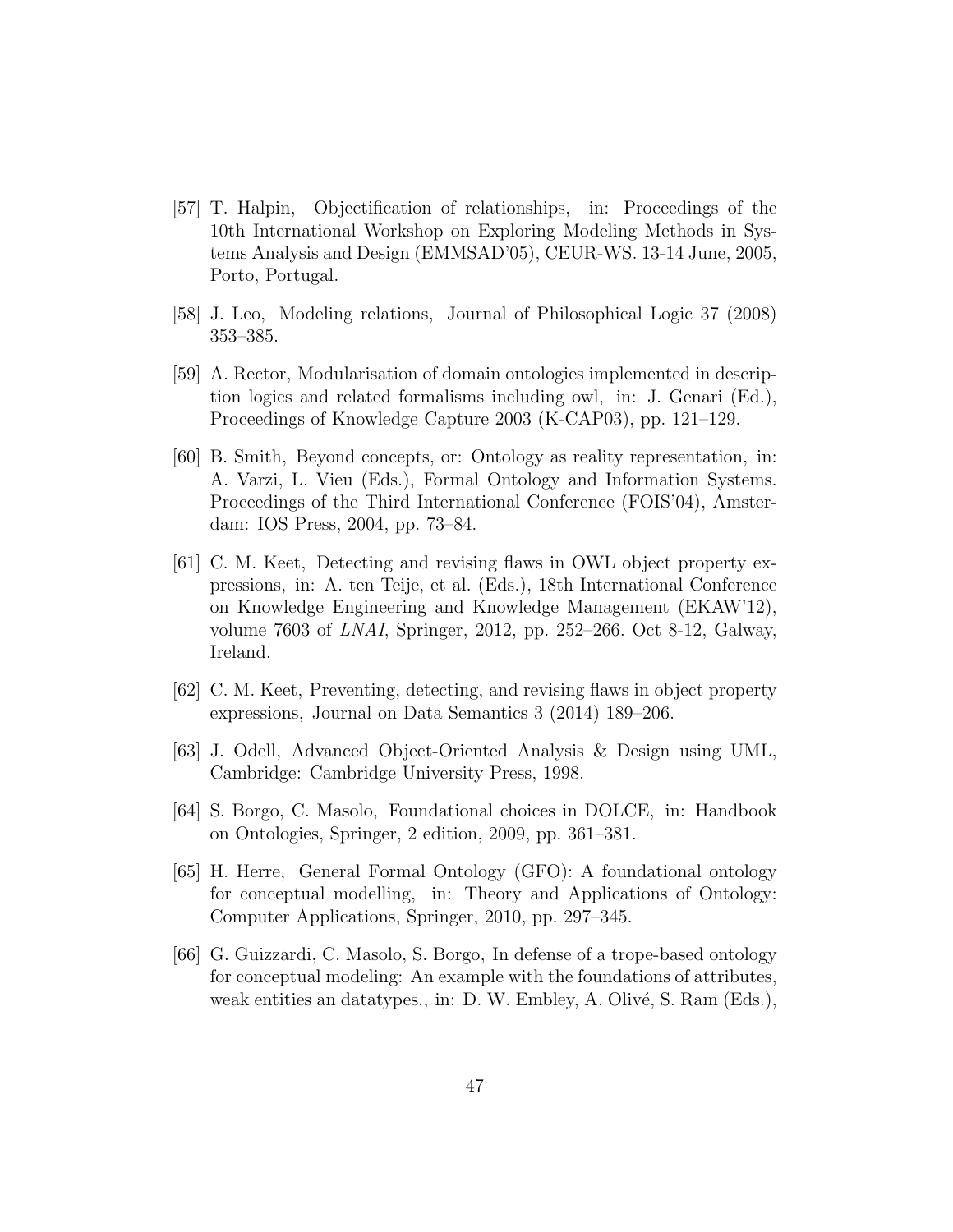Proceedings of the 25th International Conference on Conceptual Modeling (ER'06), volume 4215 of LNCS, Springer, 2006, pp. 112–125. Tucson, AZ, USA, November 6-9, 2006.

- [67] B. Motik, P. F. Patel-Schneider, B. Parsia, OWL 2 Web Ontology Language Structural Specification and Functional-Style Syntax, W3C Recommendation, W3C, 2009. Http://www.w3.org/TR/owl2-syntax/.
- [68] S. Bowers, J. S. Madin, M. P. Schildhauer, A conceptual modeling framework for expressing observational data semantics, in: Q. Li, et al. (Eds.), Proceedings of the 27th International Conference on Conceptual Modeling (ER'06), volume 5231 of *LNCS*, Springer, 2008, pp. 41–54.
- [69] Object Management Group, Ontology Definition Metamodel v1.0, Technical Report formal/2009-05-01, Object Management Group, 2009. http://www.omg.org/spec/ODM/1.0.
- [70] I.-Y. Song, P. P. Chen, Entity relationship model, in: L. Liu, M. T. Ozsu (Eds.), Encyclopedia of Database Systems, volume 1, Springer, 2009, pp. 1003–1009.
- [71] T. A. Halpin, M. Curland, Enriched support for ring constraints, in: R. Meersman, T. S. Dillon, P. Herrero (Eds.), OTM Workshops 2011, volume 7046 of LNCS, Springer, 2011, pp. 309–318. Hersonissos, Crete, Greece, October 17-21, 2011.
- [72] J. A. Hoffer, V. Ramesh, H. Topi, Modern Database Management, Pearson Education, 10th edition, 2011.
- [73] R. Elmasri, S. B. Navathe, Database systems: models, languages, design, and applicationon programming, Pearson Education, 6th edition, 2011.
- [74] Y. Smaragdakis, C. Csallner, R. Subramanian, Scalable automatic test data generation from modeling diagrams, in: Proceedings of the 22nd IEEE/ACM International Conference on Automated Software Engineering (ASE'07), pp. 4–13. Nov. 5-9, Atlanta, Georgia, USA.
- [75] J. Euzenat, P. Shvaiko, Ontology Matching, Springer, 2007.
- [76] P. Fillottrani, C. Keet, Conceptual model interoperability: a metamodel-driven approach, in: A. Bikakis, et al. (Eds.), Proceedings of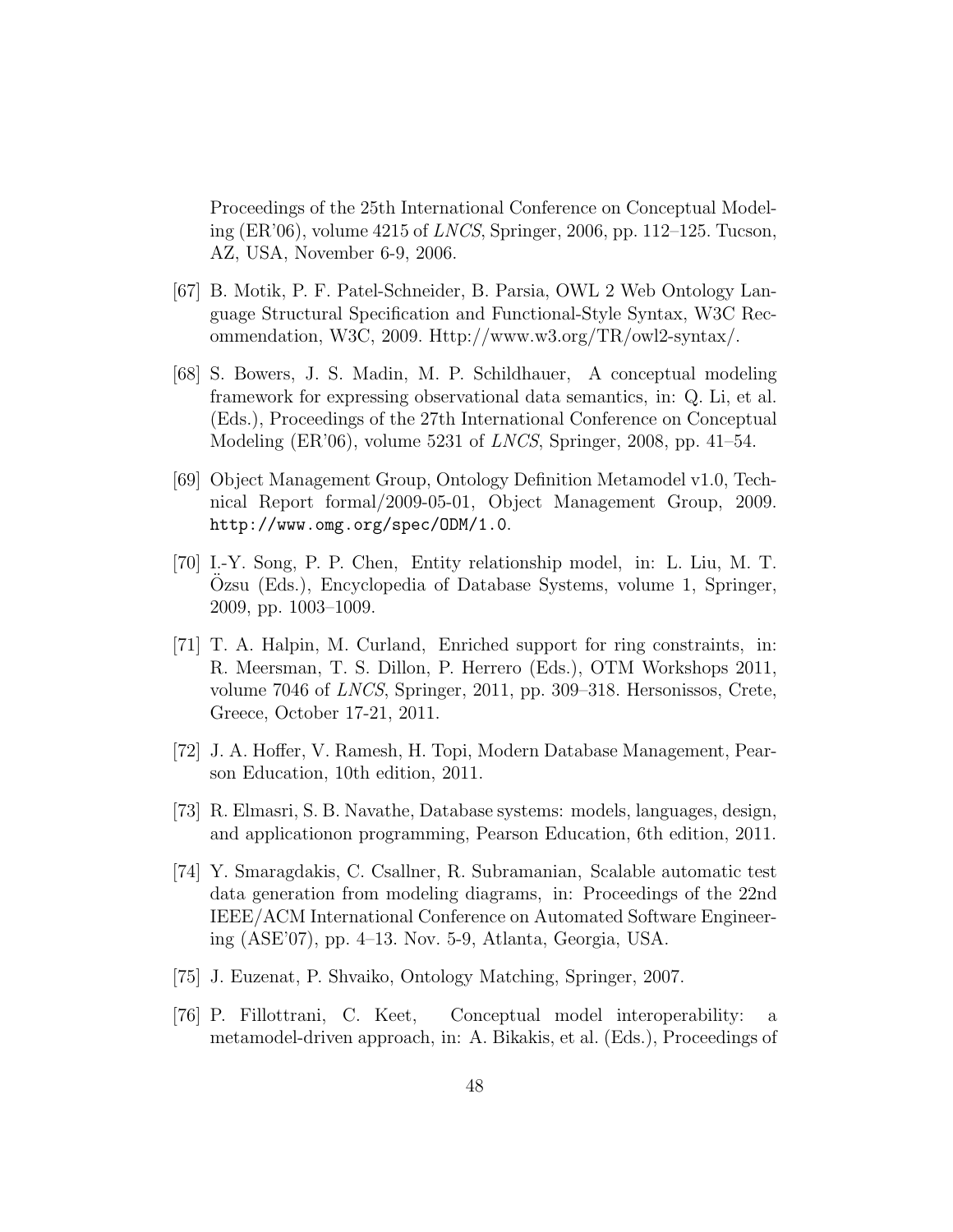the 8th International Web Rule Symposium (RuleML'14), volume 8620 of LNCS, Springer, 2014, pp. 52–66. August 18-20, 2014, Prague, Czech Republic.

# Appendix

Terminology comparison and conventions of the entities in UML Class Diagrams, EER, and ORM/FBM (for indicative purposes).

| metamodel                     | <b>UML Class</b>         | <b>EER</b>                 | ORM/FBM                  |  |
|-------------------------------|--------------------------|----------------------------|--------------------------|--|
| term                          | Diagram v.2.4.1          |                            |                          |  |
|                               | Core entities            |                            |                          |  |
| Relationship                  | association, can<br>be   | relationship, $\geq$ 2-ary | atomic/compound          |  |
|                               | 2-ary according<br>to    |                            | fact type, $\geq 1$ -ary |  |
|                               | the MOF $2.4.1$ , but    |                            |                          |  |
|                               | also $>2$ -ary according |                            |                          |  |
|                               | to the Superstructure    |                            |                          |  |
|                               | Spec $2.4.1$             |                            |                          |  |
| Role                          | association<br>end       | component of a rela-       | role                     |  |
|                               | member end               | tionship                   |                          |  |
| Entity type                   | classifier               | <b>ABSENT</b>              | object type              |  |
| Object type                   | class                    | entity type                | nonlexical<br>object     |  |
|                               |                          |                            | type/entity type         |  |
| <b>Attributive properties</b> |                          |                            |                          |  |
| Attribute                     | attribute                | attribute, but with-       | ABSENT (represented      |  |
|                               |                          | out including a data       | differently)             |  |
|                               |                          | type in the diagram        |                          |  |
| Dimensional at-               | ABSENT(no recording)     | <b>ABSENT</b>              | ABSENT (represented      |  |
| tribute                       | of dimension)            |                            | differently)             |  |
| Composite                     | more general: a prop-    | composite attribute        | implicitly present by    |  |
| attribute                     | erty can be a compos-    |                            | adding new roles         |  |
|                               | ite of another prop-     |                            |                          |  |
|                               | erty (and an attribute   |                            |                          |  |
|                               | is a property)           |                            |                          |  |
| Continued on next page        |                          |                            |                          |  |

Table 1: Terminology comparison between CDM languages.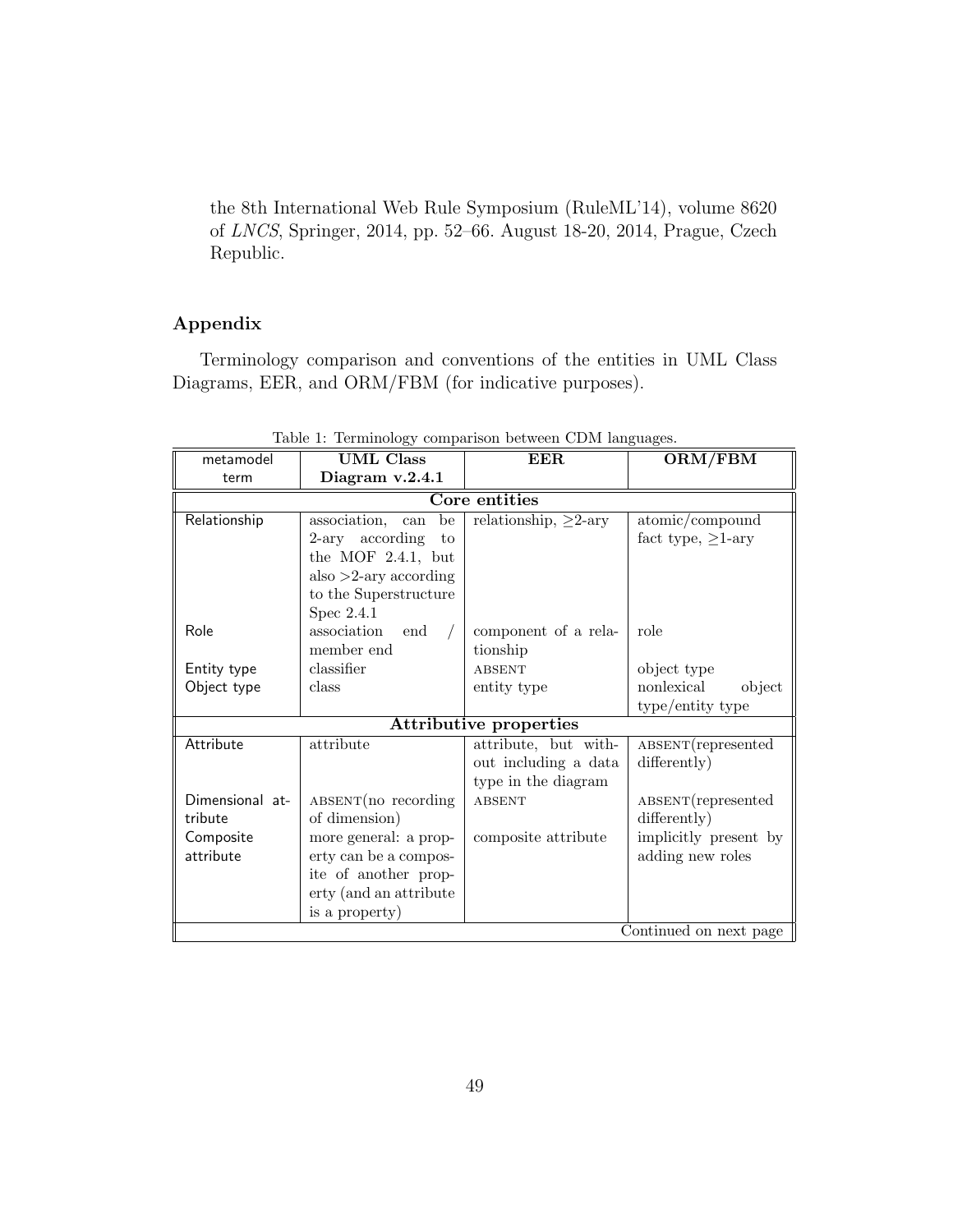| Table $1$ – continued from previous page |                           |                              |                             |
|------------------------------------------|---------------------------|------------------------------|-----------------------------|
| metamodel                                | <b>UML Class</b>          | $\overline{\text{EER}}$      | $\overline{\text{ORM/FBM}}$ |
| term                                     | Diagram v.2.4.1           |                              |                             |
| Multivalued<br>at-                       | ABSENT(represented        | multivalued attribute        | ABSENT(represented          |
| tribute                                  | differently)              |                              | differently)                |
| Value type                               | <b>ABSENT</b>             | ABSENT                       | lexical<br>object           |
|                                          |                           |                              | type/value<br>type,         |
|                                          |                           |                              | without dimension           |
| Dimensional                              | <b>ABSENT</b>             | ABSENT                       | lexical<br>object           |
| value type                               |                           |                              | type/value<br>type,         |
|                                          |                           |                              | with dimension              |
| Data type                                | LiteralSpecification      | ABSENT                       | data type                   |
|                                          | (there are only six,      |                              |                             |
|                                          | see Fig 7.6 in the        |                              |                             |
|                                          | UML Superstructure        |                              |                             |
|                                          | v2.4.1)                   |                              |                             |
|                                          |                           | Special object types         |                             |
| Nested<br>object                         | association class         | <b>ABSENT</b>                | objectified fact type       |
| type                                     |                           |                              |                             |
| Weak<br>object                           | <b>ABSENT</b>             | weak entity type             | <b>ABSENT</b>               |
| type                                     |                           |                              |                             |
| Associative ob-                          | ABSENT                    | associative<br>entity        | <b>ABSENT</b>               |
| ject type                                |                           | type                         |                             |
|                                          |                           | <b>Special relationships</b> |                             |
| Qualified<br>rela-                       | qualified association     | <b>ABSENT</b>                | <b>ABSENT</b>               |
| tionship                                 |                           |                              |                             |
| Composite                                | composite<br>aggrega-     | ABSENT                       | <b>ABSENT</b>               |
| aggregate                                | tion                      |                              |                             |
| Shared<br>aggre-                         | shared aggregation        | ABSENT                       | <b>ABSENT</b>               |
| gate                                     |                           |                              |                             |
| Subsumptions                             |                           |                              |                             |
| Object subtype                           | subclass                  | subtype                      | subtype                     |
| Sub-relationship                         | subsetting or subtyp-     | subtyping the rela-          | subset constraint on        |
|                                          | ing of association        | tionship (not present        | fact type                   |
|                                          |                           | in all EER variants)         |                             |
| <b>Mandatory constraints</b>             |                           |                              |                             |
| Mandatory                                | mandatory role            | mandatory                    | mandatory                   |
| Disjunctive                              | implicitly<br>present     | <b>ABSENT</b>                | disjunctive                 |
| mandatory                                | $(e.g., as an {or}$ , see |                              | mandatory/inclusive-        |
|                                          | pp. $58-59$ of $[10]$ )   |                              | or on roles                 |
| Continued on next page                   |                           |                              |                             |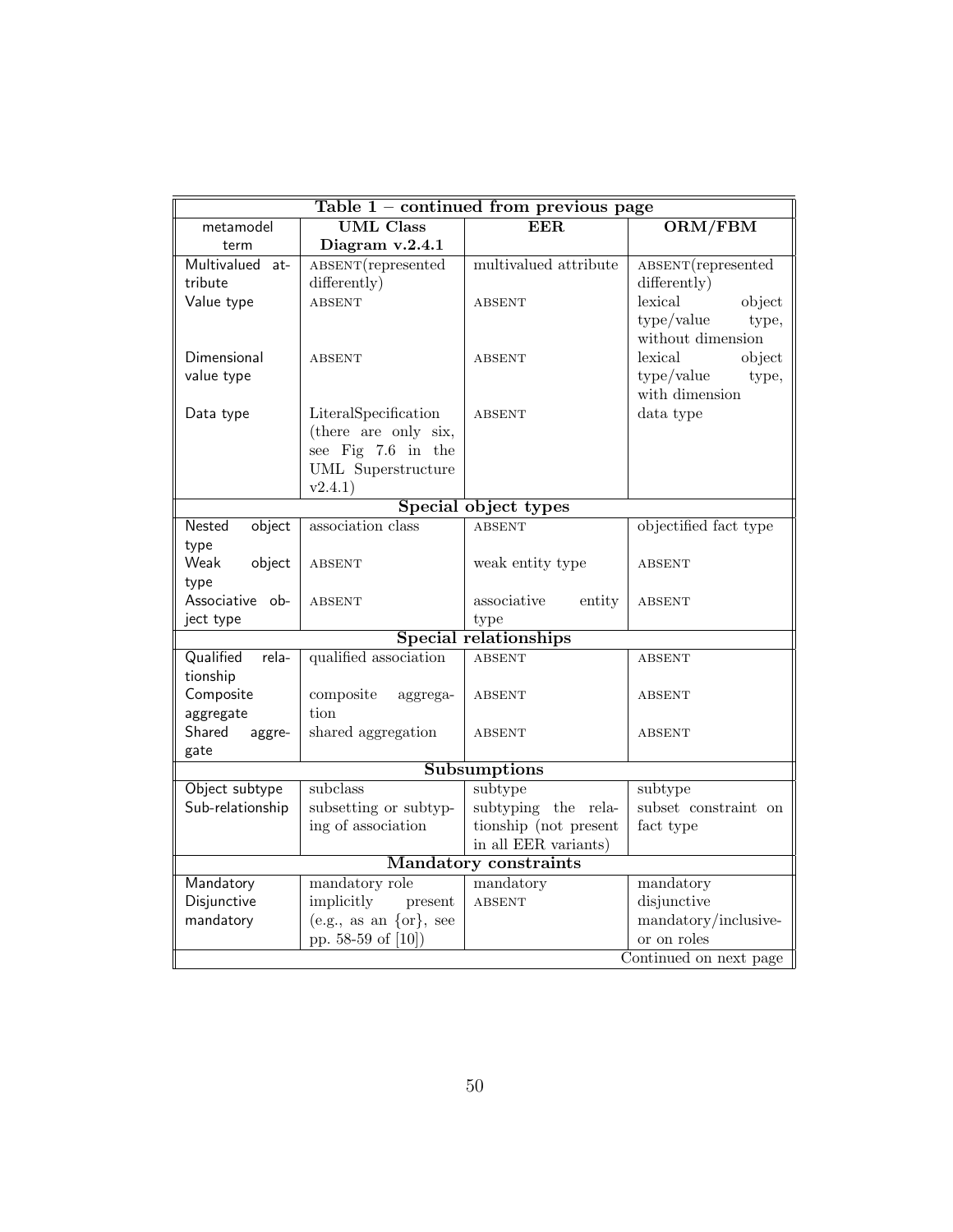| Table $1$ – continued from previous page |                             |                                           |                             |
|------------------------------------------|-----------------------------|-------------------------------------------|-----------------------------|
| metamodel                                | <b>UML Class</b>            | EER                                       | $\overline{\text{ORM/FBM}}$ |
| term                                     | Diagram v.2.4.1             |                                           |                             |
| Inclusive                                | implicitly<br>present       | <b>AND</b><br>relation-<br>for            | ABSENT as such (but         |
| mandatory                                | $(e.g., as an \{and\},\$    | ships                                     | can be approximated         |
|                                          | see pp. $58-59$ of $[10]$ ) |                                           | with a join-equality)       |
|                                          |                             | Identification and uniqueness constraints |                             |
| Internal identifi-                       | alt key mechanism,          | compound identifier,                      | <b>ABSENT</b>               |
| cation                                   | for one class               | for attributes within                     |                             |
|                                          |                             | entity type                               |                             |
| Single identifica-                       | alt key mechanism (in       | identifier<br>unary                       | reference<br>(simple)       |
| tion                                     | [69], not in $v2.4.1$ ]     | (mandatory 1:1)                           | mode<br>(mandatory          |
|                                          | made mandatory 1:1          |                                           | 1:1)                        |
| External identi-                         | an (extended) alt key       | needed for weak en-                       | compound reference          |
| fication                                 | mechanism $[69]$ , see      | tity type                                 | scheme                      |
|                                          | also a refinement in        |                                           |                             |
|                                          | [56]                        |                                           |                             |
| Qualified identi-                        | qualified association       | <b>ABSENT</b>                             | (limited version of)        |
| fication                                 |                             |                                           | external uniqueness         |
| Weak identifica-                         | <b>ABSENT</b>               | weak identifier                           | (limited version of)        |
| tion                                     |                             |                                           | external uniqueness         |
| Uniqueness con-                          | <b>ABSENT</b>               | <b>ABSENT</b>                             | uniqueness constraint       |
| straint                                  |                             |                                           |                             |
| Internal unique-                         | <b>ABSENT</b>               | exists in part, where                     | internal uniqueness         |
| ness                                     |                             | the<br>participants                       | constraint where the        |
|                                          |                             | all<br>attributes<br>are                  | participating<br>roles      |
|                                          |                             | also EER's<br>(see                        | can be roles of either      |
|                                          |                             | compound identifier)                      | Object types or Value       |
|                                          |                             |                                           | types                       |
| External unique-                         | exists in part, with        | exists in part, where                     | external uniqueness         |
| ness                                     | the qualified associa-      | the participants are                      | constraint where the        |
|                                          | tion                        | all attributes                            | participating<br>roles      |
|                                          |                             |                                           | can be roles of either      |
|                                          |                             |                                           | Object types or Value       |
|                                          |                             |                                           | types                       |
| Continued on next page                   |                             |                                           |                             |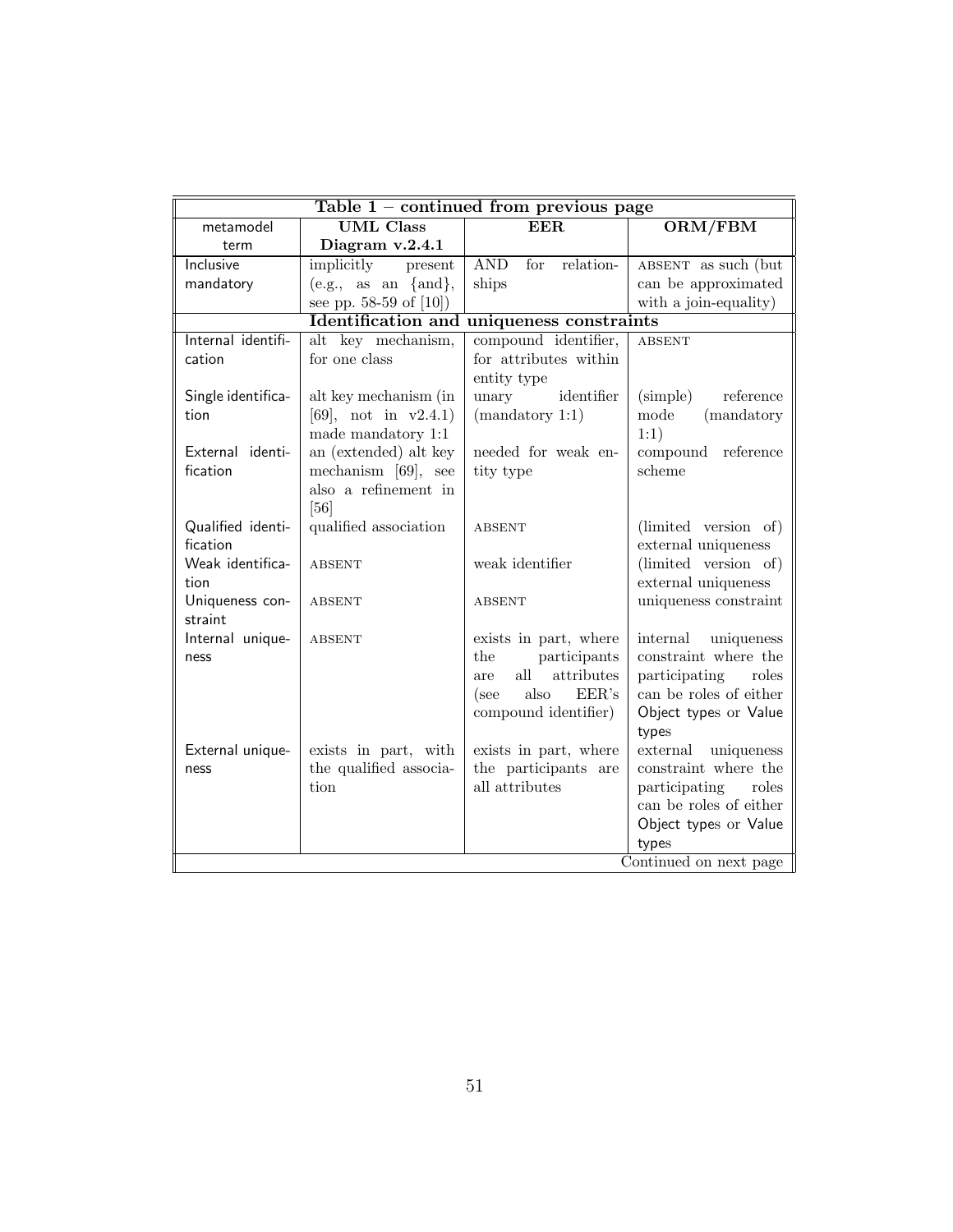| Table $1$ – continued from previous page |                                          |                                                   |                                            |
|------------------------------------------|------------------------------------------|---------------------------------------------------|--------------------------------------------|
| metamodel                                | <b>UML Class</b>                         | EER.                                              | $\overline{\text{ORM/FBM}}$                |
| term                                     | Diagram v.2.4.1                          |                                                   |                                            |
|                                          |                                          | Cardinality and frequency constraints             |                                            |
| <b>Attributive</b>                       | multiplicity<br>$\overline{on}$<br>$at-$ | cardinality<br><b>on</b><br>$at-$                 | $ABSENT(add cardi-$                        |
| property cardi-                          | tribute                                  | tribute                                           | nality to the fact                         |
| nality constraint                        |                                          |                                                   | type with a lexical                        |
|                                          |                                          |                                                   | object type)                               |
| Object<br>type                           | multiplicity<br>con-                     | cardinality<br>con-                               | frequency constraint                       |
| cardinality<br>constraint                | straint, with mini-<br>mum and/or        | $min-$<br>straint,<br>with<br>cardinality<br>imum | (object cardinality)<br>constraint         |
|                                          | maxi-<br>mum                             | and/or<br>maximum                                 | <sub>on</sub><br>one<br>role, with minimum |
|                                          |                                          | cardinality                                       | cardinality<br>and/or                      |
|                                          |                                          |                                                   | maximum cardinality                        |
| Compound                                 | <b>ABSENT</b>                            | <b>ABSENT</b>                                     | frequency constraints                      |
| cardinality con-                         |                                          |                                                   | in one fact type over                      |
| straint (in one                          |                                          |                                                   | more than one role                         |
| relationship,                            |                                          |                                                   |                                            |
| involving $> 1$                          |                                          |                                                   |                                            |
| role)                                    |                                          |                                                   |                                            |
|                                          |                                          | Value constraints                                 |                                            |
| Value compari-                           | <b>ABSENT</b>                            | <b>ABSENT</b>                                     | value<br>comparison                        |
| son constraint                           |                                          |                                                   | constraint                                 |
| Value type con-                          | value specification                      | ABSENT                                            | value constraint                           |
| straint<br>Role value con-               |                                          |                                                   |                                            |
| straint                                  | <b>ABSENT</b>                            | ABSENT                                            | role value constraint                      |
| Attribute value                          | attribute value con-                     | <b>ABSENT</b>                                     | <b>ABSENT</b>                              |
| constraint                               | straint                                  |                                                   |                                            |
| Subsumption constraints                  |                                          |                                                   |                                            |
| Disjoint<br>entity                       | disjoint                                 | $\overline{disjoint}$                             | exclusive subtypes                         |
| types                                    |                                          |                                                   |                                            |
| Completeness                             | complete                                 | total                                             | (exhaustive)<br>total                      |
| constraint                               |                                          |                                                   | covering subtypes                          |
| Set-comparison constraints               |                                          |                                                   |                                            |
| Role<br>subset                           | subsetting of associa-                   | <b>ABSENT</b>                                     | subset constraint on                       |
| (inherited from                          | tion ends                                |                                                   | role                                       |
| subsump-<br>the                          |                                          |                                                   |                                            |
| tion on Entity)                          |                                          |                                                   |                                            |
|                                          |                                          |                                                   | Continued on next page                     |